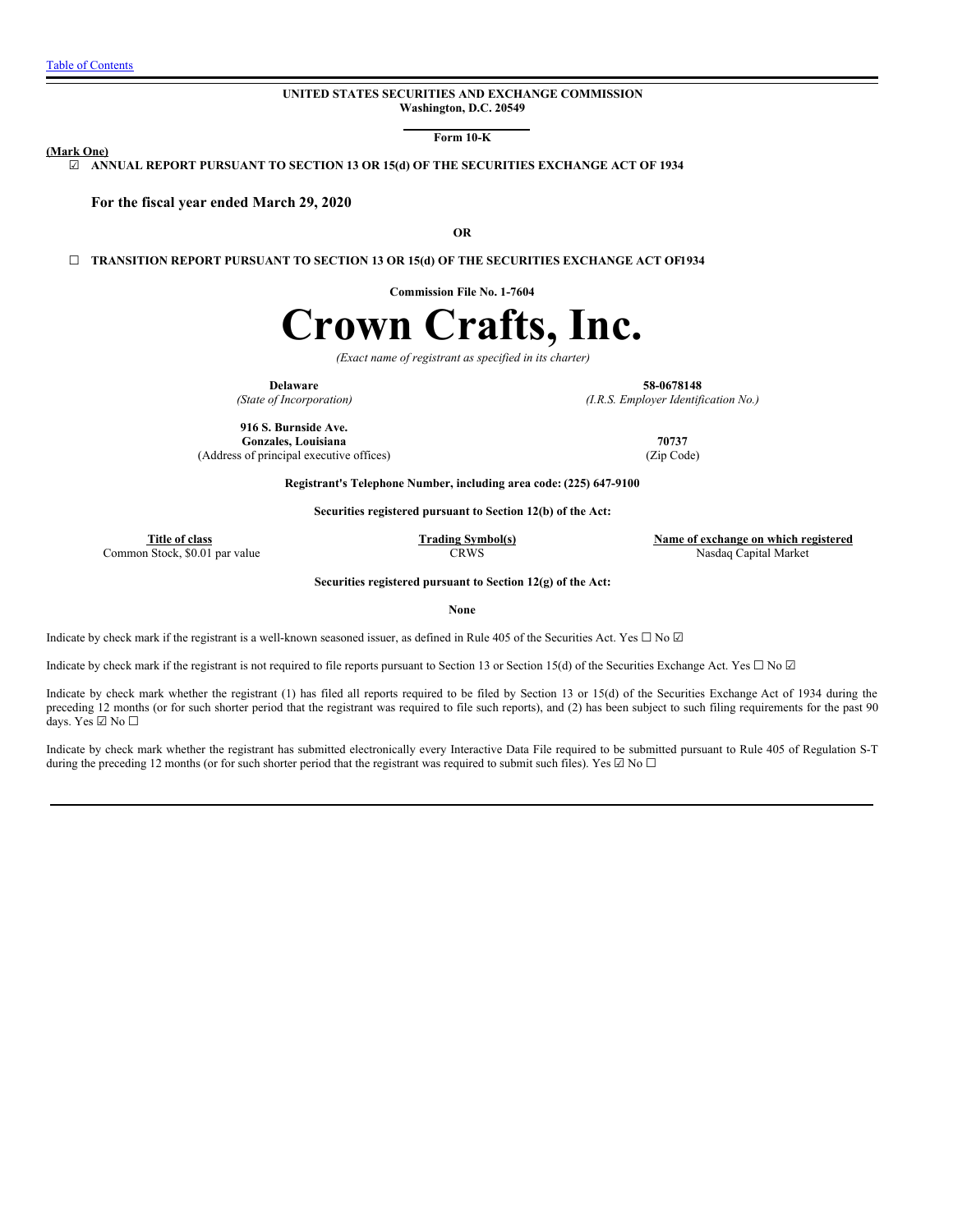Indicate by check mark whether the registrant is a large accelerated filer, an accelerated filer, a non-accelerated filer, a smaller reporting company or an emerging growth company. See the definitions of "large accelerated filer," "accelerated filer," "smaller reporting company" and "emerging growth company" in Rule 12b-2 of the Exchange Act.

| Large accelerated filer | Accelerated filer                |  |
|-------------------------|----------------------------------|--|
| Non-Accelerated filer   | <b>Smaller Reporting Company</b> |  |
|                         | Emerging Growth Company          |  |

If an emerging growth company, indicate by check mark if the registrant has elected not to use the extended transition period for complying with any new or revised financial accounting standards provided pursuant to Section 13(a) of the Exchange Act.  $\Box$ 

Indicate by check mark whether the registrant is a shell company (as defined in Rule 12b-2 of the Exchange Act). Yes  $\Box$  No  $\Box$ 

The approximate aggregate market value of the voting stock held by non-affiliates of the registrant as of September 27, 2019 (the last business day of the registrant's most recently completed second fiscal quarter) was \$52.0 million.

As of May 18, 2020, 10,166,807 shares of the registrant's common stock were outstanding.

#### **Documents Incorporated by Reference:**

Portions of the registrant's Proxy Statement for its 2020 Annual Meeting of Stockholders are incorporated into Part III hereof by reference.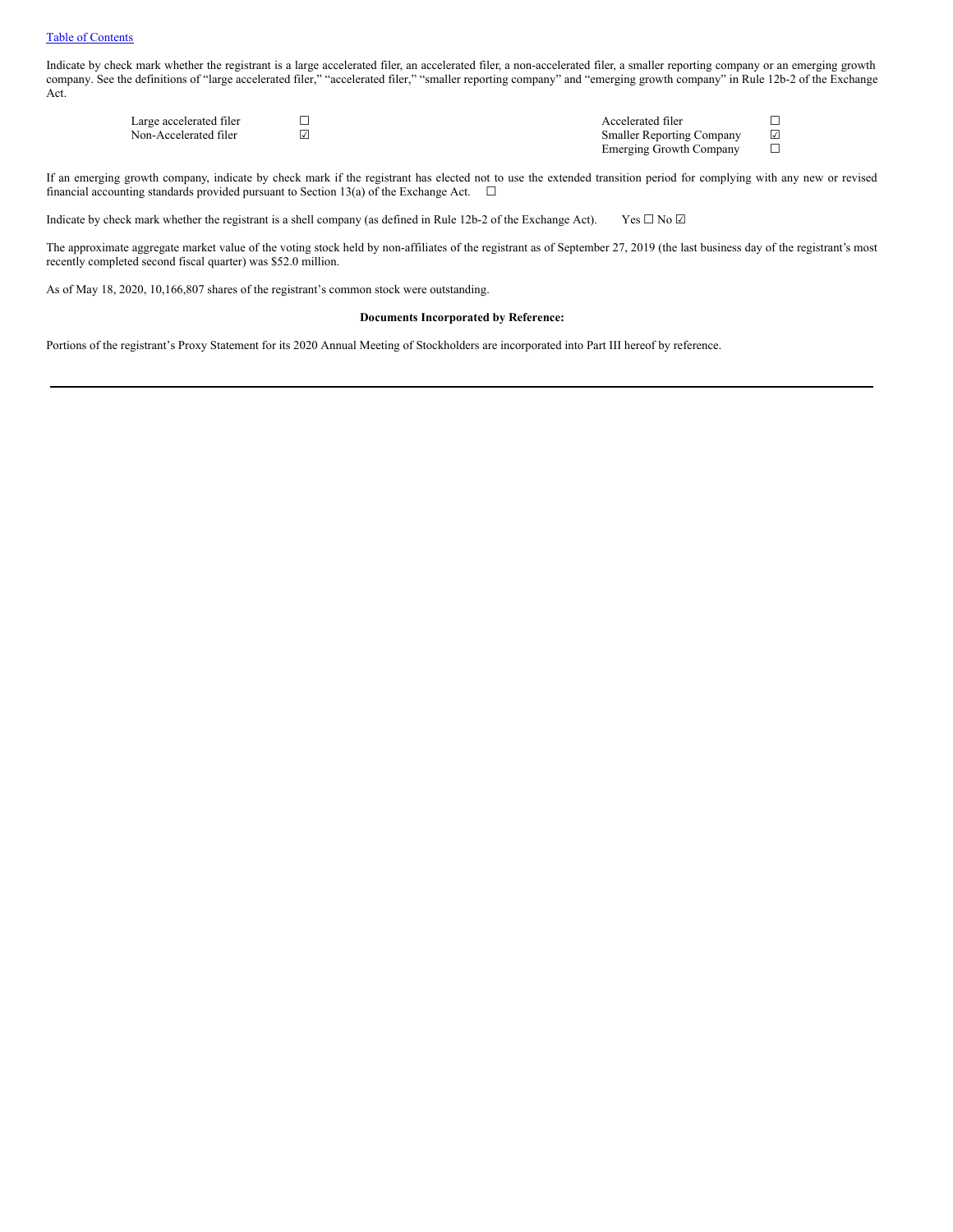# <span id="page-2-0"></span>**TABLE OF CONTENTS**

|                                                                                                               | Page           |
|---------------------------------------------------------------------------------------------------------------|----------------|
| <b>PART I</b>                                                                                                 |                |
| Business.                                                                                                     |                |
| <b>Risk Factors.</b>                                                                                          |                |
| <b>Unresolved Staff Comments.</b>                                                                             | 12             |
| Properties.                                                                                                   | 12             |
| Legal Proceedings.                                                                                            | 13             |
| Mine Safety Disclosures.                                                                                      | 13             |
| <b>PART II</b>                                                                                                |                |
| Market for Registrant's Common Equity, Related Stockholder Matters and Issuer Purchases of Equity Securities. | 13             |
| <b>Selected Financial Data.</b>                                                                               | 14             |
| Management's Discussion and Analysis of Financial Condition and Results of Operations.                        | 15             |
| Financial Statements and Supplementary Data.                                                                  | 19             |
| Changes in and Disagreements With Accountants on Accounting and Financial Disclosure.                         | 19             |
| <b>Controls and Procedures.</b>                                                                               | 20             |
| Other Information.                                                                                            | 20             |
| <b>PART III</b>                                                                                               |                |
| Directors, Executive Officers and Corporate Governance.                                                       | 20             |
| <b>Executive Compensation.</b>                                                                                | 20             |
| Security Ownership of Certain Beneficial Owners and Management and Related Stockholder Matters.               | 21             |
| Certain Relationships and Related Transactions, and Director Independence.                                    | 21             |
| Principal Accountant Fees and Services.                                                                       | 21             |
|                                                                                                               |                |
| <b>Exhibits and Financial Statement Schedules.</b>                                                            | 22             |
| 2                                                                                                             |                |
|                                                                                                               | <b>PART IV</b> |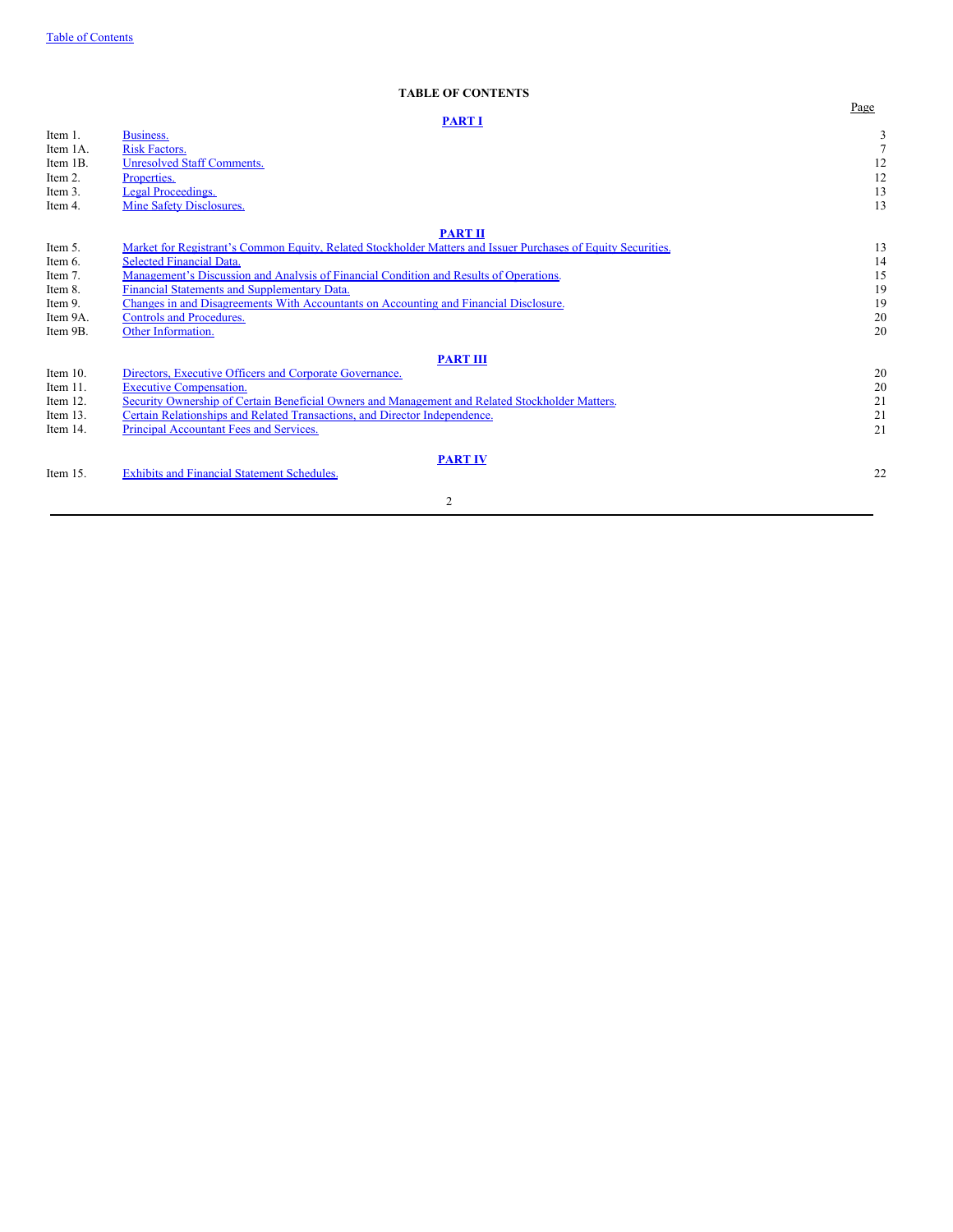### **Cautionary Notice Regarding Forward-Looking Statements**

Certain of the statements made herein under the caption "Management's Discussion and Analysis of Financial Condition and Results of Operations," and elsewhere, including information incorporated herein by reference to other documents, are "forward-looking statements" within the meaning of, and subject to the protections of, Section 27A of the Securities Act of 1933, as amended (the "Securities Act"), and Section 21E of the Securities Exchange Act of 1934, as amended (the "Exchange Act"). Forward-looking statements include statements with respect to our beliefs, plans, objectives, goals, expectations, anticipations, assumptions, estimates, intentions and future performance and involve known and unknown risks, uncertainties and other factors, many of which may be beyond our control and which may cause the actual results, performance or achievements of Crown Crafts, Inc. (the "Company") to be materially different from future results, performance or achievements expressed or implied by such forward-looking statements.

All statements other than statements of historical fact are statements that could be forward-looking. Such statements are based upon management's current expectations, projections, estimates and assumptions, and may be identified as forward-looking through the Company's use of words such as "may," "will," "anticipate," "indicate," "assume," "could," "should," "would," "expect," "believe" and "intend." Forward-looking statements involve known and unknown risks and uncertainties that may cause future results to differ materially from those suggested by the forward-looking statements. These risks include those described in Part I, Item 1A. "Risk Factors," and elsewhere in this report and those described from time to time in our future reports filed with the Securities and Exchange Commission (the "SEC") of additional factors that may impact the Company's results of operations and financial condition.

All written or oral forward-looking statements that are made by or are attributable to the Company are expressly qualified in their entirety by this cautionary notice. The Company's forward-looking statements apply only as of the date of this report or the respective date of the document from which they are incorporated herein by reference. The Company has no obligation and does not undertake to update, revise or correct any of the forward-looking statements after the date of this report, or after the respective dates on which such statements are otherwise made, whether as a result of new information, future events or otherwise.

### <span id="page-3-0"></span>**PART I**

## <span id="page-3-1"></span>**ITEM 1.** *Business*

## **Description of Business**

**T**he Company was incorporated as a Georgia corporation in 1957 and was reincorporated as a Delaware corporation in 2003. The Company's executive offices are located at 916 South Burnside Avenue, Suite 300, Gonzales, Louisiana 70737, its telephone number is (225) 647-9100 and its internet address is www.crowncrafts.com.

The Company operates indirectly through its wholly-owned subsidiaries, Sassy Baby, Inc. (formerly known as Hamco, Inc.) ("Sassy"), NoJo Baby & Kids, Inc. (formerly known as Crown Crafts Infant Products, Inc.) ("NoJo") and Carousel Designs, LLC ("Carousel"), in the infant, toddler and juvenile products segment within the consumer products industry. The infant, toddler and juvenile products segment consists of infant and toddler bedding and blankets, bibs, soft bath products, disposable products, developmental toys and accessories. Sales of the Company's products are generally made directly to retailers, such as mass merchants, large chain stores, mid-tier retailers, juvenile specialty stores, value channel stores, grocery and drug stores, restaurants, wholesale clubs and internet-based retailers, as well as directly to consumers through www.babybedding.com. The Company's products are marketed under a variety of Company-owned trademarks, under trademarks licensed from others and as private label goods.

The Company's fiscal year ends on the Sunday nearest to or on March 31. References to "fiscal year 2020" or "2020" represent the 52-week period ended March 29, 2020 and "fiscal year 2019" or "2019" represent the 52-week period ended March 31, 2019.

The Company makes its annual reports on Form 10-K, quarterly reports on Form 10-Q, current reports on Form 8-K and amendments to those reports filed or furnished pursuant to Section 13(a) or 15(d) of the Exchange Act available free of charge on its website at www.crowncrafts.com as soon as reasonably practicable after such material has been electronically filed with the SEC. These reports are also available without charge on the SEC's website at www.sec.gov.

#### **International Sales**

Sales to customers in countries other than the U.S. represented 6% and 4% of the Company's total gross sales during fiscal years 2020 and 2019, respectively, which included 2% of sales to the customers set forth below that represented at least 10% of the Company's gross sales during fiscal year 2020. International sales are based upon the location that predominately represents what the Company believes to be the final destination of the products delivered to the Company's customers.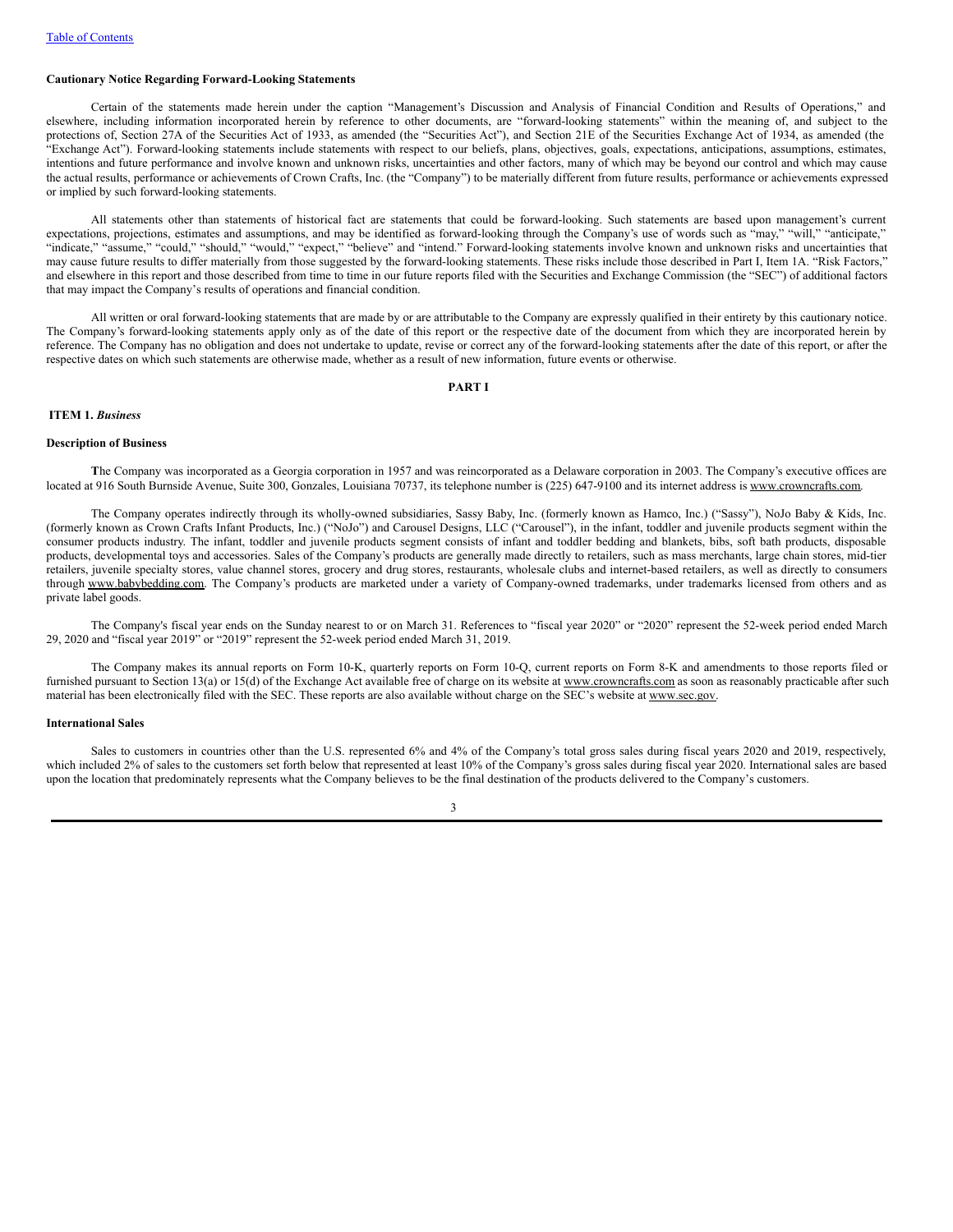### **Company Response to COVID-19**

In late January 2020, the Company began to monitor the global effects of "COVID-19," an infectious disease caused by Severe Acute Respiratory Syndrome Coronavirus 2 (SARS CoV-2) that was first detected in November 2019 in the city of Wuhan, China.

The subsequent spread of COVID-19 to the U.S. and many other parts of the world led the World Health Organization to characterize COVID-19 as a pandemic on March 11, 2020. Thereafter, most U.S. states imposed "stay-at-home" orders on their populations to stem the spread of COVID-19. Of specific interest to the Company, stay-at-home orders were imposed in the states of California and Louisiana on March 20, 2020 and March 23, 2020, respectively.

The stay-at-home orders generally required the closure of businesses that did not provide essential functions. Because the Company's operations at its distribution center in Compton, California and its manufacturing operations in Douglasville, Georgia provide essential functions, the Company has continued shipping, receiving and manufacturing activities at these facilities. The Company advised all other employees that could perform their job functions remotely to do so. As of May 18, 2020, the Company's Compton, California and Gonzales, Louisiana facilities were fully operational.

On March 27, 2020, President Trump signed the Coronavirus Aid, Relief and Economic Security (the "CARES Act"), which, among other things, outlines the provisions of the Paycheck Protection Program (the "PPP"). The Company determined that it met the criteria to be eligible to obtain a loan under the PPP because, among other reasons, in light of the COVID-19 outbreak and the uncertainty of economic conditions related thereto, the loan was necessary to support the Company's ongoing operations. Under the PPP, the Company could obtain a U.S. Small Business Administration loan in an amount equal to the average of the Company's monthly payroll costs (as defined under the PPP) for calendar 2019 multiplied by 2.5 (approximately 10 weeks of payroll costs). Section 1106 of the CARES Act contains provisions for the forgiveness of all or a portion of a PPP loan, subject to the satisfaction of certain requirements. The amount eligible for forgiveness is, subject to certain limitations, the sum of the Company's payroll costs, rent and utilities paid by the Company during the eight-week period beginning on the funding date of the PPP loan.

On April 19, 2020, the Company closed on a PPP loan in the amount of \$1,963,800, which was funded on April 20, 2020 and which was transferred by the Company into an account dedicated to allowable uses of the PPP loan proceeds.

The COVID-19 outbreak and the uncertainty of economic conditions relating thereto may negatively impact the Company's results of operations, cash flows and financial position; however, the overall financial impact cannot be reasonably estimated at this time. Based on the operational and financial plans that management has developed, the Company expects to be able to meet its obligations as they become due over the next twelve months.

### **Competition**

The infant and toddler consumer products industry is highly competitive. The Company competes with a variety of distributors and manufacturers (both branded and private label), including large infant and juvenile product companies and specialty infant and juvenile product manufacturers, on the basis of quality, design, price, brand name recognition, service and packaging. The Company's ability to compete depends principally on styling, price, service to the retailer and continued high regard for the Company's products and trade names.

#### **Employees**

As of May 18, 2020, the Company had 138 employees, none of whom is represented by a labor union or is otherwise a party to a collective bargaining agreement. The Company attracts and maintains qualified personnel by paying competitive salaries and benefits and offering opportunities for advancement. The Company considers its relationship with its employees to be good.

### **Seasonality and Inventory Management**

There are no significant variations in the seasonal demand for the Company's products from year to year. Sales are generally higher in periods when customers take initial shipments of new products, as these orders typically include enough products for initial sets for each store and additional quantities for the customer's distribution centers. The timing of these initial shipments varies by customer and depends on when the customer finalizes store layouts for the upcoming year and whether the customer has any mid-year introductions of products. Sales may also be higher or lower, as the case may be, in periods when customers are restricting internal inventory levels. Consistent with the expected introduction of specific product offerings, the Company carries necessary levels of inventory to meet the anticipated delivery requirements of its customers. Customer returns of merchandise shipped are historically less than 1% of gross sales.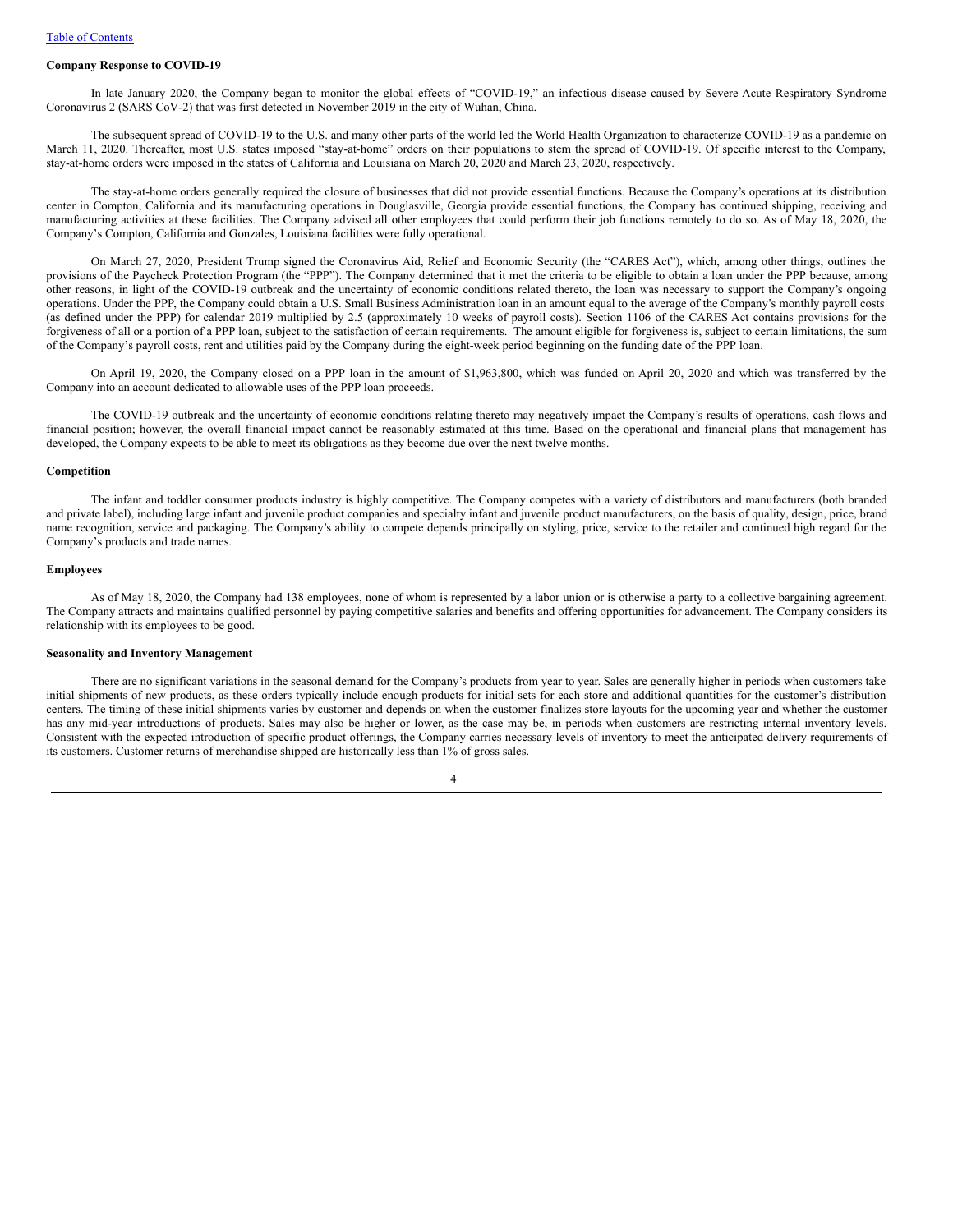## **Trademarks, Copyrights and Patents**

The Company considers its intellectual property to be of material importance to its business. Sales of products marketed under the Company's trademarks, including NoJo®, Neat Solutions®, Carousel Designs® and Sassy®, accounted for 36% and 38% of the Company's total gross sales during fiscal years 2020 and 2019, respectively. Protection for these trademarks is obtained through domestic and foreign registrations. The Company also markets designs which are subject to copyrights and design patents owned by the Company.

#### **Products**

The Company's primary focus is on infant, toddler and juvenile products, including the following:

- infant and toddler bedding
- blankets and swaddle blankets
- nursery and toddler accessories
- room décor
- reusable and disposable bibs
- burp cloths
- hooded bath towels and washcloths
- reusable and disposable placemats and floor mats
- disposable toilet seat covers and changing mats
- developmental toys
- feeding and care goods
- other infant, toddler and juvenile soft goods

## **Customers**

The Company's customers consist principally of mass merchants, mid-tier retailers, juvenile specialty stores, value channel stores, grocery and drug stores, restaurants, internet accounts and wholesale clubs. The Company does not enter into long-term or other purchase agreements with its customers. The table below sets forth those customers that represented at least 10% of the Company's gross sales in fiscal years 2020 and 2019. **Fiscal Year**

|                           | PISCAL L'EGL |      |
|---------------------------|--------------|------|
|                           | 2020         | 2019 |
| Walmart Inc.              | 42%          | 41%  |
| Amazon.com, Inc.          | 20%          | 16%  |
| <b>Target Corporation</b> | $*$          | 10%  |

\* Amount represented less than 10% of the Company's gross sales for this fiscal year.

## **Sales and Marketing**

The Company's products are marketed through a national sales force consisting of salaried sales executives and employees located in Compton, California; Gonzales, Louisiana; Grand Rapids, Michigan; and Bentonville, Arkansas and by independent commissioned sales representatives located throughout the United States. Products are also marketed directly to consumers from a Company facility in Douglasville, Georgia. The Company's subsidiaries introduce new products throughout the year and participate at the Kind + Jugend international trade fair for premium baby and toddler products in Cologne, Germany. Due to COVID-19, the Company will not participate at this trade fair in calendar 2020; however, it is expected that the Company will attend in calendar 2021.

### **Government Regulation and Environmental Control**

The Company is subject to various federal, state and local environmental laws and regulations, which regulate, among other things, product safety and the discharge, storage, handling and disposal of a variety of substances and wastes, and to laws and regulations relating to employee safety and health, principally the Occupational Safety and Health Administration Act and regulations thereunder. The Company believes that it currently complies in all material respects with applicable environmental, health and safety laws and regulations and that future compliance with such existing laws or regulations will not have a material adverse effect on its capital expenditures, earnings or competitive position. However, there is no assurance that such requirements will not become more stringent in the future or that the Company will not have to incur significant costs to comply with such requirements.

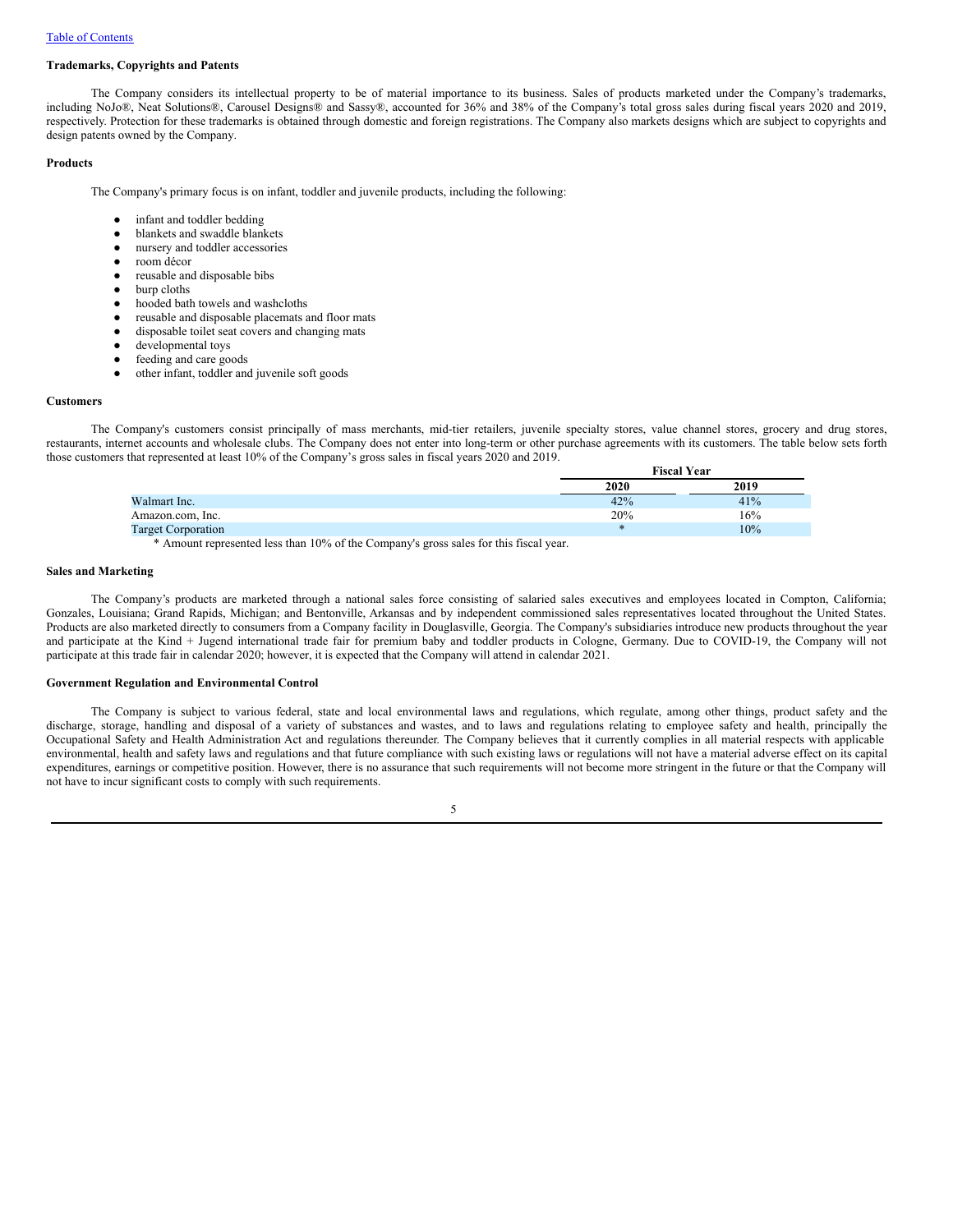## **Product Sourcing**

Foreign and domestic contract manufacturers produce most of the Company's products, with the largest concentration being in China. The Company makes sourcing decisions on the basis of quality, timeliness of delivery and price, including the impact of ocean freight and duties. Although the Company maintains relationships with a limited number of suppliers, the Company believes that its products may be readily manufactured by several alternative sources in quantities sufficient to meet the Company's requirements. The Company's management and quality assurance personnel visit the third-party facilities regularly to monitor and audit product quality and to ensure compliance with labor requirements and social and environmental standards. In addition, the Company closely monitors the currency exchange rate. The impact of future fluctuations in the exchange rate or changes in safeguards cannot be predicted with certainty. The Company also produces some of its products domestically at a Company facility located in Douglasville, Georgia.

The Company maintains a foreign representative office located in Shanghai, China, which is responsible for the coordination of production, purchases and shipments, seeking out new vendors and overseeing inspections for social compliance and quality.

The Company's products are warehoused and distributed from leased facilities located in Compton, California and Douglasville, Georgia.

#### **Product Design and Styling**

The Company believes that its creative team is one of its key strengths. The Company's product designs are primarily created internally and are supplemented by numerous additional sources, including independent artists, decorative fabric manufacturers and apparel designers. Ideas for product design creations are drawn from various sources and are reviewed and modified by the design staff to ensure consistency within the Company's existing product offerings and the themes and images associated with such existing products. In order to respond effectively to changing consumer preferences, the Company's designers and stylists attempt to stay abreast of emerging lifestyle trends in color, fashion and design. When designing products under the Company's various licensed brands, the Company's designers coordinate their efforts with the licensors' design teams to provide for a more fluid design approval process and to effectively incorporate the image of the licensed brand into the product. The Company's designs include traditional, contemporary, textured and whimsical patterns across a broad spectrum of retail price points. Utilizing state of the art computer technology, the Company continually develops new designs throughout the year for all of its product groups. This continual development cycle affords the Company design flexibility, multiple opportunities to present new products to customers and the ability to provide timely responses to customer demands and changing market trends. The Company also creates designs for exclusive sale by certain of its customers under the Company's brands, as well as the customers' private label brands.

#### **Licensed Products**

Certain products are manufactured and sold pursuant to licensing agreements for trademarks. Also, many of the designs used by the Company are copyrighted by other parties, including trademark licensors, and are available to the Company through copyright license agreements. The licensing agreements are generally for an initial term of one to three years and may or may not be subject to renewal or extension. Sales of licensed products represented 40% of the Company's gross sales in fiscal year 2020, which included 30% of sales under the Company's license agreements with affiliated companies of The Walt Disney Company ("Disney"), which expire as set forth below:

| <b>License Agreement</b>  | <b>Expiration</b> |
|---------------------------|-------------------|
| Infant Bedding            | December 31, 2020 |
| Infant Feeding and Bath   | December 31, 2021 |
| <b>Toddler Bedding</b>    | December 31, 2021 |
| STAR WARS Toddler Bedding | December 31, 2021 |

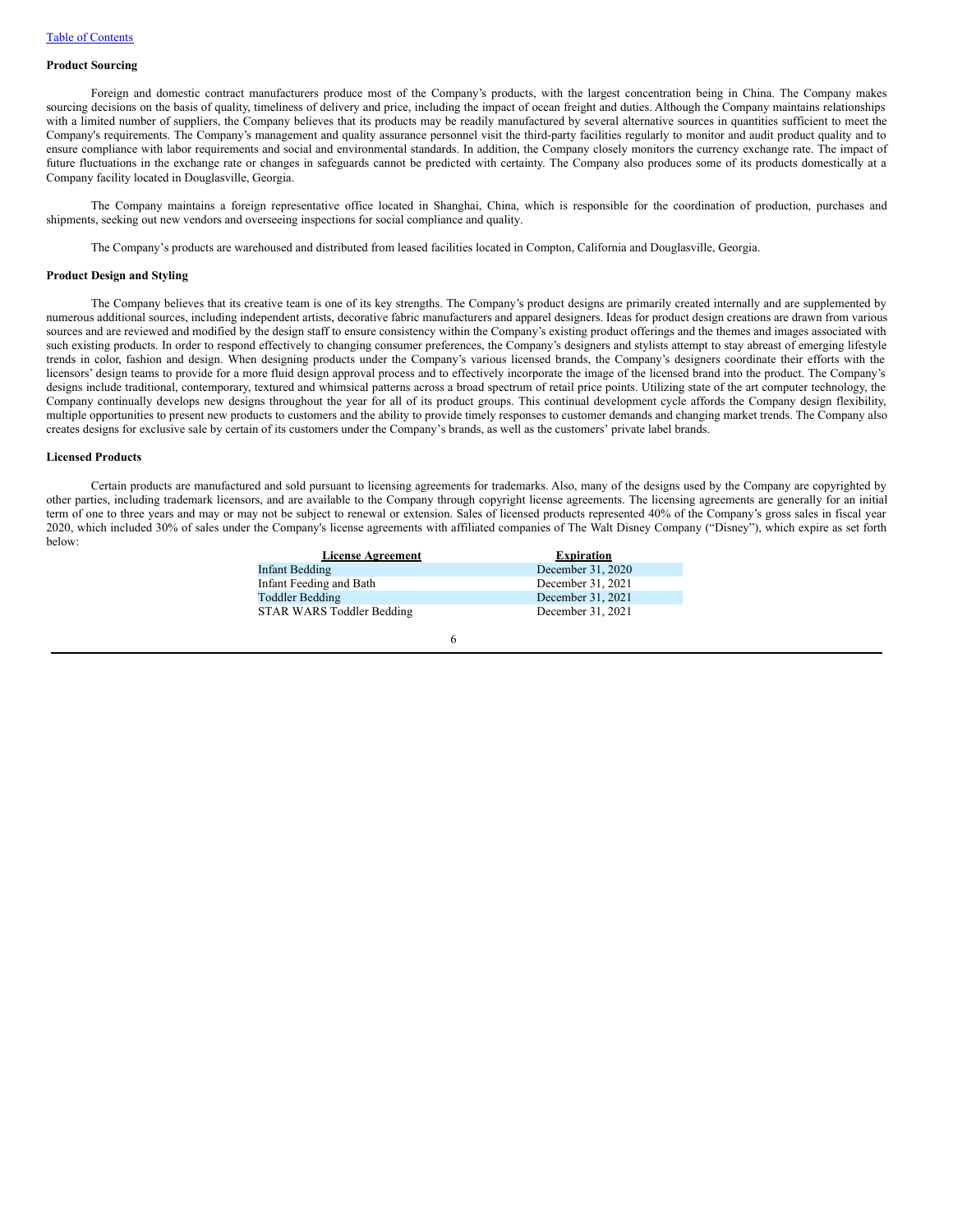### <span id="page-7-0"></span>**ITEM 1A.** *Risk Factors*

The following risk factors as well as the other information contained in this report and other filingsmade by the Company with the SEC should be considered in evaluating the Company's business. Additional risks and uncertainties that are not presently known or that are not currently considered material may also impair the Company's business operations. If any of the following risks actually occur, operating results may be affected in future periods.

### The outbreak of COVID-19 may adversely affect the Company's business operations, employee availability, financial condition, liquidity and cash flow.

The COVID-19 outbreak, and the government and private sector responses thereto, has negatively impacted certain of the Company's customers who have been forced to temporarily close retail stores or have seen a significant decline in their sales. As a result, the Company experienced a decrease in sales to these customers beginning in March 2020. This decrease, however, has been somewhat offset by higher sales to other customers and sales in other channels, such as e-commerce. The Company cannot predict with certainty when or if these customers will reopen their retail stores or if demand from consumers will return to the same level as it was prior to the COVID-19 outbreak. If the Company's customers experience financial difficulties as a result of the COVID-19 outbreak, they may close their retail stores permanently, reduce orders, file for bankruptcy or liquidate, any of which may negatively impact the Company's sales.

In addition, beginning in February 2020 the Company experienced supply chain disruption because nearly all of the Company's products are imported from China. While the Company's product supply from Chinese manufacturers has begun to return to normal levels, the supply chain could again be disrupted if there is another outbreak of COVID-19 in China. As of May 18, 2020, the majority of the Company's foreign suppliers have returned to full capacity.

As discussed above, the Company has continued to operate its distribution center in Compton, California and its manufacturing operations in Douglasville, Georgia. While the Company has implemented additional safety measures for its workers in these facilities, the Company may be required to temporarily close these facilities if there are confirmed cases of COVID-19 at the facilities, which would impact the Company's ability to timely ship products to its customers.

In addition to the specific risks described above, the Company may also be subject to the effects that the COVID-19 outbreak will have on the U.S. economy in general, including high rates of unemployment and a potential economic recession. These effects may reduce consumers' discretionary spending and, accordingly, the demand for the Company's products.

The Company continues to monitor the impact of the COVID-19 outbreak on its supply chain, manufacturing and distribution operations, customers and employees, as well as the U.S. economy in general. However, due to the uncertainty as to when governmental restrictions on business will be fully lifted, the impact thereof, and the duration and widespread nature of the COVID-19 outbreak, the Company cannot currently predict the long-term impact on its operations and financial results. The uncertainties associated with the COVID-19 outbreak include potential adverse effects on the overall economy, the Company's supply chain, transportation services, employees and customers, consumer sentiment in general, and traffic within the retail stores that carry the Company's products. The COVID-19 outbreak could adversely affect the Company's revenues, earnings, liquidity and cash flows and may require significant actions in response, including employee furloughs, closings of Company facilities, expense reductions or discounts of the pricing of the Company's products, all in an effort to mitigate such effects. Conditions surrounding COVID-19 change rapidly, and additional impacts of which the Company is not currently aware may arise.

#### The loss of one or more of the Company's key customers could result in a material loss of revenues.

The Company's top two customers represented approximately 62% of gross sales in fiscal year 2020. Although the Company does not enter into contracts with its key customers, it expects its key customers to continue to be a significant portion of its gross sales in the future. The loss of, or a decline in orders from, one or more of these customers could result in a material decrease in the Company's revenue and operating income.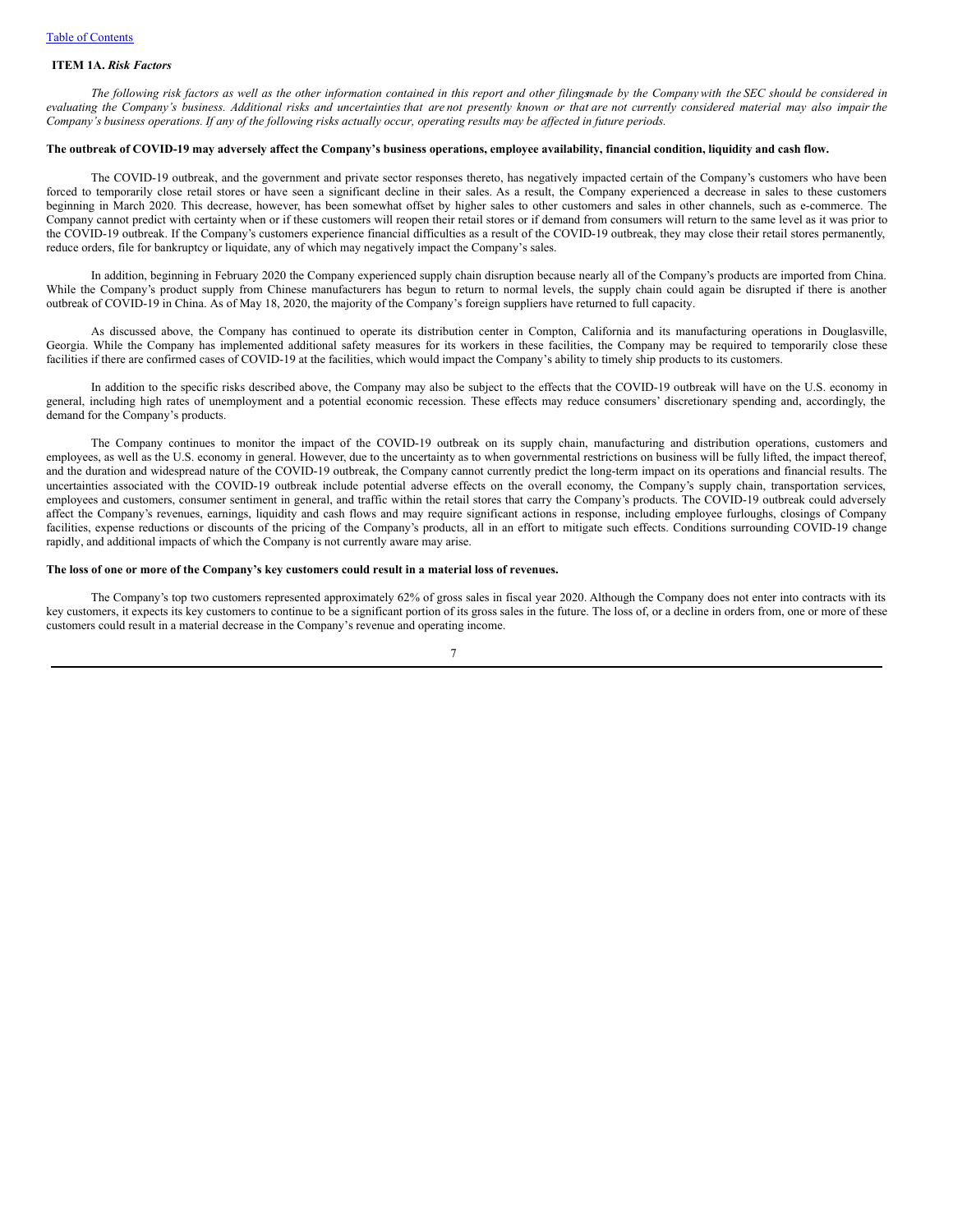### **The loss of one or more of the Company's licenses could result in a material loss of revenues.**

Sales of licensed products represented 40% of the Company's gross sales in fiscal year 2020, which included 30% of sales associated with the Company's license agreements with Disney. The Company could experience a material loss of revenues if it is unable to renew its major license agreements or obtain new licenses. The volume of sales of licensed products is inherently tied to the success of the characters, films and other licensed programs of the Company's licensors. A decline in the popularity of these licensed programs or the inability of the licensors to develop new properties for licensing could also result in a material loss of revenues to the Company. Additionally, the Company's license agreements with Disney and others require a material amount of minimum guaranteed royalty payments. The failure by the Company to achieve the sales envisioned by the license agreements could result in the payment by the Company of shortfalls in the minimum guaranteed royalty payments, which would adversely impact the Company's operating results.

## The strength of the Company's competitors may impact the Company's ability to maintain and grow its sales, which could decrease the Company's revenues.

The infant and toddler consumer products industry is highly competitive. The Company competes with a variety of distributors and manufacturers, both branded and private label. The Company's ability to compete successfully depends principally on styling, price, service to the retailer and continued high regard for the Company's products and trade names. Several of these competitors are larger than the Company and have greater financial resources than the Company, and some have experienced financial challenges from time to time, including servicing significant levels of debt. Those facing financial pressures could choose to make particularly aggressive pricing decisions in an attempt to increase revenue. The effects of increased competition could result in a material decrease in the Company's revenues.

### The Company's business is impacted by general economic conditions and related uncertainties, including a declining birthrate, affecting markets in which the **Company operates.**

The Company's growth is largely dependent upon growth in the birthrate, and in particular, the rate of first births. Economic conditions, including the real and perceived threat of a recession, could lead individuals to decide to forgo or delay having children. Even under optimal economic conditions, shifts in demographic trends and preferences could have the consequence of individuals starting to have children later in life and/or having fewer children. In recent years, the birthrate in the United States has steadily declined. These conditions could result in reduced demand for some of the Company's products, increased order cancellations and returns, an increased risk of excess and obsolete inventories and increased pressure on the prices of the Company's products. Also, although the Company's use of a commercial factor significantly reduces the risk associated with collecting accounts receivable, the factor may at any time terminate or limit its approval of shipments to a particular customer, and the likelihood of the factor doing so may increase due to a change in economic conditions. Such an action by the factor could result in the loss of future sales to the affected customer.

## **The Company's success is dependent upon retaining key management personnel.**

Certain of the Company's executive management and other key personnel have been integral to the Company's operations and the execution of its growth strategy. The departure from the Company of one or more of these individuals, along with the inability of the Company to attract qualified and suitable individuals to fill the Company's open positions, could adversely impact the Company's growth and operating results.

#### **The Company may need to write down orwrite off inventory.**

If product programs end before the inventory is completely sold, then the remaining inventory may have to be sold at less than carrying value. The market value of certain inventory items could drop to below carrying value after a decline in sales, at the end of programs, or when management makes the decision to exit a product group. Such inventory would then need to be written down to the lower of carrying or market value, or possibly completely written off, which would adversely affect the Company's operating results.

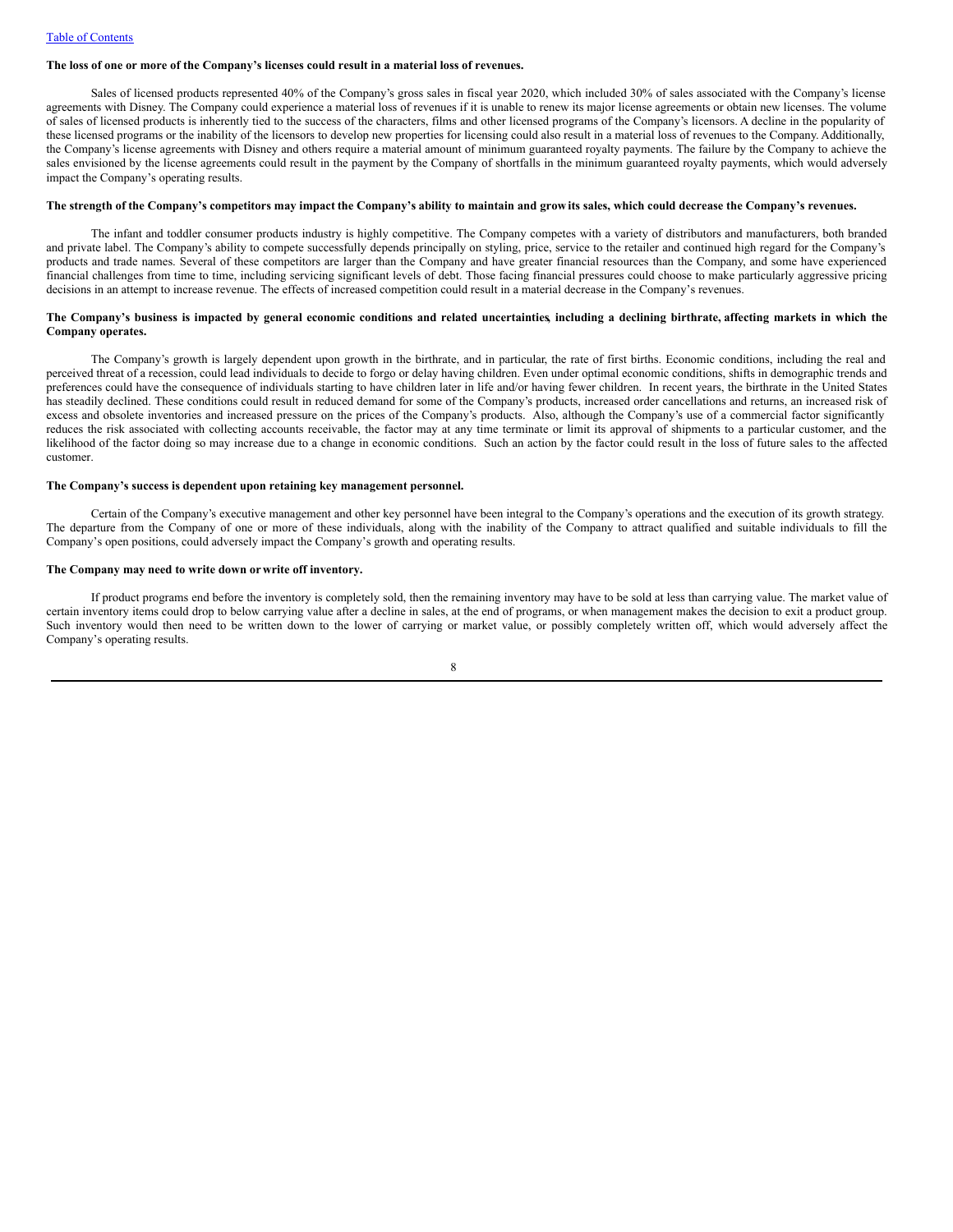## **Recalls or product liability claims could increase costs or reduce sales.**

The Company must comply with the Consumer Product Safety Improvement Act, which imposes strict standards to protect children from potentially harmful products and which requires that the Company's products be tested to ensure that they are within acceptable levels for lead and phthalates. The Company must also comply with related regulations developed by the Consumer Product Safety Commission and similar state regulatory authorities. The Company's products could be subject to involuntary recalls and other actions by these authorities, and concerns about product safety may lead the Company to voluntarily recall, accept returns or discontinue the sale of select products. Product liability claims could exceed or fall outside the scope of the Company's insurance coverage. Recalls or product liability claims could result in decreased consumer demand for the Company's products, damage to the Company's reputation, a diversion of management's attention from its business and increased customer service and support costs, any or all of which could adversely affect the Company's operating results.

### Disruptions to the Company's information technology systems could negatively affect the Company's results of operations.

The Company's operations are highly dependent upon computer hardware and software systems, including customized information technology systems and cloudbased applications. The Company also employs third-party systems and software that are integral to its operations. These systems are vulnerable to cybersecurity incidents, including disruptions and security breaches, which can result from unintentional events or deliberate attacks by insiders or third parties, such as cybercriminals, competitors, nation-states, computer hackers and other cyber terrorists. The Company faces an evolving landscape of cybersecurity threats in which evildoers use a complex array of means to perpetrate attacks, including the use of stolen access credentials, malware, ransomware, phishing, structured query language injection attacks and distributed denialof-service attacks. The Company has implemented security measures to securely maintain confidential and proprietary information stored on the Company's information systems and continually invests in maintaining and upgrading the systems and applications to mitigate these risks. There can be no assurance that these measures and technology will adequately prevent an intrusion or that a third party that is relied upon by the Company will not suffer an intrusion, that unauthorized individuals will not gain access to confidential or proprietary information or that any such incident will be timely detected and effectively countered. A significant data security breach could result in negative consequences, including a disruption to the Company's operations and substantial remediation costs, such as liability for stolen assets or information, repairs of system damage, and incentives to customers or other business partners in an effort to maintain relationships after an attack. An assault against the Company's information technology infrastructure could also lead to other adverse impacts to its results of operations such as increased future cybersecurity protection costs, which may include the costs of making organizational changes, deploying additional personnel and protection technologies, and engaging third-party experts and consultants.

#### **Economic conditions could result in an increase in the amounts paid for the Company's products.**

Significant increases in the price of raw materials that are components of the Company's products, including cotton, oil and labor, could adversely affect the amounts that the Company must pay its suppliers for its finished goods. If the Company is unable to pass these cost increases along to its customers, its profitability could be adversely affected.

### The Company's ability to successfully identify, consummate and integrate acquisitions, divestitures and other significant transactions could have an adverse **impact on the Company's financial results, business and prospects.**

As part of its business strategy, the Company has made acquisitions of businesses, divestitures of businesses and assets, and has entered into other transactions to further the interests of the Company's business and its stockholders. Risks associated with such activities include the following, any of which could adversely affect the Company's financial results:

- The active management of acquisitions, divestitures and other significant transactions requires varying levels of Company resources, including the efforts of the Company's key management personnel, which could divert attention from the Company's ongoing business operations.
- The Company may not fully realize the anticipated benefits and expected synergies of any particular acquisition or investment, or may experience a prolonged timeframe for realizing such benefits and synergies.
- Increased or unexpected costs, unanticipated delays or failure to meet contractual obligations could make acquisitions and investments less profitable or unprofitable.
- The failure to retain executive management members and other key personnel of the acquired business that may have been integral to the operations and the execution of the growth strategy of the acquired business.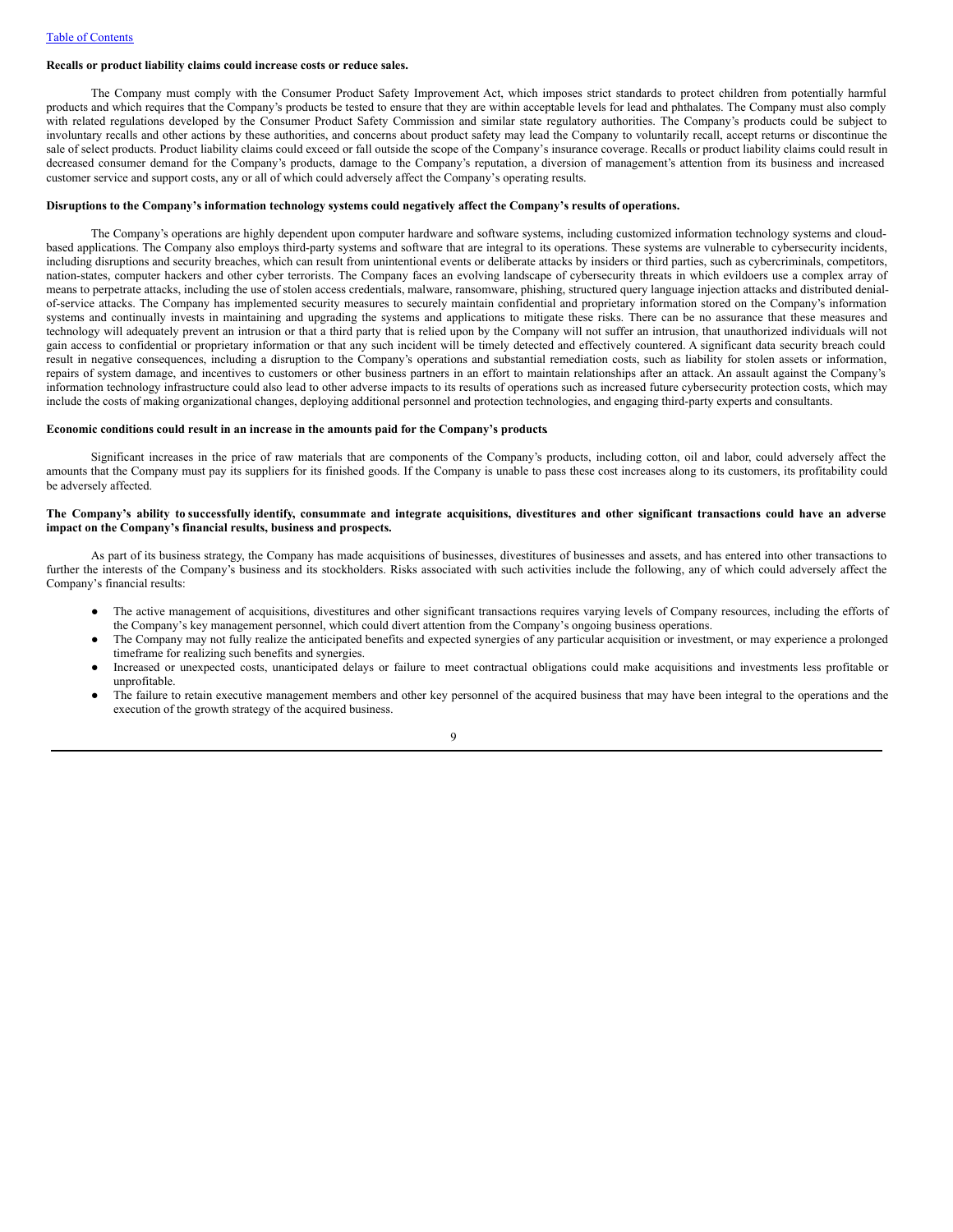## **The Company could experience losses associated with its intellectual property.**

The Company relies upon the fair interpretation and enforcement of patent, copyright, trademark and trade secret laws in the U.S., similar laws in other countries, and agreements with employees, customers, suppliers, licensors and other parties. Such reliance serves to establish and maintain the intellectual property rights associated with the products that the Company develops and sells. However, the laws and courts of certain countries at times do not protect intellectual property rights or respect contractual agreements to the same extent as the laws of the U.S. Therefore, in certain jurisdictions the Company may not be able to protect its intellectual property rights against counterfeiting or enforce its contractual agreements with other parties. In addition, another party could claim that the Company is infringing upon such party's intellectual property rights, and claims of this type could lead to a civil complaint.

An unfavorable outcome in litigation involving intellectual property could result in any or all of the following: (i) civil judgments against the Company, which could require the payment of royalties on both past and future sales of certain products, as well as plaintiff's attorneys' fees and other litigation costs; (ii) impairment charges of up to the carrying value of the Company's intellectual property rights; (iii) restrictions on the ability of the Company to sell certain of its products; (iv) legal and other costs associated with investigations and litigation; and (v) adverse effects on the Company's competitive position.

#### A significant disruption to the Company's distribution network or to the timely receipt of inventory could adversely impact sales or increase transportation costs, **which would decrease the Company's profits.**

Nearly all of the Company's products are imported from China into the Port of Long Beach in Southern California. There are many links in the distribution chain, including the availability of ocean freight, cranes, dockworkers, containers, tractors, chassis and drivers. The timely receipt of the Company's products is also dependent upon efficient operations at the Port of Long Beach. Any shortages in the availability of any of these links or disruptions in port operations, including strikes, lockouts or other work stoppages or slowdowns, could cause bottlenecks and other congestion in the distribution network, which could adversely impact the Company's ability to obtain adequate inventory on a timely basis and result in lost sales, increased transportation costs and an overall decrease of the Company's profits.

### **The Company's sourcing and marketing operations in foreign countries are subject to anti-corruption laws.**

The Company's foreign operations are subject to laws prohibiting improper payments and bribery, including the U.S. Foreign Corrupt Practices Act and similar laws and regulations in foreign jurisdictions, which apply to the Company's directors, officers, employees and agents acting on behalf of the Company. Failure to comply with these laws could result in damage to the Company's reputation, a diversion of management's attention from its business, increased legal and investigative costs, and civil and criminal penalties, any or all of which could adversely affect the Company's operating results.

## Customer pricing pressures could result in lower selling prices, which could negatively affect the Company's operating results.

The Company's customers could place pressure on the Company to reduce the prices of its products. The Company continuously strives to stay ahead of its competition in sourcing, which allows the Company to obtain lower cost products while maintaining high standards for quality. There can be no assurance that the Company could respond to a decrease in sales prices by proportionately reducing its costs, which could adversely affect the Company's operating results.

### The Company's inability to anticipate and respond to consumers' tastes and preferences could adversely affect the Company's revenues.

Sales are driven by consumer demand for the Company's products. There can be no assurance that the demand for the Company's products will not decline or that the Company will be able to anticipate and respond to changes in demand related to consumers' tastes and preferences. The Company's failure to adapt to these changes could lead to lower sales and excess inventory, which could have a material adverse effect on the Company's financial condition and operating results.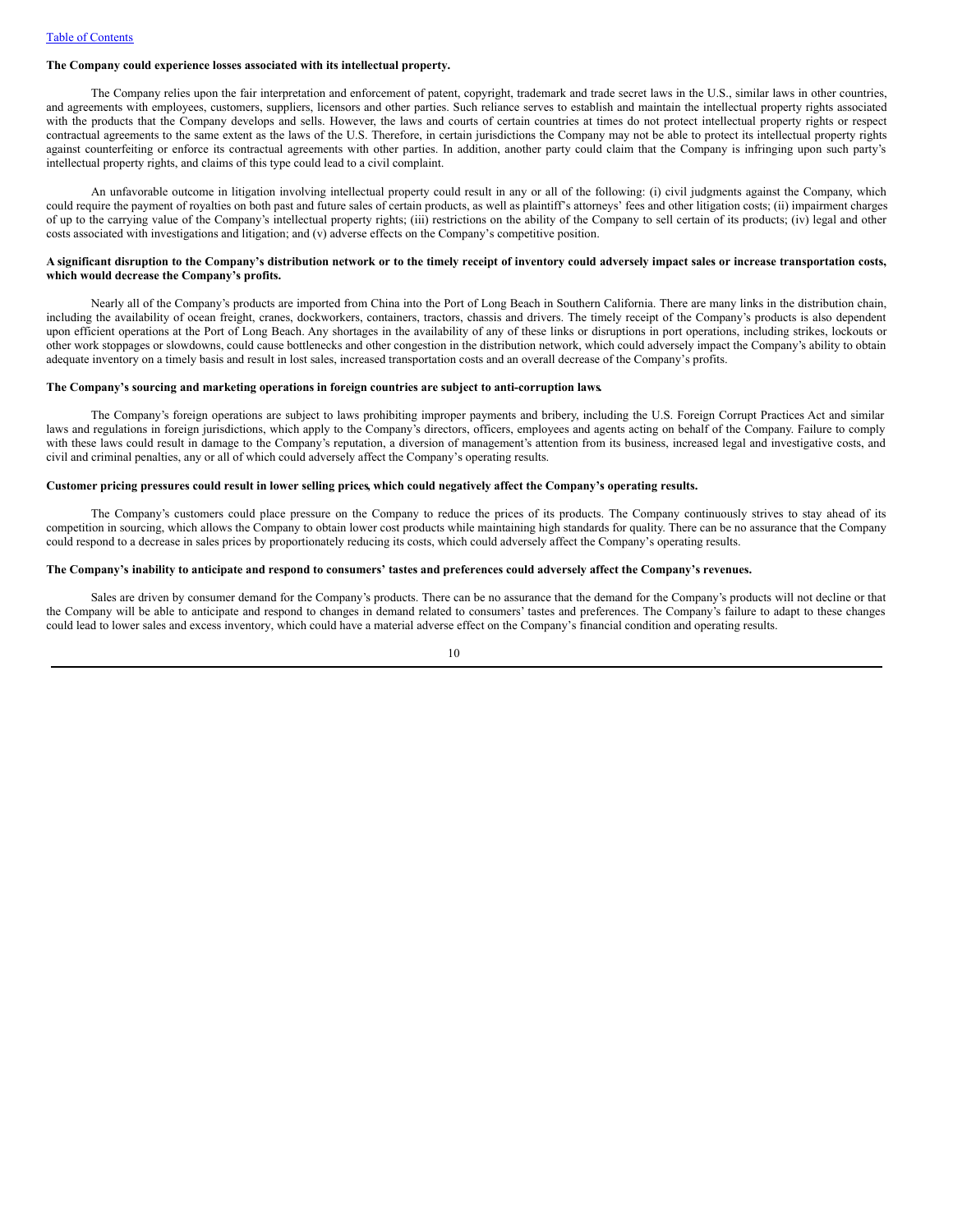### Changes in international trade regulations and other risks associated with foreign trade could adversely affect the Company's sourcing.

The Company sources its products primarily from foreign contract manufacturers, with the largest concentration being in China. Difficulties encountered by these suppliers, such as fires, accidents, natural disasters, outbreaks of infectious diseases (including the COVID-19 outbreak) and the instability inherent in operating within an authoritarian political structure, could halt or disrupt production and shipment of the Company's products. The Chinese government could make allegations against the Company of corruption or antitrust violations, or could adopt regulations related to the manufacture of products within China, including quotas, duties, taxes and other charges or restrictions on the exportation of goods produced in China. Alternatively, the U.S. government could impose similar actions on the importation of goods manufactured in China. Any of these actions could result in an increase in the cost of the Company's products. Also, an arbitrary strengthening of the Chinese currency versus the U.S. Dollar could increase the prices at which the Company purchases finished goods. In addition, changes in U.S. customs procedures or delays in the clearance of goods through customs could result in the Company being unable to deliver goods to customers in a timely manner or the potential loss of sales altogether. The occurrence of any of these events could adversely affect the Company's profitability.

### The Company could experience adjustments to its effective tax rate or its prior tax obligations, either of which could adversely affect its results of operations.

The Company is subject to income taxes in the many jurisdictions in which it operates, including the U.S., several U.S. states and China. At any particular point in time, several tax years are subject to general examination or other adjustment by these various jurisdictions. In December 2016, the Company received notification from the Franchise Tax Board of the State of California (the "FTB") of its intention to examine the Company's claims for refund made in connection with amended consolidated income tax returns that the Company had filed for the fiscal years ended April 3, 2011, April 1, 2012, March 31, 2013 and March 30, 2014. On July 31, 2019, the FTB notified the Company that it would take no further action with regard to the claims for refund for fiscal years ended April 3, 2011, April 1, 2012 and March 31, 2013. The ultimate resolution of the claim for refund for the fiscal year ended March 30, 2014 could include administrative or legal proceedings. Although the Company believes that the calculations and positions taken on its original and amended filed returns are reasonable and justifiable, negotiations or litigation leading to the final outcome of any examination or claim for refund could result in an adjustment to the position that the Company has taken. Such adjustment could result in further adjustment to one or more income tax returns for other jurisdictions, or to income tax returns for prior or subsequent tax years, or both. To the extent that the Company's reserve for unrecognized tax benefits is not adequate to support the cumulative effect of such adjustments, the Company could experience a material adverse impact on operating results. The Company's provision for income taxes is based on its effective tax rate, which in any given financial statement period could fluctuate based on changes in tax laws or regulations, changes in the mix and level of earnings by taxing jurisdiction, changes in the amount of certain expenses within the consolidated statements of income that will never be deductible on the Company's income tax returns and certain charges deducted on the Company's income tax returns that are not included within the consolidated statements of income. These changes could cause fluctuations in the Company's effective tax rate either on an absolute basis, or in relation to varying levels of the Company's pre-tax income. Such fluctuations in the Company's effective tax rate could adversely affect its results of operations.

## The Company's ability to comply with its credit facility is subject to future performance and other factors.

The Company's ability to make required payments of principal and interest on its debts, to refinance its maturing indebtedness, to fund capital expenditures or to comply with its debt covenants will depend upon future performance. The Company's future performance is, to a certain extent, subject to general economic, financial, competitive, legislative, regulatory and other factors beyond its control. The breach of any of the debt covenants could result in a default under the Company's credit facility. Upon the occurrence of an event of default, the Company's lender could make an immediate demand of the amount outstanding under the credit facility. If a default was to occur and such a demand was to be made, there can be no assurance that the Company's assets would be sufficient to repay the indebtedness in full.

### The Company's debt covenants may affectits liquidity or limitits ability to pursue acquisitions, incur debt, make investments, sell assets or complete other **significant transactions.**

The Company's credit facility contains usual and customary covenants regarding significant transactions, including restrictions on other indebtedness, liens, transfers of assets, investments and acquisitions, merger or consolidation transactions, transactions with affiliates and changes in or amendments to the organizational documents for the Company and its subsidiaries. Unless waived by the Company's lender, these covenants could limit the Company's ability to pursue opportunities to expand its business operations, respond to changes in business and economic conditions and obtain additional financing, or otherwise engage in transactions that the Company considers beneficial.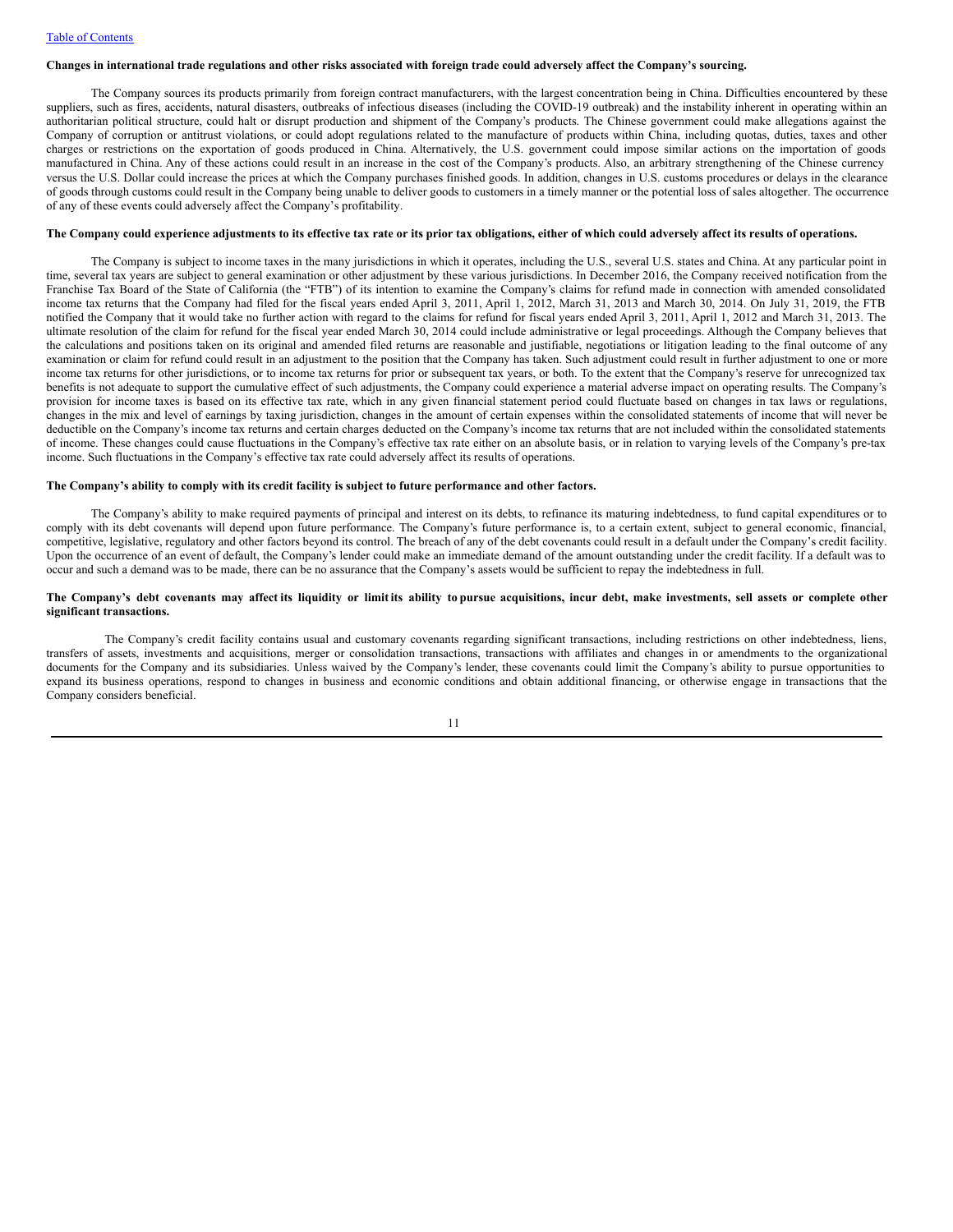### Government regulation of the Internet and e-commerce is evolving, and unfavorable changes or failure by the Company to adequately comply with new laws and **regulations could substantially harm its results of operations.**

The Company is subject to laws and regulations governing the Internet and e-commerce. On June 21, 2018, the U.S. Supreme Court issued its decision in*South Dakota v. Wayfair, Inc., et al*. The Court held that a state may require a business to collect and remit sales taxes even if the business has no physical presence within the state. In response, most states have enacted laws or otherwise issued administrative guidance regarding their intent to require the collection and remittance of sales tax on orders of products that are made through the Internet and are subsequently shipped to customers within their states. The Company routinely makes shipments of its products into thousands of jurisdictions throughout the U.S. within which the Company does not have a physical presence. The Wayfair decision is central to an evolving framework of laws and regulations that is subject to interpretation and application in a manner that is inconsistent from one jurisdiction to another. The Company cannot assure that its practices have complied, are currently complying, or will comply fully and adequately with all such laws and regulations. Any failure to comply with any of these laws or regulations could result in damage to the Company's reputation or a loss or reduction of orders. As the Company complies with such laws and regulations by charging, collecting and remitting sales tax, its customers will see an immediate and significant increase in the total order cost of the Company's products as such taxes are imposed, which will make the pricing of the Company's products less competitive when compared with a business that might not be required to charge, collect and remit sales taxes. Also, the Company's application for registration for sales tax within a jurisdiction will often trigger obligations for other licensing and filing requirements within the jurisdiction. Compliance with such laws and regulations will place an additional burden on the Company by requiring a significant investment and continuing costs, as well as efforts of the Company's key management personnel. Also, the Company at any time could be subjected to examinations by any of the jurisdictions into which the Company may have at one time or another shipped its products, which could result in the assessment on the Company of a significant accumulation of uncollected taxes, along with penalties and interest. The occurrence of any of these events could adversely affect the Company's financial position and operating results.

## **A stockholder could lose all or a portion of hisor her investment in the Company.**

The Company's common stock has historically experienced a degree of price variability, and the price could be subject to rapid and substantial fluctuations. The Company's common stock has also historically been thinly traded, a circumstance that exists when there is a relatively small volume of buy and sell orders for the Company's common stock at any given point in time. In such situations, a stockholder may be unable to liquidate his or her position in the Company's common stock at the desired price. Also, as an equity investment, a stockholder's investment in the Company is subordinate to the interests of the Company's creditors, and a stockholder could lose all or a substantial portion of his or her investment in the Company in the event of a voluntary or involuntary bankruptcy filing or liquidation.

#### <span id="page-12-0"></span>**ITEM 1B.** *Unresolved Staf Comments*

None.

#### <span id="page-12-1"></span>**ITEM 2.** *Properties*

The Company's headquarters are located in Gonzales, Louisiana. The Company rents 17,761 square feet at this location under a lease that expires January 31, 2021. Management believes that its properties are suitable for the purposes for which they are used, are in generally good condition and provide adequate capacity for current and anticipated future operations. The table below sets forth certain information regarding the Company's principal real property as of May 18, 2020.

|                                      |                                            | Approximate        | Owned/        |
|--------------------------------------|--------------------------------------------|--------------------|---------------|
| Location                             | <b>Use</b>                                 | <b>Square Feet</b> | <b>Leased</b> |
| Gonzales, Louisiana                  | Administrative and sales office            | 17.761             | Leased        |
| Compton, California                  | Offices, warehouse and distribution center | 157,400            | Leased        |
| Douglasville, Georgia                | Offices, manufacturing and warehouse       | 23,800             | Leased        |
| Grand Rapids, Michigan               | Product design offices                     | 3.600              | Leased        |
| Bentonville, Arkansas                | Sales office                               | 1.376              | Leased        |
| Shanghai, People's Republic of China | Office                                     | 1.912              | Leased        |
|                                      |                                            |                    |               |

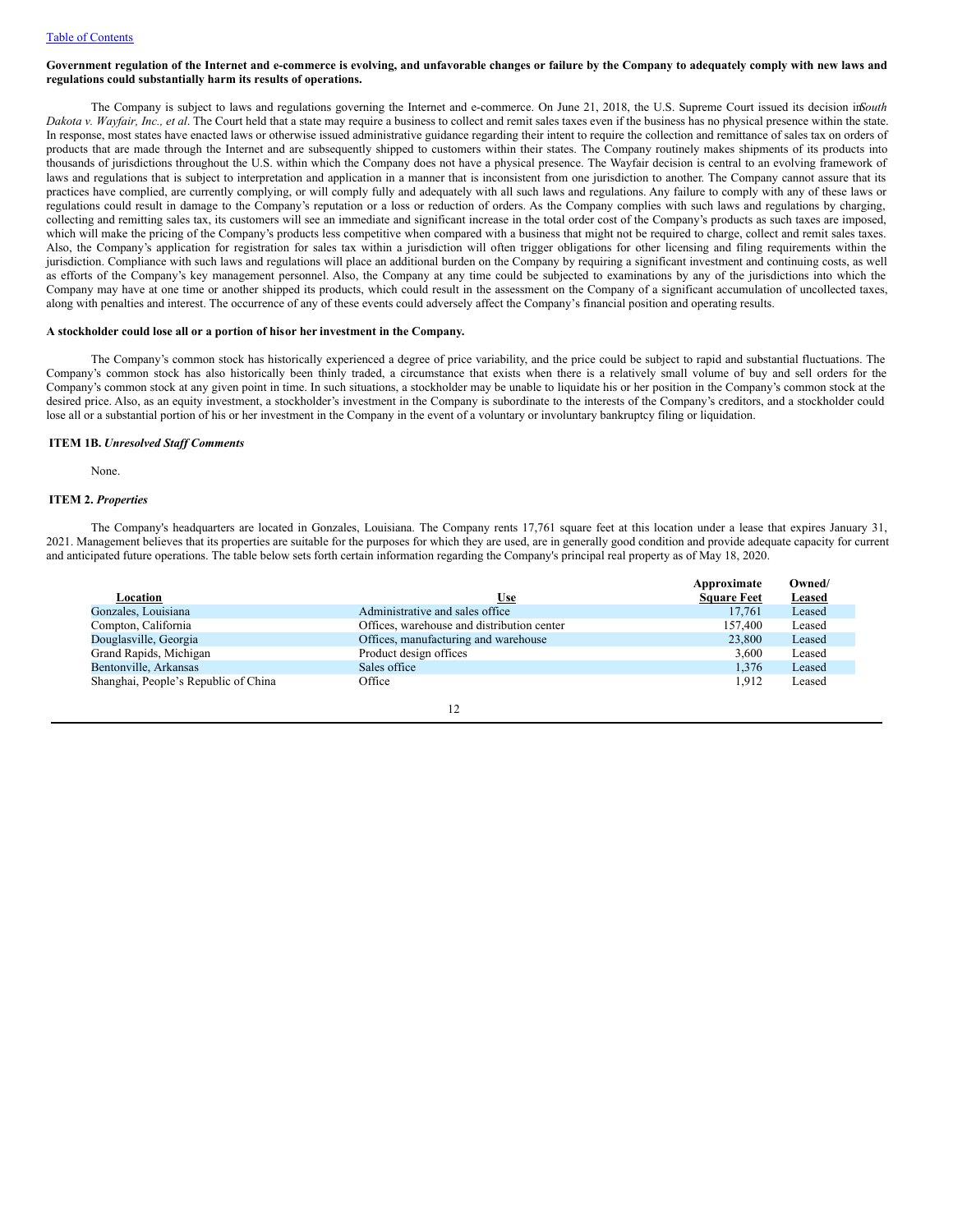## <span id="page-13-0"></span>**ITEM 3.** *Legal Proceedings*

The Company is, from time to time, involved in various legal proceedings relating to claims arising in the ordinary course of its business. Neither the Company nor any of its subsidiaries is a party to any such legal proceeding the outcome of which, individually or in the aggregate, is expected to have a material adverse effect on the Company's financial position, results of operations or cash flows.

### <span id="page-13-1"></span>**ITEM 4.** *Mine Safety Disclosures*

Not applicable.

## <span id="page-13-2"></span>**PART II**

### <span id="page-13-3"></span>ITEM 5. Market for Registrant's Common Equity, Related Stockholder Matters and Issuer Purchases of Equity Securities

The Company's common stock is traded on the Nasdaq Capital Market under the symbol "CRWS". As of May 18, 2020, there were 152 record holders of the Company's common stock.

The Company has historically paid cash dividends. The Company's payment of dividends is and will continue to be restricted by or subject to, among other limitations, applicable provisions of federal and state laws, the Company's earnings and various business considerations, including the Company's financial condition, results of operations, cash flow, level of capital expenditures, future business prospects and such other matters as the Company's Board of Directors (the "Board") deems relevant. The Company's credit facility permits the Company to pay cash dividends on its common stock without limitation, provided there is no default under the credit facility before or as a result of the payment of such dividends.

For information regarding securities of the Company that have been authorized for issuance under equity compensation plans, refer to "Securities Authorized for Issuance under Equity Compensation Plans" in Item 12. of Part III of this Annual Report on Form 10-K.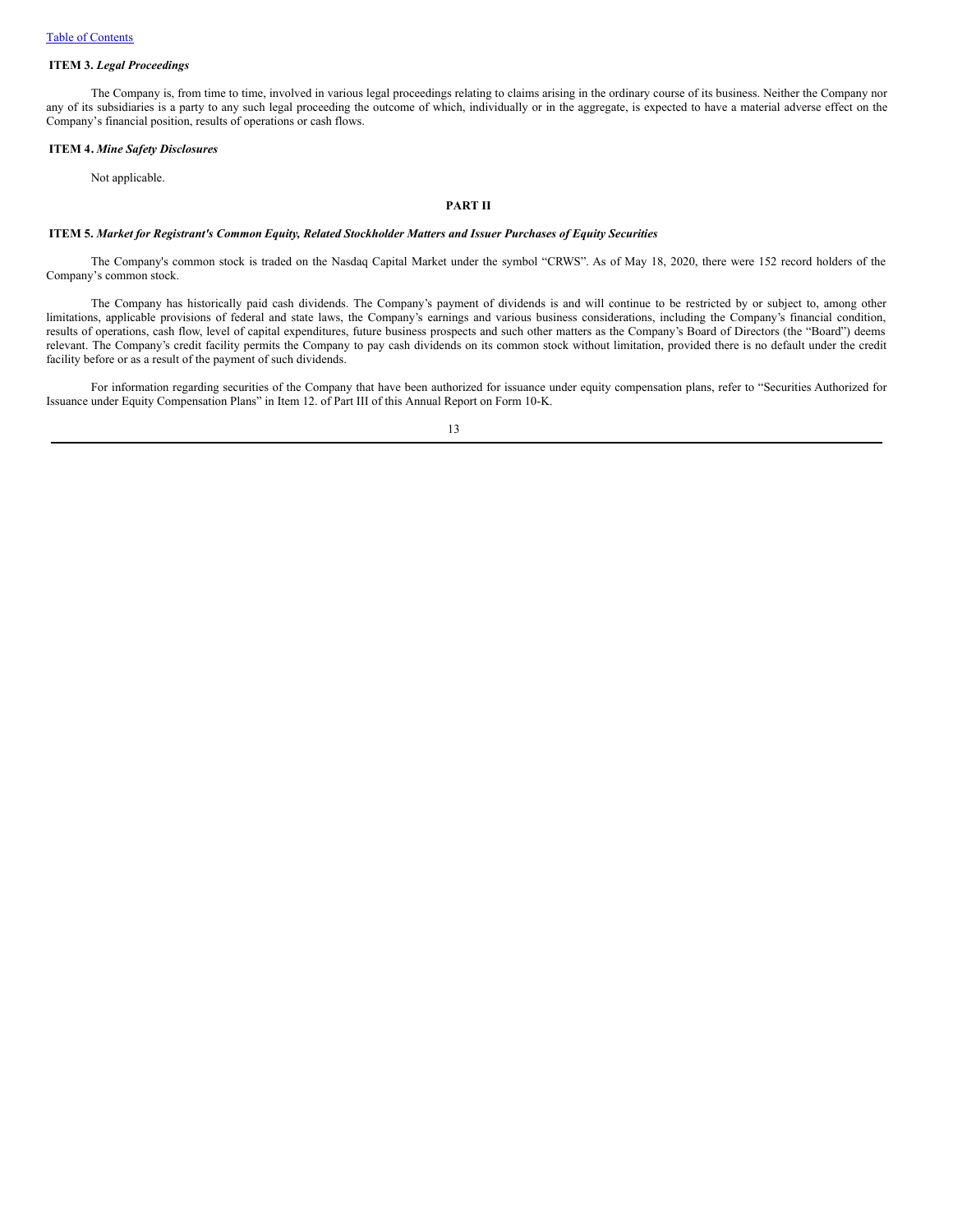## <span id="page-14-0"></span>**ITEM 6.** *Selected Financial Data*

The information set forth below is not necessarily indicative of the Company's future financial position or operating results and should be read in conjunction with Item 7. "Management's Discussion and Analysis of Financial Condition and Results of Operations" and the consolidated financial statements and notes thereto included in this Annual Report on Form 10-K.

|                                            |              | <b>Fiscal Years</b> |              |        |              |                                                  |               |        |              |        |
|--------------------------------------------|--------------|---------------------|--------------|--------|--------------|--------------------------------------------------|---------------|--------|--------------|--------|
|                                            |              | 2020                |              | 2019   |              | 2018                                             |               | 2017   |              | 2016   |
|                                            |              |                     |              |        |              | (amounts in thousands, except per share amounts) |               |        |              |        |
| <b>Operating results:</b>                  |              |                     |              |        |              |                                                  |               |        |              |        |
| Net sales                                  | $\mathbb{S}$ | 73,396              | S            | 76,381 | \$           | 70,270                                           | \$            | 65,978 | S            | 84,342 |
| Gross profit                               |              | 21.590              |              | 22,307 |              | 19.779                                           |               | 19.411 |              | 23,813 |
| Gross profit percentage                    |              | 29.4%               |              | 29.2%  |              | 28.1%                                            |               | 29.4%  |              | 28.2%  |
| Income from operations                     |              | 7,737               |              | 7,113  |              | 5,507                                            |               | 8,700  |              | 10,788 |
| Income before income tax expense           |              | 7,768               |              | 6,791  |              | 5,421                                            |               | 8,796  |              | 10,744 |
| Income tax expense                         |              | 1,207               |              | 1,772  |              | 2,400                                            |               | 3,224  |              | 3,915  |
| Net income                                 |              | 6,561               |              | 5,019  |              | 3,021                                            |               | 5,572  |              | 6,829  |
| Basic earnings per share                   | $\mathbb{S}$ | 0.65                | $\mathbb{S}$ | 0.50   | \$           | 0.30                                             | \$            | 0.56   | $\mathbb{S}$ | 0.68   |
| Diluted earnings per share                 | $\mathbb S$  | 0.65                | S            | 0.50   | S            | 0.30                                             | S             | 0.55   | S            | 0.68   |
| Cash dividends declared per share          | $\mathbf S$  | 0.57                | $\mathbb{S}$ | 0.32   | $\mathbb{S}$ | 0.32                                             | <sup>\$</sup> | 0.72   | $\mathbb{S}$ | 0.57   |
| <b>Financial position at year-end:</b>     |              |                     |              |        |              |                                                  |               |        |              |        |
| Cash and cash equivalents                  | \$           | 282                 | S            | 143    | \$           | 215                                              | \$            | 7,892  | \$           | 7,574  |
| Accounts receivable, net of allowances     |              | 17,803              |              | 17,772 |              | 18,498                                           |               | 15,614 |              | 20,796 |
| Inventories                                |              | 17,732              |              | 19,534 |              | 19,788                                           |               | 15,821 |              | 14,785 |
| Total current assets                       |              | 37,041              |              | 38,679 |              | 39,754                                           |               | 41,110 |              | 45,732 |
| Finite-lived intangible assets - net       |              | 5,577               |              | 6,432  |              | 7,272                                            |               | 3,128  |              | 3,882  |
| Goodwill                                   |              | 7,125               |              | 7,125  |              | 7,125                                            |               | 1,126  |              | 1,126  |
| Total assets                               |              | 57,173              |              | 54,779 |              | 56,581                                           |               | 47,184 |              | 52,415 |
| Total current liabilities                  |              | 6,479               |              | 7,711  |              | 6,788                                            |               | 7,573  |              | 12,185 |
| Long-term debt                             |              | 2,578               |              | 4,486  |              | 9,458                                            |               |        |              |        |
|                                            |              |                     |              |        |              |                                                  |               |        |              |        |
| Shareholders' equity                       |              | 42,436              |              | 41,388 |              | 39,318                                           |               | 38,923 |              | 40,019 |
| Total liabilities and shareholders' equity | $\mathbb{S}$ | 57,173              | S            | 54,779 | S            | 56,581                                           | \$            | 47,184 | S            | 52,415 |
|                                            |              | 14                  |              |        |              |                                                  |               |        |              |        |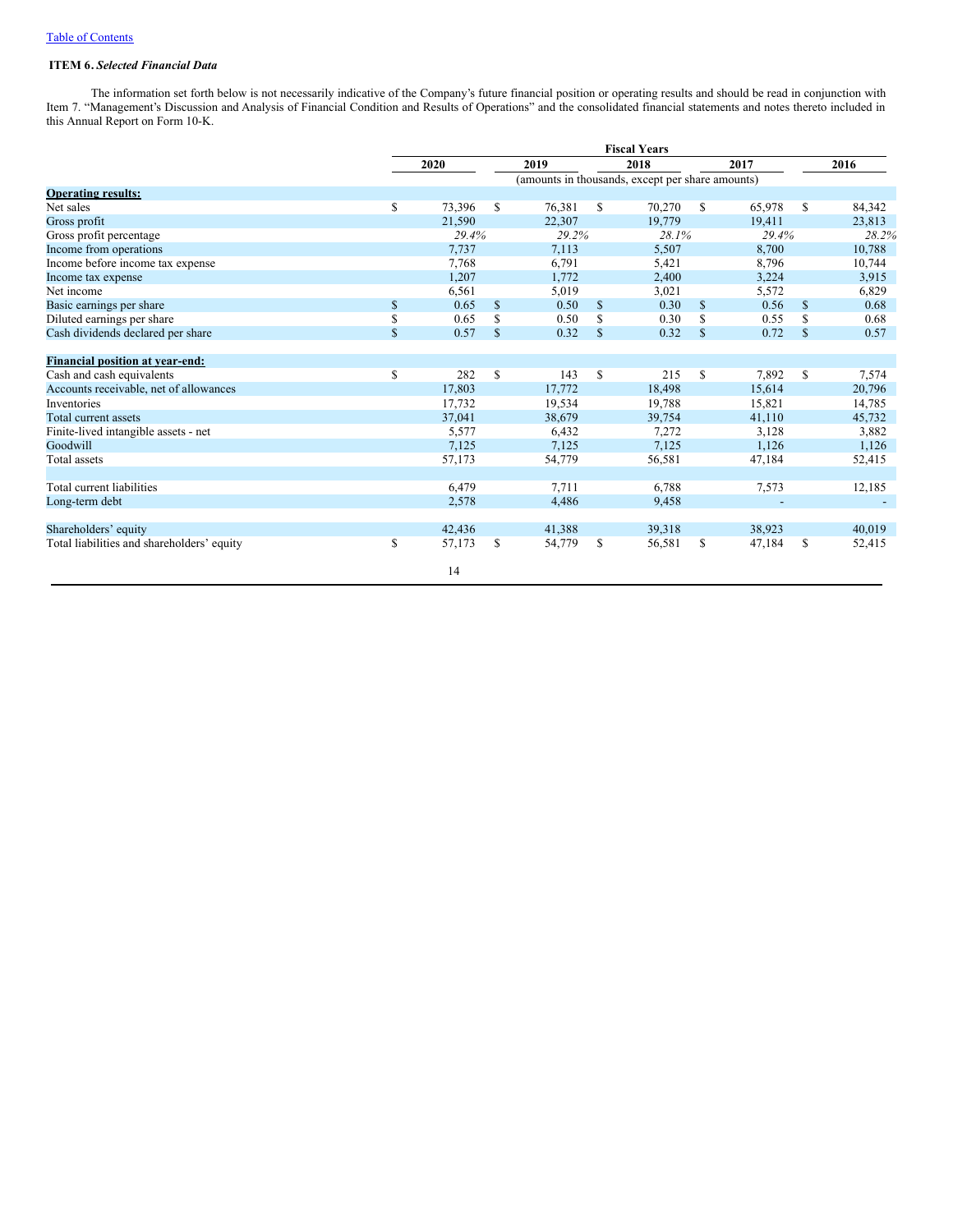## <span id="page-15-0"></span>**ITEM 7.** *Management's Discussion and Analysis of Financial Condition and Results of Operations*

The following discussion is intended to provide information concerning certain factors that management considers important in reviewing the Company's results of operations, financial position, liquidity and capital resources. This discussion should be read in conjunction with the consolidated financial statements and notes thereto included elsewhere in this Annual Report on Form 10-K.

### **Results of Operations**

The following table contains results of operations for fiscal years 2020 and 2019 and the dollar and percentage changes for those periods (in thousands, except percentages).

|                                                                           |     |          |               |          |    | Change  |               |
|---------------------------------------------------------------------------|-----|----------|---------------|----------|----|---------|---------------|
|                                                                           |     | 2020     |               | 2019     |    |         | $\frac{0}{0}$ |
| Net sales by category:                                                    |     |          |               |          |    |         |               |
| Bedding, blankets and accessories                                         | \$. | 38,065   | <sup>\$</sup> | 40,690   | -S | (2,625) | $-6.5\%$      |
| Bibs, bath, developmental toy, feeding, baby care and disposable products |     | 35,331   |               | 35,691   |    | (360)   | $-1.0\%$      |
| Total net sales                                                           |     | 73,396   |               | 76,381   |    | (2,985) | $-3.9%$       |
| Cost of products sold                                                     |     | 51,806   |               | 54,074   |    | (2,268) | $-4.2%$       |
| Gross profit                                                              |     | 21,590   |               | 22,307   |    | (717)   | $-3.2\%$      |
| % of net sales                                                            |     | 29.4%    |               | 29.2%    |    |         |               |
| Marketing and administrative expenses                                     |     | 13,853   |               | 15.194   |    | (1,341) | $-8.8\%$      |
| % of net sales                                                            |     | $18.9\%$ |               | $19.9\%$ |    |         |               |
| Interest expense - net of interest income                                 |     |          |               | 325      |    | (323)   | $-99.4\%$     |
| Other income                                                              |     | 33       |               | -3       |    | 30      | 1000.0%       |
| Income tax expense                                                        |     | 1,207    |               | 1,772    |    | (565)   | $-31.9%$      |
| Net income                                                                |     | 6,561    |               | 5,019    |    | 1,542   | 30.7%         |
| % of net sales                                                            |     | 8.9%     |               | 6.6%     |    |         |               |

### *Net Sales:*

Sales of \$73.4 million for 2020 were \$3.0 million lower than 2019, a decrease of 3.9%, primarily due to the timing of shipments to certain retailers as well as a program that was discontinued during the second quarter of 2020. Sales of bibs, bath, developmental toys, feeding, baby care and disposable products in the current year decreased by \$360,000 over the prior year, while sales of bedding, blankets and accessories in the current year decreased by \$2.6 million.

## *Gross Profit:*

Gross profit decreased by \$717,000 and increased from 29.2% of net sales for 2019 to 29.4% of net sales for 2020. The decrease in amount is primarily due to lower sales in the current year.

### *Marketing and Administrative Expenses:*

Marketing and administrative expenses decreased by \$1.3 million for fiscal year 2020 compared with fiscal year 2019, which included a decrease in the current year of \$525,000 in overall compensation costs as compared to the prior year. In addition, charges in the current year for outside services and advertising decreased by \$284,000 and \$122,000, respectively, as compared to the prior year. Finally, the prior year included \$210,000 in charges incurred that were associated with transferring most of the Sassy-branded developmental toy, feeding and baby care product line inventory from Grand Rapids, Michigan to the Company's distribution facility in Compton, California.

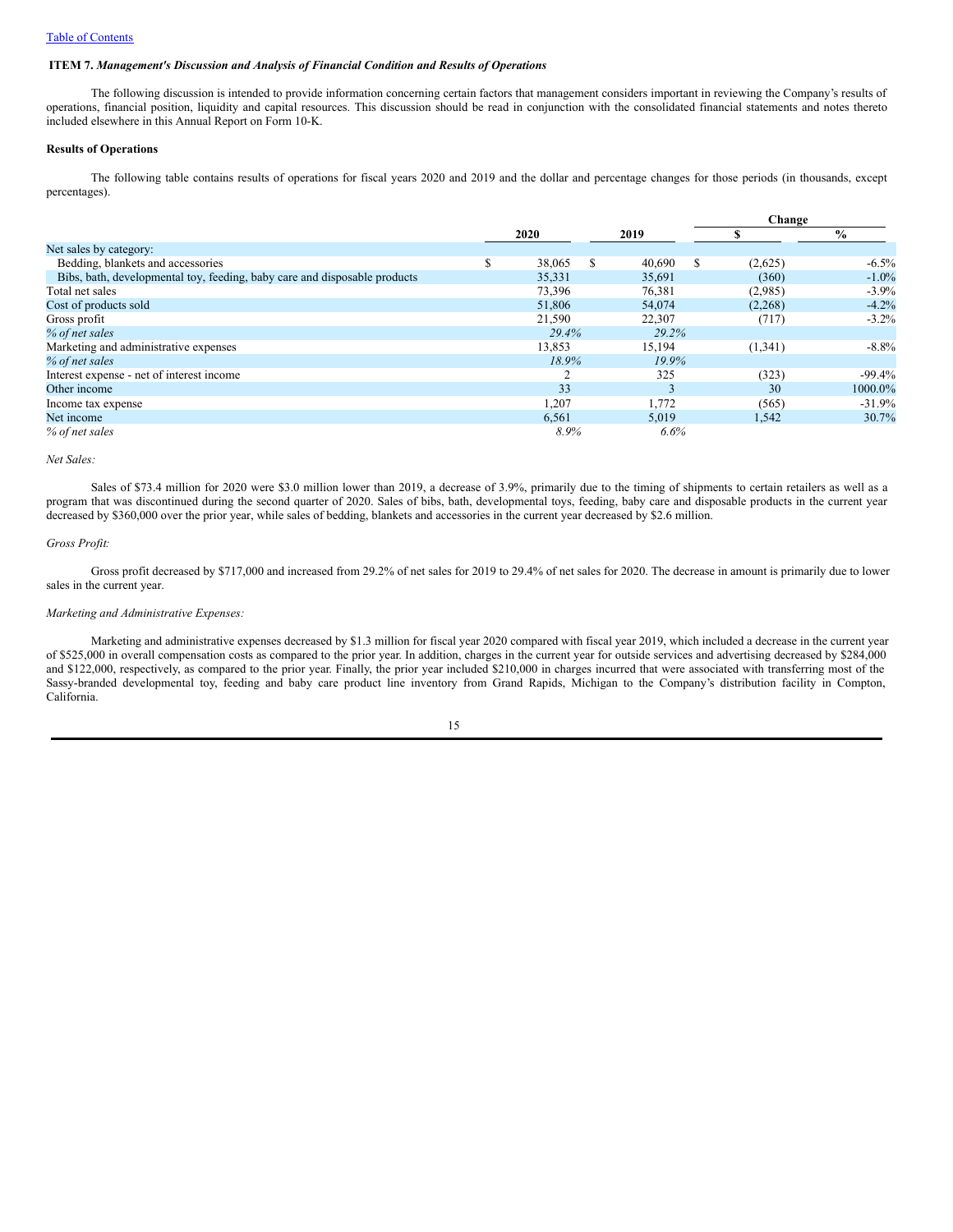## *Income TaxExpense:*

The Company's provision for income taxes is based upon an annual effective tax rate ("ETR") on continuing operations, which decreased from 24.4% during 2019 to 24.0% in 2020.

Management evaluates items of income, deductions and credits reported on the Company's various federal and state income tax returns filed and recognizes the effect of positions taken on those income tax returns only if those positions are more likely than not to be sustained. The Company applies the provisions of accounting guidelines that require a minimum recognition threshold that a tax benefit must meet before being recognized in the financial statements. Recognized income tax positions are measured at the largest amount that has a greater than 50% likelihood of being realized. Changes in recognition or measurement are reflected in the period in which the change in judgment occurs.

After considering all relevant information regarding the calculation of the state portion of its income tax provision, the Company believes that the technical merits of the tax position that the Company has taken with respect to state apportionment percentages would more likely than not be sustained. However, the Company also realizes that the ultimate resolution of such tax position could result in a tax charge that is more than the amount realized based upon the application of the tax position taken. Therefore, the Company's measurement regarding the tax impact of the revised state apportionment percentages resulted in the Company recording discrete reserves for unrecognized tax liabilities during fiscal years 2020 and 2019 of \$58,000 and \$87,000, respectively, in the accompanying consolidated statements of income.

In December 2016, the Company was notified by the FTB of its intention to examine the Company's claims for refund made in connection with amended consolidated income tax returns that the Company had filed for the fiscal years ended March 30, 2014, March 31, 2013, April 1, 2012 and April 3, 2011. On July 31, 2019, the FTB notified the Company that it would take no further action with regard to the fiscal years ended March 31, 2013, April 1, 2012 and April 3, 2011. In addition, on January 7, 2020, the Company's California consolidated income tax return for the fiscal year ended March 29, 2015 became closed to examination or other adjustment. Accordingly, the Company reversed the reserves for unrecognized tax liabilities that it had previously recorded for these fiscal years, which resulted in the recognition of a discrete income tax benefit of \$444,000 during the fiscal year ended March 29, 2020 in the accompanying consolidated statements of income.

During the fiscal year ended March 29, 2020, the Company recorded a discrete income tax benefit of \$274,000 to reflect the aggregate effect of certain tax credits claimed on amended and original consolidated federal income tax returns.

During the fiscal years ended March 29, 2020 and March 31, 2019, the Company recorded discrete income tax charges of \$5,000 and \$12,000, respectively, to reflect the effects of the excess tax benefits and tax shortfalls arising from the exercise of stock options and the vesting of non-vested stock during the periods.

The ETR on continuing operations and the discrete income tax charges and benefits discussed above contributed to an overall provision for income taxes of 15.5% and 26.1% for fiscal years 2020 and 2019, respectively.

#### **Known Trends and Uncertainties**

The Company's financial results are closely tied to sales to the Company's top two customers, which represented approximately 62% of the Company's gross sales in fiscal year 2020. A significant downturn experienced by any or all of these customers could lead to pressure on the Company's revenues.

During fiscal years 2020 and 2019, the Company at times faced higher costs associated with the Company's sourcing activities in China, including higher duties on some products. Future increases in these costs could adversely affect the profitability of the Company if it cannot pass the cost increases along to its customers in the form of price increases or if the timing of price increases does not closely match the cost increases.

The COVID-19 outbreak, and the government and private sector responses thereto, has negatively impacted certain of the Company's customers who have been forced to temporarily close retail stores or have seen a significant decline in their sales. As a result, the Company experienced a decrease in sales to these customers beginning in March 2020. This decrease, however, has been somewhat offset by higher sales to other customers and sales in other channels, such as e-commerce. The Company cannot predict with certainty when or if these customers will reopen their retail stores or if demand from consumers will return to the same level as it was prior to the COVID-19 outbreak. If the Company's customers experience financial difficulties as a result of the COVID-19 outbreak, they may cause them to close their retail stores permanently, reduce orders, file for bankruptcy or liquidate, any of which may negatively impact the Company's sales.

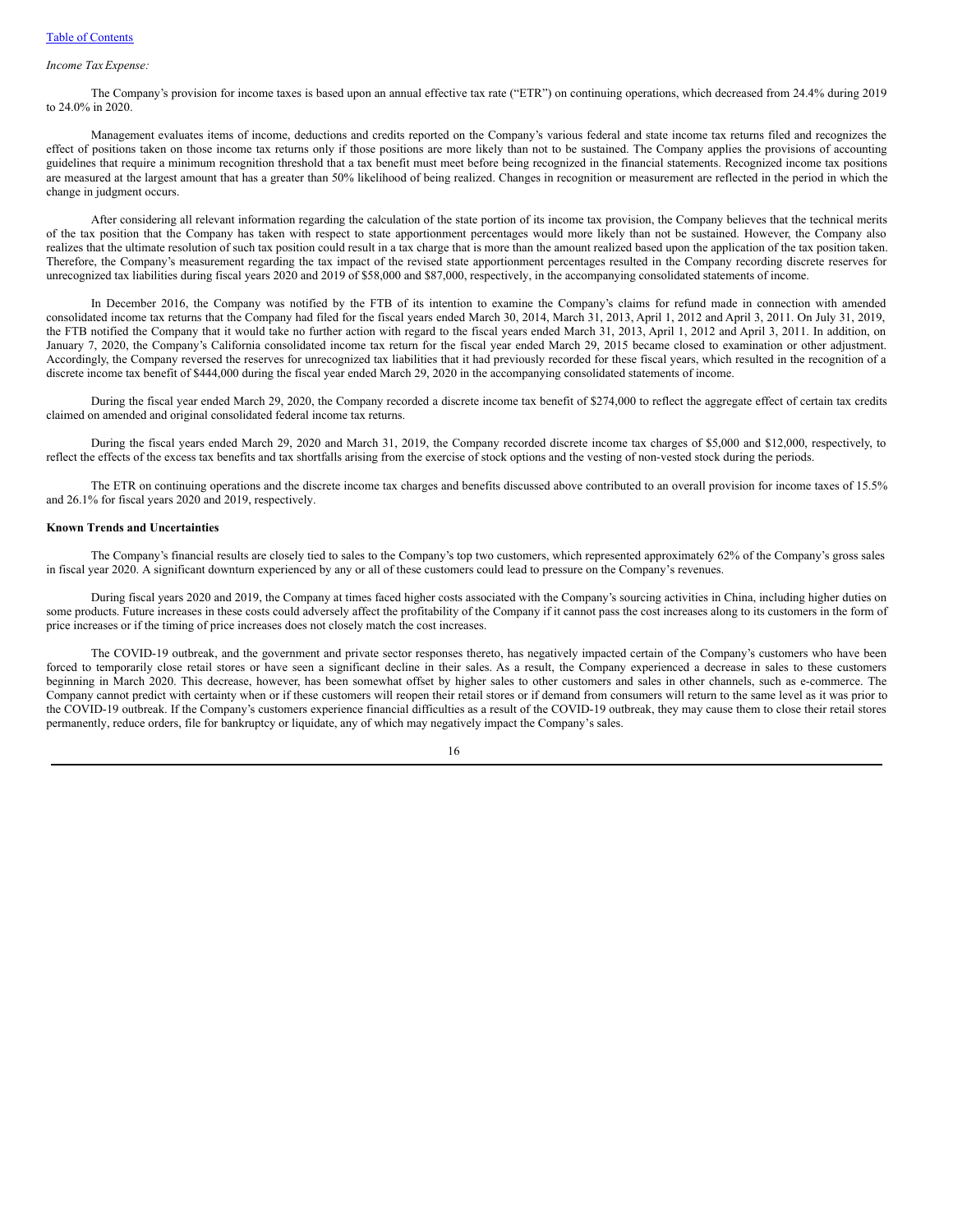In addition, beginning in February 2020 the Company experienced supply chain disruption because nearly all of the Company's products are imported from China. While the Company's product supply from Chinese manufacturers has begun to return to normal levels, the supply chain could again be disrupted if there is another outbreak of COVID-19 in China. As of May 18, 2020, the majority of the Company's foreign suppliers have returned to full capacity.

The Company continues to monitor the impact of the COVID-19 outbreak on its supply chain, manufacturing and distribution operations, customers and employees, as well as the U.S. economy in general. However, due to the uncertainty as to when governmental restrictions on business will be fully lifted, the impact thereof, and the duration and widespread nature of the COVID-19 outbreak, the Company cannot currently predict the long-term impact on its operations and financial results. The uncertainties associated with the COVID-19 outbreak include potential adverse effects on the overall economy, the Company's supply chain, transportation services, employees and customers, consumer sentiment in general, and traffic within the retail stores that carry the Company's products. The COVID-19 outbreak could adversely affect the Company's revenues, earnings, liquidity and cash flows and may require significant actions in response, including employee furloughs, closings of Company facilities, expense reductions or discounts of the pricing of the Company's products, all in an effort to mitigate such effects.

For an additional discussion of trends, uncertainties and other factors that could impact the Company's operating results, refer to "Risk Factors" in Item 1A. of Part I. of this Annual Report on Form 10-K.

### **Financial Position, Liquidity and Capital Resources**

Net cash provided by operating activities decreased from \$9.0 million for the fiscal year ended March 31, 2019 to \$8.5 million for the fiscal year ended March 29, 2020. In the current year, the Company experienced a decrease in its accounts payable balances that was \$1.7 million higher than the increase in the prior year, an increase in its accounts receivable balances that was \$757,000 higher than the decrease in the prior year and a decrease in its reserve for unrecognized tax liabilities that was \$650,000 higher than the increase in the prior year. As offsets to these decreases in cash provided by operating activities, the Company in the current year experienced a decrease in its inventory balances that was \$1.5 million higher than the decrease in the prior year and an increase its net income in the current year that was \$1.5 million higher than in the prior year.

Net cash used in investing activities was \$678,000 in fiscal year 2020 compared with \$751,000 in fiscal year 2019. The decrease in fiscal year 2020 was due primarily to lower payments in the current year for expenditures for property, plant and equipment.

Net cash used in financing activities decreased from \$8.3 million in fiscal 2019 to \$7.7 million in fiscal 2019. In the current year, the Company experienced net repayments under its revolving line of credit that were \$3.1 million lower than the prior year. Offsetting this decrease in cash used in financing activities were dividend payments that were \$2.6 million higher in the current year than the prior year, due primarily to the payment in the current year of a special dividend in the amount of \$2.5 million.

The Company's future performance is, to a certain extent, subject to general economic, financial, competitive, legislative, regulatory and other factors beyond its control. Based upon the current level of operations, the Company believes that its cash flow from operations and the availability on its revolving line of credit will be adequate to meet its liquidity needs.

The Company's credit facility at March 29, 2020 consisted of a revolving line of credit under a financing agreement with The CIT Group/Commercial Services, Inc. ("CIT"), a subsidiary of CIT Group Inc., of up to \$26.0 million, which includes a \$1.5 million sub-limit for letters of credit, bearing interest at the rate of prime minus 0.5% or LIBOR plus 1.75%. The financing agreement matures on July 11, 2022 and is secured by a first lien on all assets of the Company. As of March 29, 2020, the Company had elected to pay interest on balances owed under the revolving line of credit under the LIBOR option, which was 3.27% as of March 29, 2020. The financing agreement also provides for the payment by CIT to the Company of interest at the rate of prime as of the beginning of the calendar month minus 2.0%, which was 2.75% as of March 29, 2020, on daily negative balances, if any, held at CIT.

As of March 29, 2020, there was a balance of \$2.6 million owed on the revolving line of credit, there was no letter of credit outstanding and \$20.1 million was available under the revolving line of credit based on the Company's eligible accounts receivable and inventory balances. As of March 31, 2019, there was a balance of \$4.5 million owed on the revolving line of credit, there was no letter of credit outstanding and \$19.4 million was available under the revolving line of credit based on the Company's eligible accounts receivable and inventory balances.

The financing agreement contains usual and customary covenants for agreements of that type, including limitations on other indebtedness, liens, transfers of assets, investments and acquisitions, merger or consolidation transactions, transactions with affiliates, and changes in or amendments to the organizational documents for the Company and its subsidiaries. The Company believes it was in compliance with these covenants as of March 29, 2020.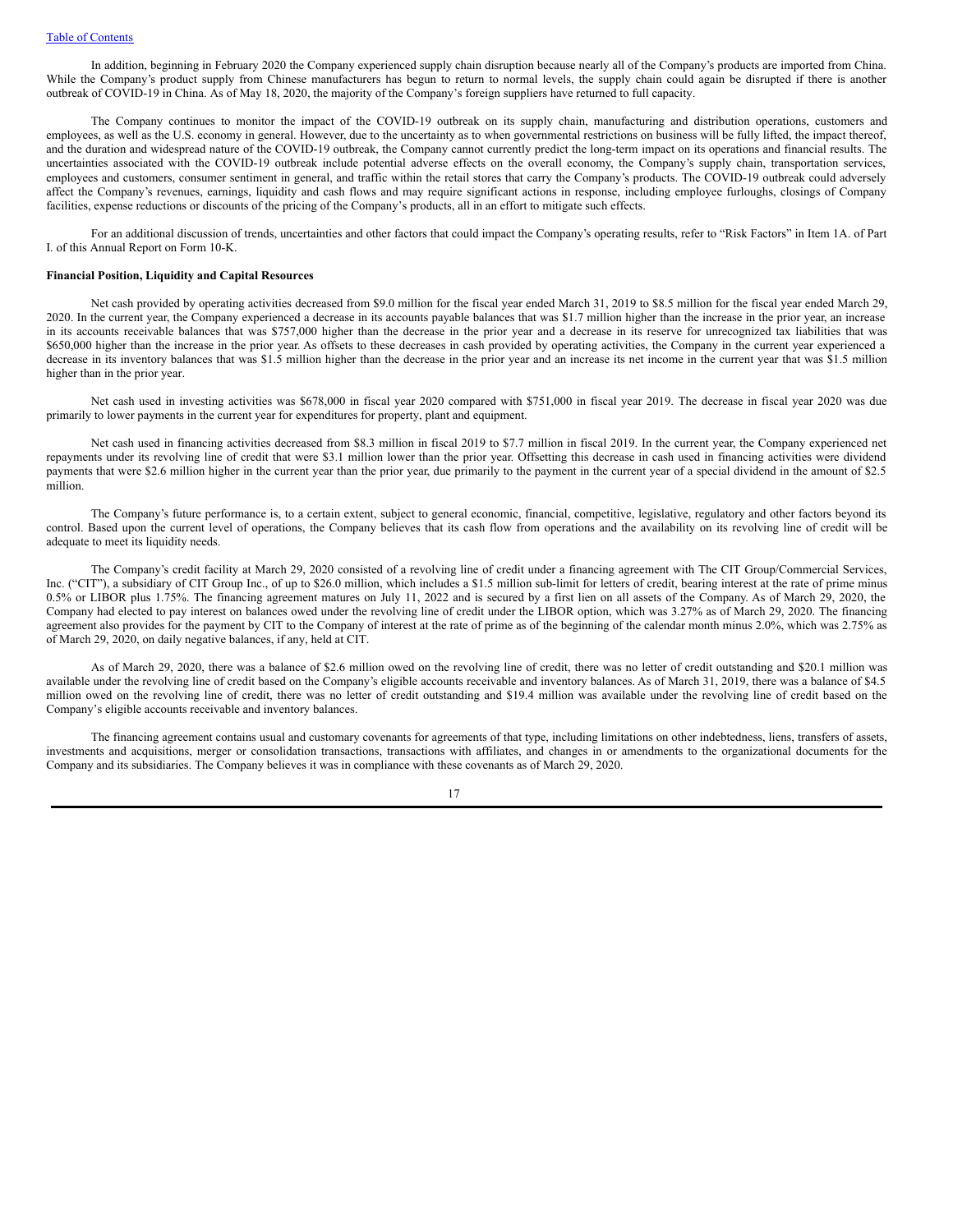To reduce its exposure to credit losses, the Company assigns the majority of its trade accounts receivable to CIT pursuant to factoring agreements, which have expiration dates that are coterminous with that of the financing agreement described above. Under the terms of the factoring agreements, CIT remits customer payments to the Company as such payments are received by CIT.

CIT bears credit losses with respect to assigned accounts receivable from approved shipments, while the Company bears the responsibility for adjustments from customers related to returns, allowances, claims and discounts. CIT may at any time terminate or limit its approval of shipments to a particular customer. If such a termination or limitation occurs, the Company either assumes (and may seek to mitigate) the credit risk for shipments to the customer after the date of such termination or limitation or discontinues shipments to the customer. Factoring fees, which are included in marketing and administrative expenses in the accompanying consolidated statements of income, were \$255,000 and \$261,000 during fiscal years 2020 and 2019, respectively. There were no advances on the factoring agreements at March 29, 2020 or March 31, 2019.

The Company continues to monitor the impact of the COVID-19 outbreak on its supply chain, manufacturing and distribution operations, customers and employees, as well as the U.S. economy in general. However, due to the uncertainty as to when governmental restrictions on business will be fully lifted, the impact thereof, and the duration and widespread nature of the COVID-19 outbreak, the Company cannot currently predict the long-term impact on its operations and financial results. The uncertainties associated with the COVID-19 outbreak include potential adverse effects on the overall economy, the Company's supply chain, transportation services, employees and customers, consumer sentiment in general, and traffic within the retail stores that carry the Company's products. The COVID-19 outbreak could adversely affect the Company's revenues, earnings, liquidity and cash flows and may require significant actions in response, including employee furloughs, closings of Company facilities, expense reductions or discounts of the pricing of the Company's products, all in an effort to mitigate such effects. Conditions surrounding COVID-19 change rapidly, and additional impacts of which the Company is not currently aware may arise. Based on past performance and current expectations, the Company believes that its anticipated cash flow from operations, the proceeds from the PPP loan and the availability under its revolving line of credit are sufficient to fund the Company's requirements for working capital, capital expenditures and debt service for at least the next 12 months.

### **Critical Accounting Policies and Estimates**

The Company prepares its financial statements to conform with accounting principles generally accepted in the U.S. ("GAAP") as promulgated by the Financial Accounting Standards Board ("FASB"). References herein to GAAP are to topics within the FASB Accounting Standards Codification (the "FASB ASC"), which the FASB periodically revises through the issuance of an Accounting Standards Update ("ASU") and which has been established by the FASB as the authoritative source for GAAP recognized by the FASB to be applied by nongovernmental entities.

*Use of Estimates:* The preparation of financial statements in conformity with GAAP requires management to make estimates and assumptions that affect the reported amounts of assets and liabilities and disclosure of contingent assets and liabilities at the date of the consolidated balance sheets and the reported amounts of revenues and expenses during the reporting period. The listing below, while not inclusive of all of the Company's accounting policies, sets forth those accounting policies which the Company's management believes embody the most significant judgments due to the uncertainties affecting their application and the likelihood that materially different amounts would be reported under different conditions or using different assumptions.

*Revenue Recognition:* Revenue is recognized upon the satisfaction of all contractual performance obligations and the transfer of control of the products sold to the customer. The majority of the Company's sales consists of single performance obligation arrangements for which the transaction price for a given product sold is equivalent to the price quoted for the product, net of any stated discounts applicable at a point in time. Each sales transaction results in an implicit contract with the customer to deliver a product as directed by the customer. Shipping and handling costs that are charged to customers are included in net sales, and the Company's costs associated with shipping and handling activities are included in cost of products sold.

A provision for anticipated returns, which are based upon historical returns and claims, is provided through a reduction of net sales and cost of products sold in the reporting period within which the related sales are recorded. Actual returns and claims experienced in a future period may differ from historical experience, and thus, the Company's provision for anticipated returns at any given point in time may be over-funded or under-funded. The Company recognizes revenue associated with unredeemed store credits and gift certificates at the earlier of their redemption by customers, their expiration or when their likelihood of redemption becomes remote, which is generally two years from the date of issuance.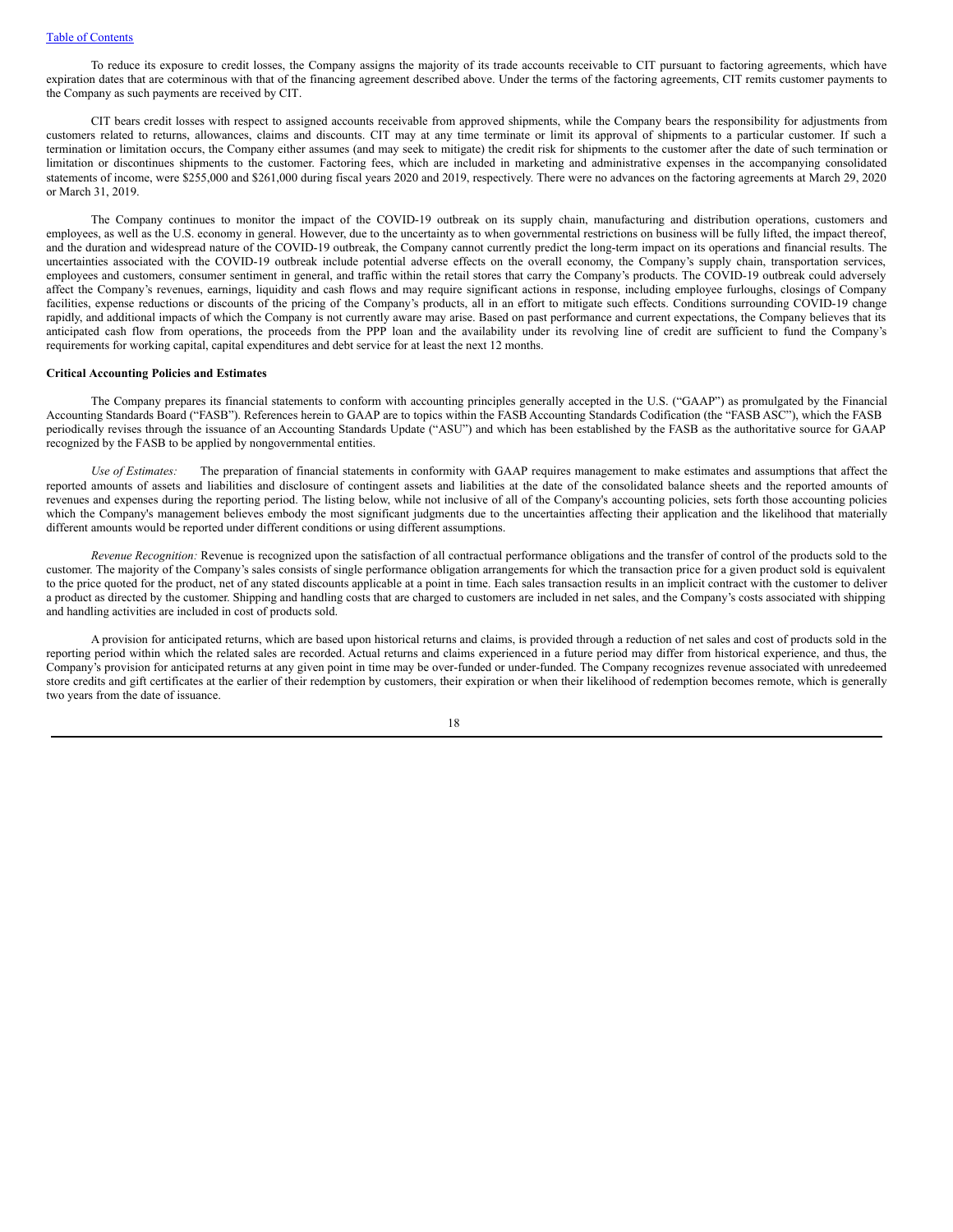Revenue from sales made directly to consumers is recorded when the shipped products have been received by customers, and excludes sales taxes collected on behalf of governmental entities. Revenue from sales made to retailers is recorded when legal title has been passed to the customer based upon the terms of the customer's purchase order, the Company's sales invoice, or other associated relevant documents. Such terms usually stipulate that legal title will pass when the shipped products are no longer under the control of the Company, such as when the products are picked up at the Company's facility by the customer or by a common carrier. Payment terms can vary from prepayment for sales made directly to consumers to payment due in arrears (generally, 60 days of being invoiced) for sales made to retailers.

*Allowances Against Accounts Receivable:* Revenue from sales made to retailers is reported net of allowances for anticipated returns and other allowances, including cooperative advertising allowances, warehouse allowances, placement fees, volume rebates, coupons and discounts. Such allowances are recorded commensurate with sales activity or using the straight-line method, as appropriate, and the cost of such allowances is netted against sales in reporting the results of operations. The provision for the majority of the Company's allowances occurs on a per-invoice basis. When a customer requests to have an agreed-upon deduction applied against the customer's outstanding balance due to the Company, the allowances are correspondingly reduced to reflect such payments or credits issued against the customer's account balance. The Company analyzes the components of the allowances for customer deductions monthly and adjusts the allowances to the appropriate levels. The timing of funding requests for advertising support can cause the net balance in the allowance account to fluctuate from period to period. The timing of such funding requests should have no impact on the consolidated statements of income since such costs are accrued commensurate with sales activity or using the straight-line method, as appropriate.

*Valuation of Long-Lived Assets and Identifiable Intangible Assets:* In addition to the systematic annual depreciation and amortization of the Company's fixed assets and identifiable intangible assets, the Company reviews for impairment long-lived assets and identifiable intangible assets whenever events or changes in circumstances indicate that the carrying amount of any asset may not be recoverable. In the event of impairment, the asset is written down to its fair market value. Assets to be disposed of, if any, are recorded at the lower of net book value or fair market value, less estimated costs to sell at the date management commits to a plan of disposal, and are classified as assets held for sale on the consolidated balance sheets.

*Inventory Valuation:* On a periodic basis, management reviews its inventory quantities on hand for obsolescence, physical deterioration, changes in price levels and the existence of quantities on hand which may not reasonably be expected to be sold within the Company's normal operating cycle. To the extent that any of these conditions is believed to exist or the market value of the inventory expected to be realized in the ordinary course of business is otherwise no longer as great as its carrying value, an allowance against the inventory value is established. To the extent that this allowance is established or increased during an accounting period, an expense is recorded in cost of products sold in the Company's consolidated statements of income. Only when inventory for which an allowance has been established is later sold or is otherwise disposed is the allowance reduced accordingly. Significant management judgment is required in determining the amount and adequacy of this allowance. In the event that actual results differ from management's estimates or these estimates and judgments are revised in future periods, the Company may not fully realize the carrying value of its inventory or may need to establish additional allowances, either of which could materially impact the Company's financial position and results of operations.

#### **ITEM 8.** *Financial Statements and Supplementary Data*

Refer to pages 23 and F-1 through F-20 hereof.

#### <span id="page-19-0"></span>**ITEM 9.** *Changes in and Disagreements With Accountants on Accountingand Financial Disclosure*

Not applicable.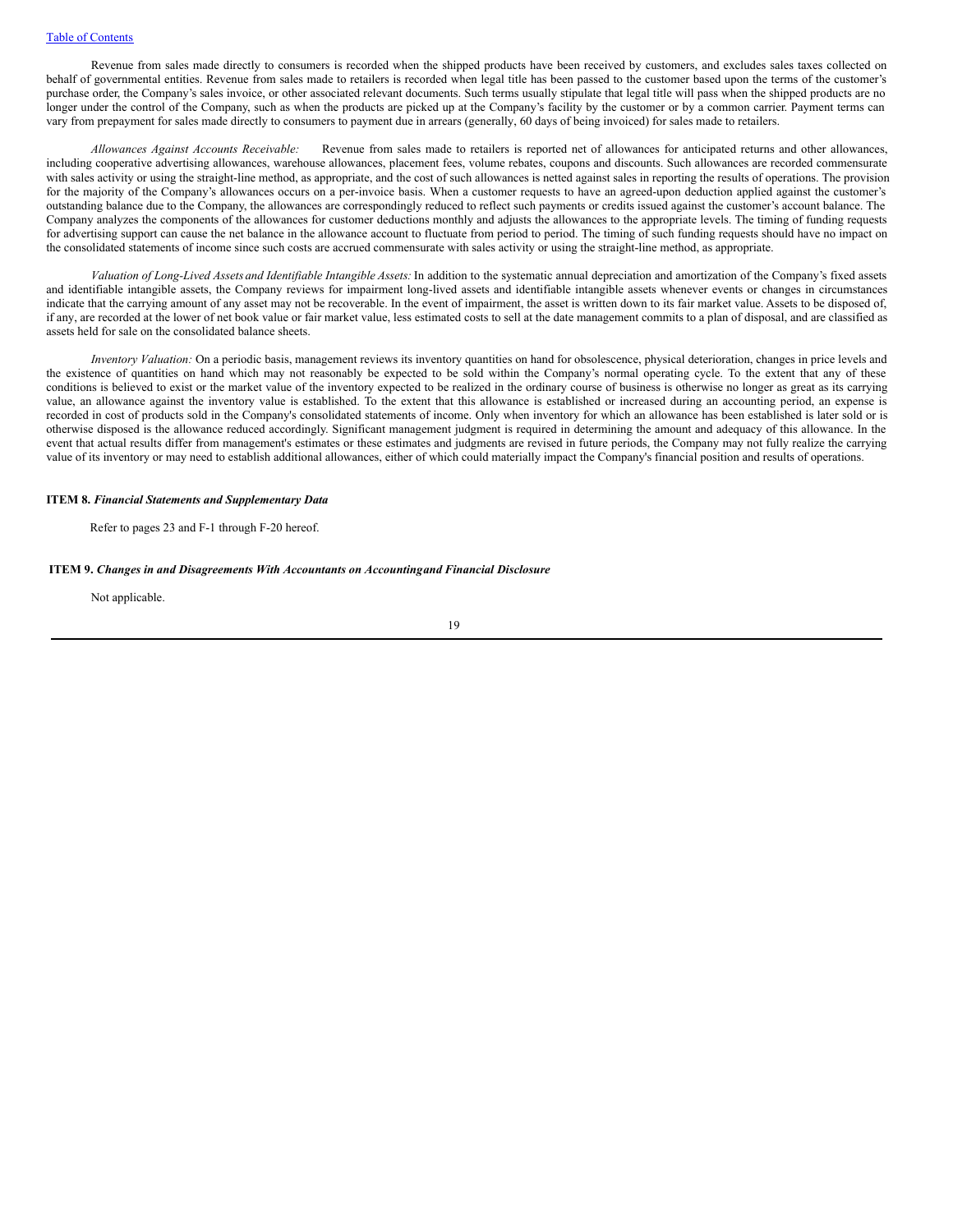## <span id="page-20-0"></span>**ITEM 9A.** *Controls and Procedures*

## **Disclosure Controls and Procedures**

Disclosure controls and procedures are designed to ensure that information required to be disclosed in the reports filed or submitted under the Exchange Act is recorded, processed, summarized and reported within the time period specified in the SEC's rules and forms. Disclosure controls and procedures include, without limitation, controls and procedures designed to ensure that information required to be disclosed in the reports filed under the Exchange Act is accumulated and communicated to management, including the Chief Executive Officer and Chief Financial Officer, as appropriate, to allow timely decisions regarding required disclosure. As of the end of the period covered by this report, the Company carried out an evaluation, under the supervision and with the participation of the Company's management, including the Chief Executive Officer and Chief Financial Officer, of the effectiveness of the design and operation of the Company's disclosure controls and procedures. Based upon and as of the date of that evaluation, the Chief Executive Officer and Chief Financial Officer concluded that the Company's disclosure controls and procedures are effective.

## **Management's Annual Report on Internal Controlover Financial Reporting**

The Company's management is responsible for establishing and maintaining for the Company adequate internal control over financial reporting, as such term is defined in Rules 13a-15(f) and 15d-15(f) under the Exchange Act ("ICFR"). With the participation of the Chief Executive Officer and the Chief Financial Officer, management conducted an evaluation of the effectiveness of internal control over financial reporting based on the framework and the criteria established in *Internal Control — Integrated Framework (2013)* issued by the Committee of Sponsoring Organizations of the Treadway Commission. Based on management's evaluation of ICFR, management has concluded that internal control over financial reporting was effective as of March 29, 2020.

The Company's internal control system has been designed to provide reasonable assurance to the Company's management and the Board regarding the reliability of financial reporting and the preparation and fair presentation of financial statements in accordance with GAAP. All internal control systems, no matter how well designed, have inherent limitations. Therefore, even those systems determined to be effective can provide only a reasonable, rather than absolute, assurance that the Company's financial statements are free of any material misstatement, whether caused by error or fraud.

## **Changes in Internal Control over Financial Reporting**

The Company's management, with the participation of the Company's Chief Executive Officer and Chief Financial Officer, conducted an evaluation of the Company's ICFR as required by Rule 13a-15(d) under the Exchange Act and, in connection with such evaluation, determined that no changes occurred during the Company's fiscal quarter ended March 29, 2020 that have materially affected, or are reasonably likely to materially affect, the Company's ICFR.

### <span id="page-20-1"></span>**ITEM 9B.** *Other Information*

Not applicable.

### <span id="page-20-2"></span>**PART III**

#### <span id="page-20-3"></span>**ITEM 10.** *Directors, Executive Of icers and Corporate Governance*

The information with respect to the Company's directors and executive officers will be set forth in the Company's Proxy Statement for the Annual Meeting of Stockholders to be held in 2020 (the "Proxy Statement") under the captions "Proposal 1 – Election of Directors" and "Executive Compensation - Executive Officers" and is incorporated herein by reference. The information with respect to Item 405 of Regulation S-K will be set forth in the Proxy Statement under the caption "Delinquent Section 16(a) Reports " and is incorporated herein by reference. The information with respect to Item 406 of Regulation S-K will be set forth in the Proxy Statement under the caption "Corporate Governance - Code of Business Conduct and Ethics; Code of Conduct for Directors" and is incorporated herein by reference. The information with respect to Item 407 of Regulation S-K will be set forth in the Proxy Statement under the captions "Corporate Governance - Board Committees" and "Report of the Audit Committee" and is incorporated herein by reference.

#### <span id="page-20-4"></span>**ITEM 11.** *Executive Compensation*

The information set forth under the caption "Executive Compensation" in the Proxy Statement is incorporated herein by reference.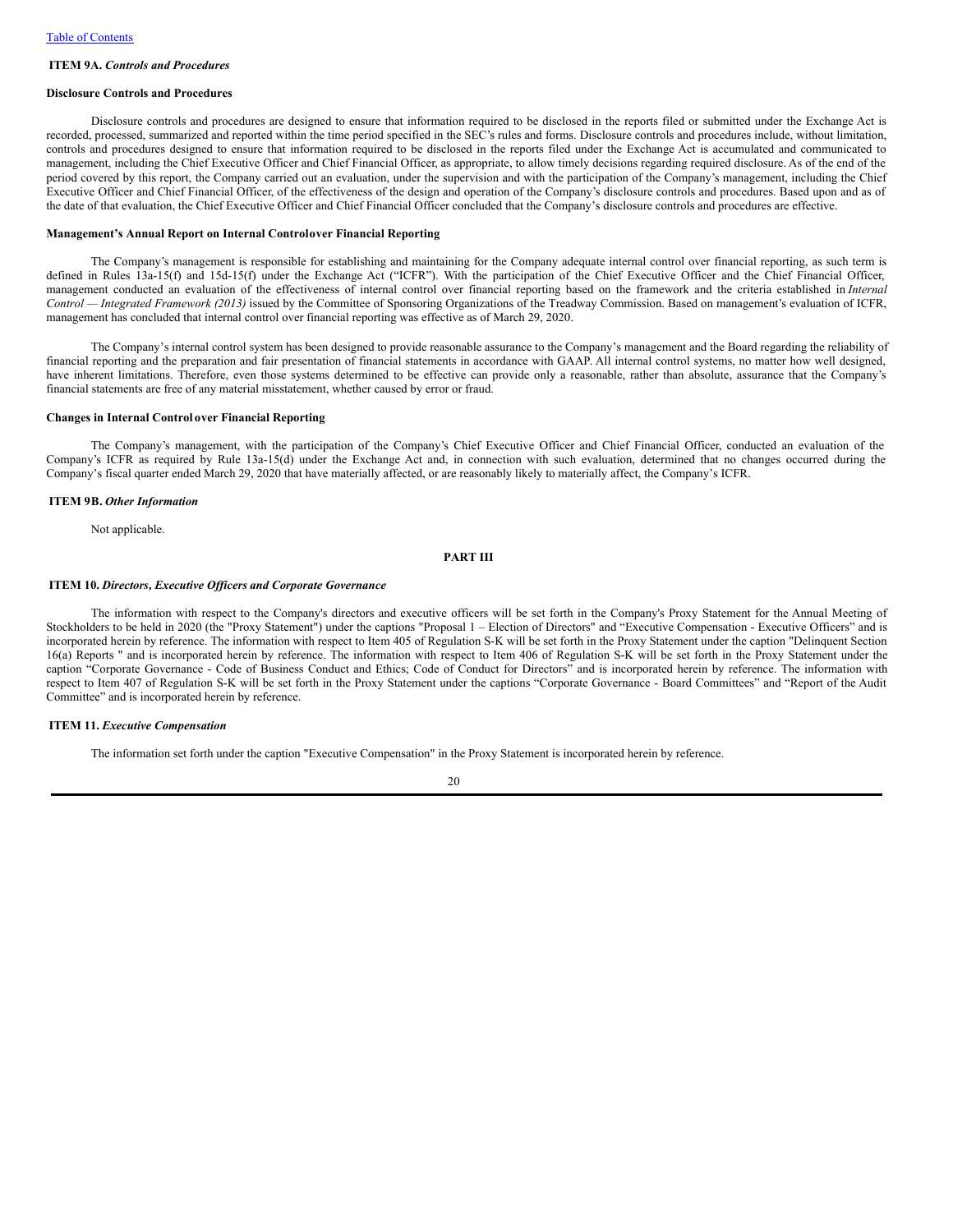### <span id="page-21-0"></span>**ITEM 12.** *Security Ownership of Certain Beneficial Owners and Management and Related Stockholder Matters*

The information set forth under the caption "Security Ownership of Certain Beneficial Owners and Management" in the Proxy Statement is incorporated herein by reference.

## **Securities Authorized for Issuance under Equity Compensation Plans**

The table below sets forth information regarding shares of the Company's common stock that may be issued upon the exercise of options, warrants and other rights granted to employees, consultants or directors under all of the Company's existing equity compensation plans as of March 29, 2020.

| <b>Plan Category</b>                                    | Number of<br>securities to be<br>issued upon<br>exercise of<br>outstanding<br>options, warrants<br>and rights | Weighted-<br>average exercise<br>price of<br>outstanding<br>options,<br>warrants and<br>rights | Number of<br>securities<br>remaining<br>available for<br>future issuance<br>under equity<br>compensation<br>plans |
|---------------------------------------------------------|---------------------------------------------------------------------------------------------------------------|------------------------------------------------------------------------------------------------|-------------------------------------------------------------------------------------------------------------------|
| Equity compensation plans approved by security holders: |                                                                                                               |                                                                                                |                                                                                                                   |
| 2006 OmnibusIncentive Plan                              | 97,500 \$                                                                                                     | 6.87                                                                                           | $\theta$                                                                                                          |
| 2014 Omnibus Equity Compensation Plan                   | 420,000                                                                                                       | 6.86                                                                                           | 439.501                                                                                                           |

### <span id="page-21-1"></span>**ITEM 13.** *Certain Relationships and Related Transactions, and Director Independence*

The information set forth under the captions "Corporate Governance - Director Independence" and "Certain Relationships and Related Transactions" in the Proxy Statement is incorporated herein by reference.

## <span id="page-21-2"></span>**ITEM 14.** *Principal Accountant Fees and Services*

The information set forth under the caption "Proposal 2 – Ratification of Appointment of Independent Registered Public Accounting Firm" in the Proxy Statement is incorporated herein by reference.

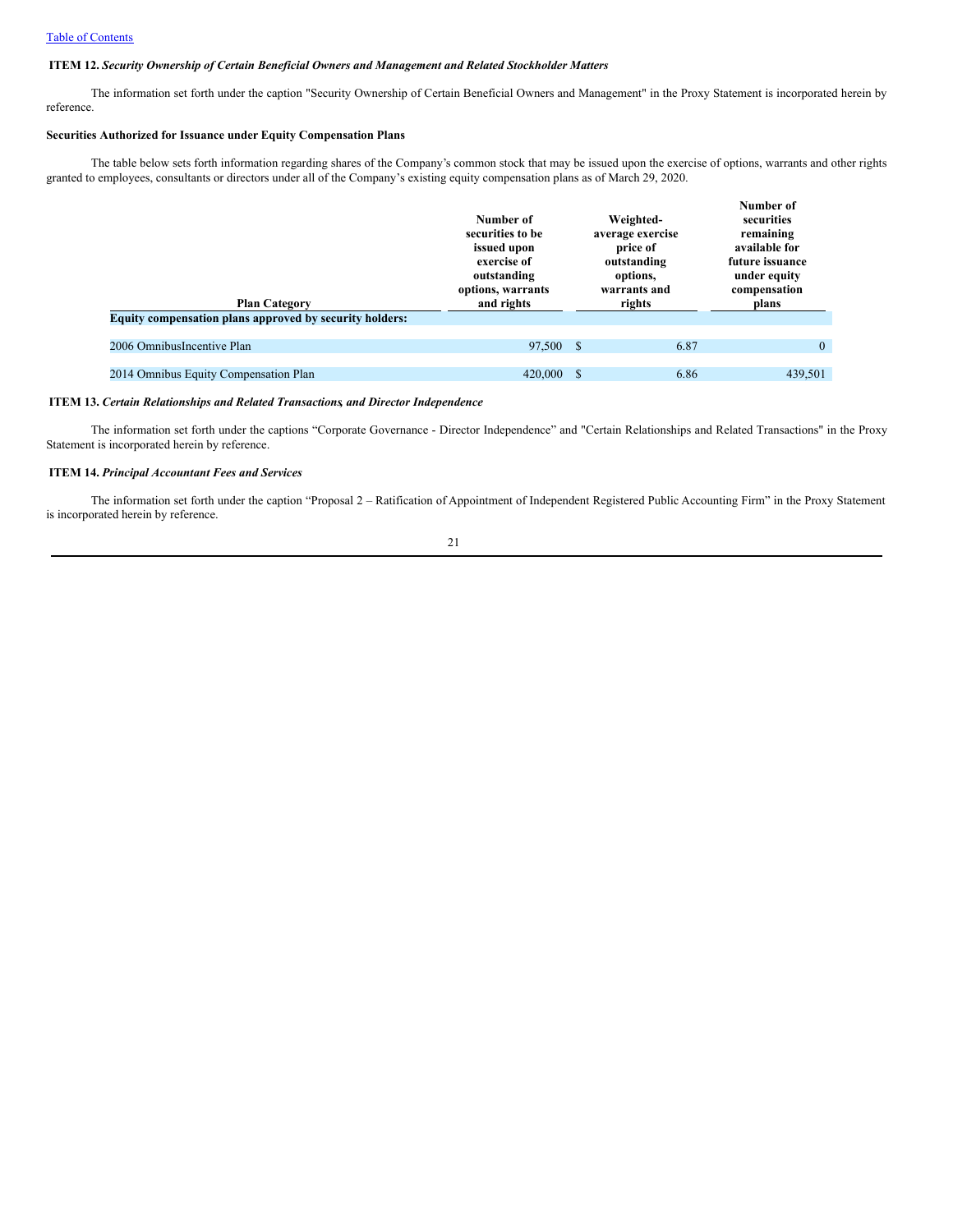<span id="page-22-0"></span>**PART IV**

## <span id="page-22-1"></span>**ITEM 15.** *Exhibits and Financial Statement Schedules*

### **(a)(1). Financial Statements**

The following consolidated financial statements of the Company are filed with this report and included in Part II, Item 8.:

- Report of Independent Registered Public Accounting Firm

- Consolidated Balance Sheets as of March 29, 2020 and March 31, 2019

- Consolidated Statements of Income for the Fiscal Years Ended March 29, 2020 and March 31, 2019

- Consolidated Statements of Changes in Shareholders' Equity for the Fiscal Years Ended March 29, 2020 and March 31, 2019

- Consolidated Statements of Cash Flows for the Fiscal Years Ended March 29, 2020 and March 31, 2019

- Notes to Consolidated Financial Statements

### **(a)(2). Financial Statement Schedule**

The following financial statement schedule of the Company is filed with this report:

Schedule II — Valuation and Qualifying Accounts Page 23

All other schedules not listed above have been omitted because they are not applicable or the required information is included in the financial statements or notes thereto.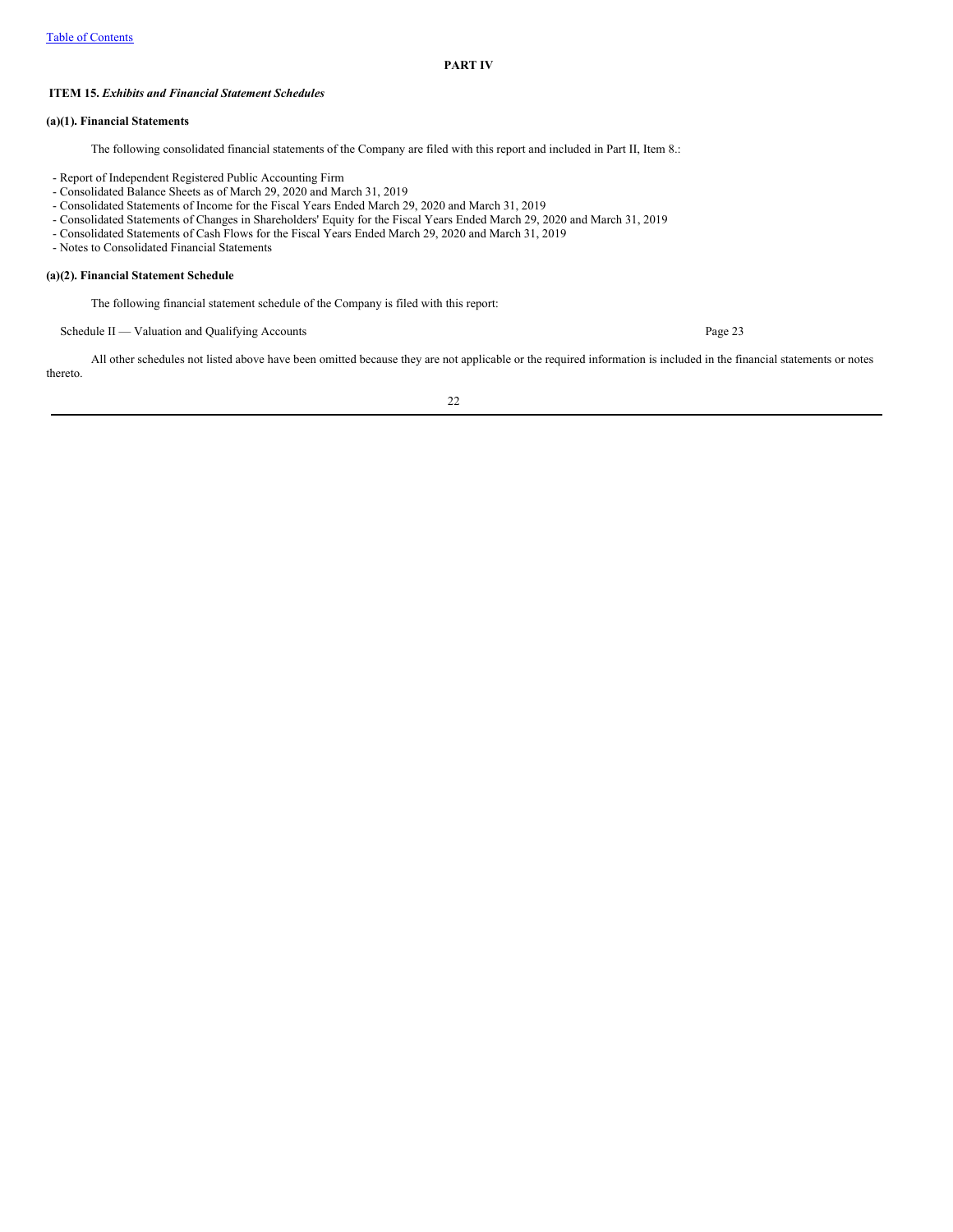# **CROWN CRAFTS, INC. AND SUBSIDIARIES**

# **ANNUAL REPORT ON FORM 10-K**

| <b>Valuation and Qualifying Accounts</b>       |               |                   |              |                   |      |                   |      |                   |  |
|------------------------------------------------|---------------|-------------------|--------------|-------------------|------|-------------------|------|-------------------|--|
| Column A                                       |               | <b>Column B</b>   |              | Column C          |      | Column D          |      | Column E          |  |
|                                                |               | <b>Balance at</b> |              |                   |      |                   |      | <b>Balance</b> at |  |
|                                                |               | <b>Beginning</b>  |              | <b>Charged to</b> |      |                   |      | End of            |  |
|                                                |               | of Period         |              | <b>Expenses</b>   |      | <b>Deductions</b> |      | Period            |  |
|                                                |               |                   |              | (in thousands)    |      |                   |      |                   |  |
| <b>Accounts Receivable Valuation Accounts:</b> |               |                   |              |                   |      |                   |      |                   |  |
|                                                |               |                   |              |                   |      |                   |      |                   |  |
| Year Ended March 31, 2019                      |               |                   |              |                   |      |                   |      |                   |  |
| Allowance for customer deductions              | S             | 565               | <sup>S</sup> | 3,629             | -S   | 3,787 \$          |      | 407               |  |
|                                                |               |                   |              |                   |      |                   |      |                   |  |
| Year Ended March 29, 2020                      |               |                   |              |                   |      |                   |      |                   |  |
| Allowance for customer deductions              | $\mathcal{S}$ | 407               | $^{\circ}$   | 3,776             | - \$ | 3,653             | - \$ | 530               |  |
|                                                |               |                   |              |                   |      |                   |      |                   |  |
|                                                | 23            |                   |              |                   |      |                   |      |                   |  |
|                                                |               |                   |              |                   |      |                   |      |                   |  |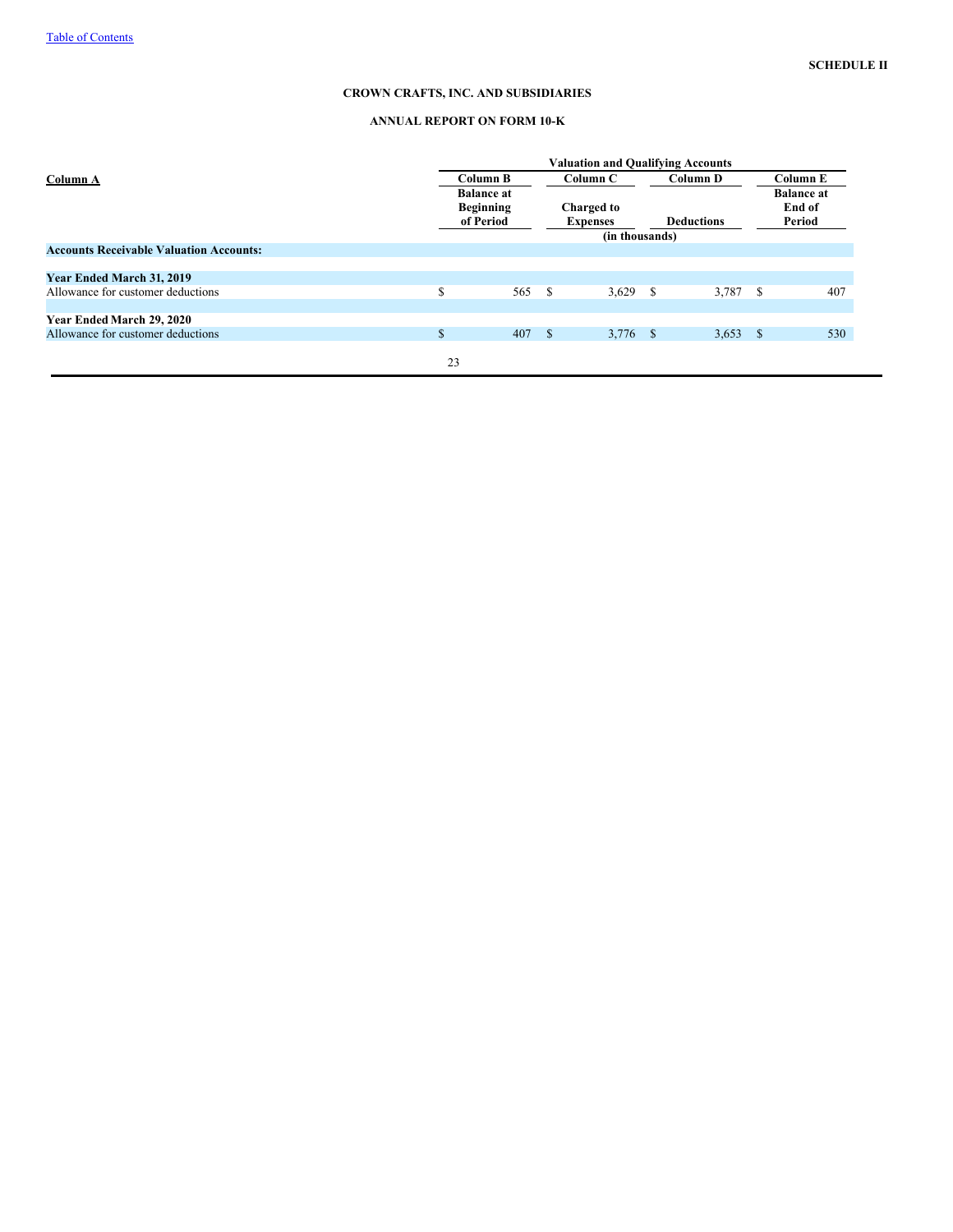## **(a)(3). Exhibits**

Exhibits required to be filed by Item 601 of SEC Regulation S-K are included as Exhibits to this report and listed below.

In reviewing the agreements included as exhibits to this report, investors are reminded that the agreements are included to provide information regarding their terms and are not intended to provide any other factual or disclosure information about the Company or the other parties to the agreements. Some of the agreements contain representations and warranties made by each of the parties to the applicable agreement. These representations and warranties have been made solely for the benefit of the other parties to the applicable agreement and:

- Should not in all instances be treated as categorical statements of fact, but rather as a way of allocating the risk to one of the parties if those statements prove to be inaccurate;
- Have been qualified by the disclosures that were made to the other party in connection with the negotiation of the applicable agreement, which disclosures are not necessarily reflected in the agreement;
- May apply standards of materiality in a way that is different from what may be viewed as material to you or other investors; and
- Were made only as of the date of the applicable agreement or such other date or dates may be specified in the agreement and are subject to more recent developments.

Accordingly, the representations and warranties may not describe the actual state of affairs as of the date they were made or at any other time. Additional information about the Company may be found elsewhere in this report and the Company's other public filings with the SEC.

| Exhibit |                                       |                                                                                                                               |
|---------|---------------------------------------|-------------------------------------------------------------------------------------------------------------------------------|
| Number  |                                       | <b>Description of Exhibits</b>                                                                                                |
| 3.1     |                                       | Amended and Restated Certificate of Incorporation of the Company. (2)                                                         |
| 3.2     |                                       | Certificate of Amendment to the Amended and Restated Certificate of Incorporation of the Company. (12)                        |
| 3.3     | $\overbrace{\qquad \qquad }^{}$       | Bylaws of the Company, as amended and restated through November 15, 2016. (22)                                                |
| $4.1*$  | $\overbrace{\qquad \qquad }^{}$       | Crown Crafts, Inc. 2006 Omnibus Incentive Plan (As Amended August 14, 2012). (15)                                             |
| $4.2*$  | $\overbrace{\qquad \qquad }^{}$       | Form of Non-Qualified Stock Option Agreement (Employees). (5)                                                                 |
| $4.3*$  | $\overbrace{\qquad \qquad }^{}$       | Crown Crafts, Inc. 2014 Omnibus Equity Compensation Plan. (17)                                                                |
| $4.4*$  |                                       | Form of Incentive Stock Option Grant Agreement. (18)                                                                          |
| $4.5*$  | $\overbrace{\qquad \qquad }^{}$       | Form of Non-Qualified Stock Option Grant Agreement. (18)                                                                      |
| $4.6*$  |                                       | Form of Restricted Stock Grant Agreement. (18)                                                                                |
| 4.7     |                                       | Description of Capital Stock (28)                                                                                             |
| $10.1*$ | $\hspace{1.0cm} \rule{1.5cm}{0.15cm}$ | Employment Agreement dated July 23, 2001 by and between the Company and E. Randall Chestnut. (1)                              |
| $10.2*$ |                                       | Amended and Restated Severance Protection Agreement dated April 20, 2004 by and between the Company and E. Randall Chestnut.  |
|         |                                       | (3)                                                                                                                           |
| $10.3*$ |                                       | Amended and Restated Employment Agreement dated April 20, 2004 by and between the Company and Nanci Freeman. (3)              |
| 10.4    |                                       | Financing Agreement dated as of July 11, 2006 by and among the Company, Churchill Weavers, Inc., Hamco, Inc., Crown Crafts    |
|         |                                       | Infant Products, Inc. and The CIT Group/Commercial Services, Inc. (4)                                                         |
| 10.5    |                                       | Stock Pledge Agreement dated as of July 11, 2006 by and among the Company, Churchill Weavers, Inc., Hamco, Inc., Crown Crafts |
|         |                                       | Infant Products, Inc. and The CIT Group/Commercial Services, Inc. (4)                                                         |
| 10.6    | —                                     | First Amendment to Financing Agreement dated as of November 5, 2007 by and among the Company, Churchill Weavers, Inc.,        |
|         |                                       | Hamco, Inc., Crown Crafts Infant Products, Inc. and The CIT Group/Commercial Services, Inc. (6)                               |
| $10.7*$ | $\overbrace{\qquad \qquad }^{}$       | Employment Agreement dated November 6, 2008 by and between the Company and Olivia W. Elliott (7)                              |
| $10.8*$ | $\overline{\phantom{0}}$              | First Amendment to Employment Agreement dated November 6, 2008 by and between the Company and E. Randall Chestnut. (8)        |
|         |                                       |                                                                                                                               |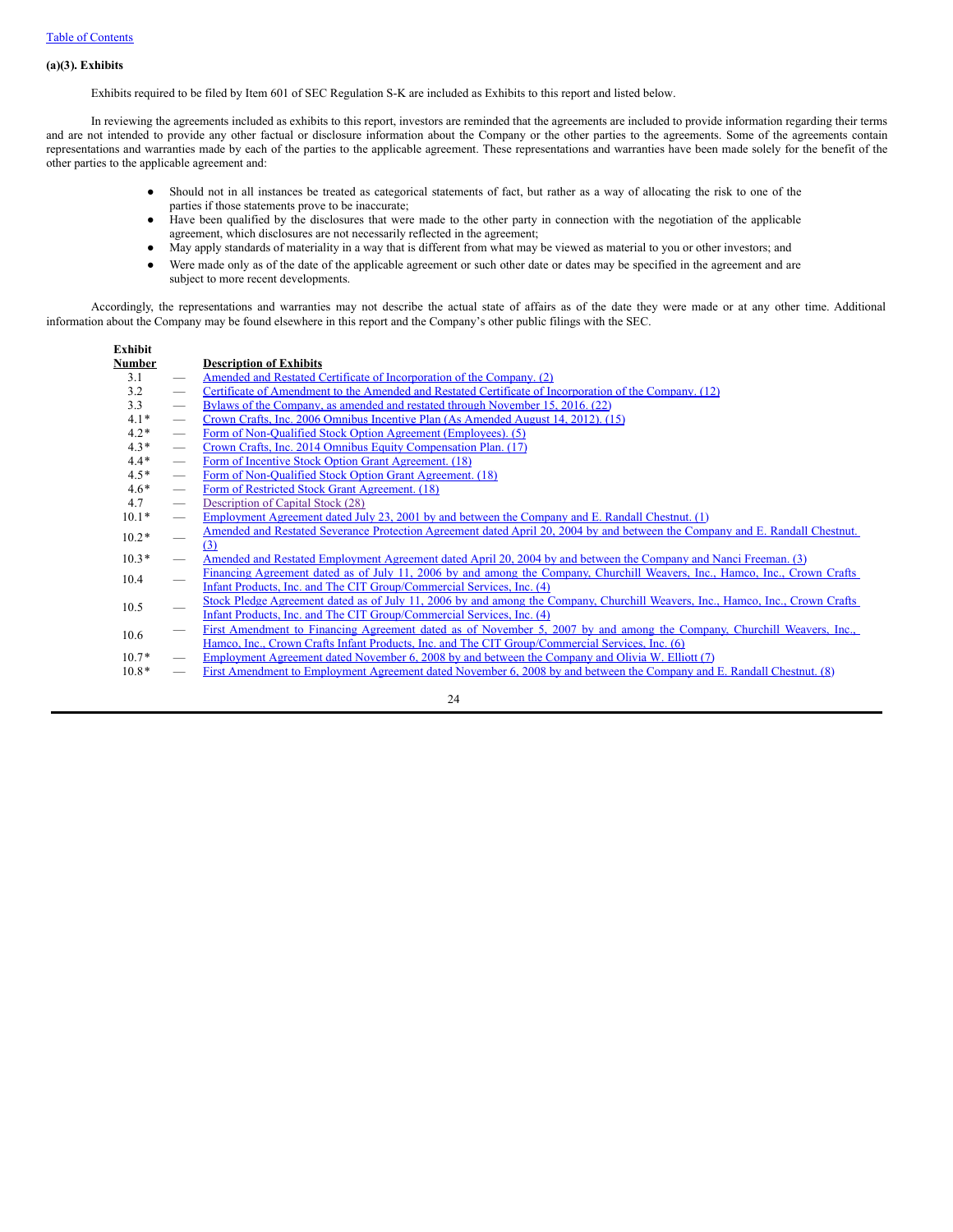# Table of [Contents](#page-2-0)

**\_\_\_\_\_\_\_\_\_\_\_\_\_\_\_**

| $10.9*$      |                                                           | First Amendment to Amended and Restated Severance Protection Agreement dated November 6, 2008 by and between the Company          |
|--------------|-----------------------------------------------------------|-----------------------------------------------------------------------------------------------------------------------------------|
|              |                                                           | and E. Randall Chestnut. (8)                                                                                                      |
| $10.10*$     |                                                           | First Amendment to Amended and Restated Employment Agreement dated November 6, 2008 by and between the Company and Nanci          |
|              |                                                           | Freeman. (8)                                                                                                                      |
| 10.11        | $\qquad \qquad$                                           | Third Amendment to Financing Agreement dated as of July 2, 2009 by and among the Company, Churchill Weavers, Inc., Hamco, Inc.,   |
|              |                                                           | Crown Crafts Infant Products, Inc. and The CIT Group/Commercial Services, Inc. (9)                                                |
|              |                                                           | Sixth Amendment to Financing Agreement dated as of March 5, 2010 by and among the Company, Churchill Weavers, Inc., Hamco,        |
| 10.12        |                                                           | Inc., Crown Crafts Infant Products, Inc. and The CIT Group/Commercial Services, Inc. (10)                                         |
|              | $\overbrace{\phantom{12333}}$                             | Seventh Amendment to Financing Agreement dated as of May 27, 2010 by and among the Company, Churchill Weavers, Inc., Hamco,       |
| 10.13        |                                                           | Inc., Crown Crafts Infant Products, Inc. and The CIT Group/Commercial Services, Inc. (11)                                         |
|              |                                                           | Eighth Amendment to Financing Agreement dated as of March 26, 2012 by and among the Company, Churchill Weavers, Inc., Hamco,      |
| 10.14        |                                                           | Inc., Crown Crafts Infant Products, Inc. and The CIT Group/Commercial Services, Inc. (13)                                         |
|              |                                                           | Second Amendment to Amended and Restated Employment Agreement dated March 26, 2012 by and between the Company and Nanci           |
| $10.15*$     | $\overbrace{\qquad \qquad }^{}$                           | Freeman. (14)                                                                                                                     |
|              | $\qquad \qquad -$                                         | Ninth Amendment to Financing Agreement dated May 21, 2013 by and among the Company, Hamco, Inc., Crown Crafts Infant              |
| 10.16        |                                                           | Products, Inc. and The CIT Group/Commercial Services, Inc. (16)                                                                   |
|              | $\qquad \qquad$                                           | Tenth Amendment to Financing Agreement dated as of December 28, 2015 by and among the Company, Hamco, Inc., Crown Crafts          |
| 10.17        |                                                           | Infant Products, Inc. and The CIT Group/Commercial Services, Inc. (19)                                                            |
| 10.18        | $\overbrace{\phantom{12333}}$                             | Eleventh Amendment to Financing Agreement dated as of March 31, 2016 by and among the Company, Hamco, Inc., Crown Crafts          |
|              |                                                           | Infant Products, Inc. and The CIT Group/Commercial Services, Inc. (20)                                                            |
| $10.19*$     |                                                           | Amendment No. 1 to the Crown Crafts, Inc. 2014 Omnibus Equity Compensation Plan. (21)                                             |
| $10.20*$     | $\overbrace{\qquad \qquad }^{}$                           | Form of Incentive Stock Option Grant Agreement (effective November 2016). (21)                                                    |
| $10.21*$     |                                                           | Form of Nonqualified Stock Option Grant Agreement (effective November 2016). (21)                                                 |
| $10.22*$     | $\overline{\phantom{0}}$                                  | Form of Restricted Stock Grant Agreement (effective November 2016). (21)                                                          |
| 10.23        | $\qquad \qquad$                                           | Joinder Agreement, dated as of August 4, 2017, by and among the Company, Hamco, Inc., Crown Crafts Infant Products, Inc.,         |
|              |                                                           | Carousel Acquisition, LLC and The CIT Group/Commercial Services, Inc. (23)                                                        |
| 10.24        |                                                           | Twelfth Amendment to Financing Agreement dated as of December 15, 2017 by and among the Company, Hamco, Inc., Carousel            |
|              |                                                           | Designs, LLC, Crown Crafts Infant Products, Inc. and The CIT Group/Commercial Services, Inc. (24)                                 |
| 10.25        | $\overbrace{\phantom{12333}}$                             | Thirteenth Amendment to Financing Agreement dated as of August 7, 2018 by and among the Company, Hamco, Inc., Carousel            |
|              |                                                           | Designs, LLC, Crown Crafts Infant Products, Inc. and The CIT Group/Commercial Services, Inc. (25)                                 |
| $10.26*$     |                                                           | Employment Agreement dated January 18, 2019 by and between NoJo Baby & Kids, Inc. and Donna Sheridan (26)                         |
| 10.27        | $\overbrace{\qquad \qquad }^{}$                           | Note dated as of April 19, 2020 made by the Company in favor of CIT Bank, N.A. (27)                                               |
| 10.28        | $\hspace{0.1mm}-\hspace{0.1mm}$                           | Conditional Consent to Paycheck Protection Program Loan dated as of April 19, 2020 by and between the Company, Sassy Baby, Inc.,  |
|              |                                                           | Carousel Designs, LLC, NoJo Baby & Kids, Inc. and The CIT Group/Commercial. (27)<br>Code of Ethics. (3)                           |
| 14.1<br>21.1 | $\overline{\phantom{m}}$<br>$\overbrace{\phantom{12333}}$ | Subsidiaries of the Company. (28)                                                                                                 |
| 23.1         | $\overbrace{\qquad \qquad }^{}$                           | Consent of KPMG LLP. (28)                                                                                                         |
| 31.1         |                                                           | Rule 13a-14(a)/15d-14(a) Certification by the Company's Chief Executive Officer. (28)                                             |
| 31.2         |                                                           | Rule 13a-14(a)/15d-14(a) Certification by the Company's Chief Financial Officer. (28)                                             |
| 32.1         | $\hspace{0.1mm}-\hspace{0.1mm}$                           | Section 1350 Certification by the Company's Chief Executive Officer. (29)                                                         |
| 32.2         | $\overbrace{\phantom{12333}}$                             | Section 1350 Certification by the Company's Chief Financial Officer. (29)                                                         |
| 101          | $\overline{\phantom{m}}$                                  | The following information from the Registrant's Annual Report on Form 10-K for the fiscal year ended March 29, 2020, formatted as |
|              |                                                           | interactive data files in XBRL (eXtensible Business Reporting Language):                                                          |
|              |                                                           | (i) Consolidated Statements of Income;                                                                                            |
|              |                                                           | (ii) Consolidated Balance Sheets;                                                                                                 |
|              |                                                           | (iii) Consolidated Statements of Changes in Shareholders' Equity;                                                                 |
|              |                                                           | (iv) Consolidated Statements of Cash Flows; and                                                                                   |

(v) Notes to Consolidated Financial Statements.

\* Management contract or a compensatory plan or arrangement.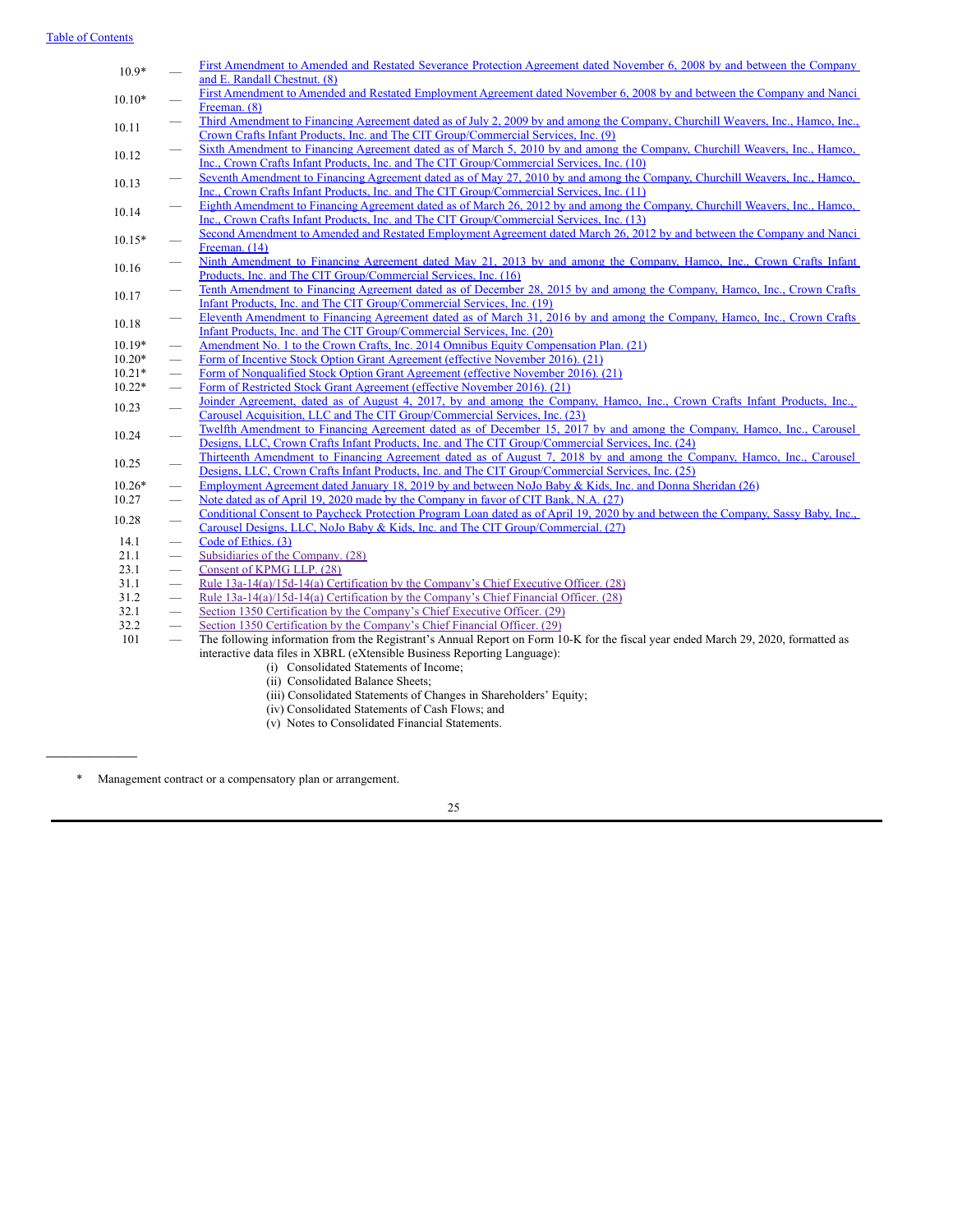- (1) Incorporated herein by reference to Registrant's Current Report on Form 8-K dated July 23, 2001.
- (2) Incorporated herein by reference to Registrant's Quarterly Report on Form 10-Q for the quarter ended December 28, 2003.
- (3) Incorporated herein by reference to Registrant's Annual Report on Form 10-K for the fiscal year ended March 28, 2004.
- (4) Incorporated herein by reference to Registrant's Current Report on Form 8-K dated July 17, 2006.
- (5) Incorporated herein by reference to Registrant's Registration Statement on Form S-8 dated August 24, 2006.
- (6) Incorporated herein by reference to Registrant's Current Report on Form 8-K dated November 9, 2007.
- (7) Incorporated herein by reference to Registrant's Current Report on Form 8-K/A dated November 7, 2008.
- (8) Incorporated herein by reference to Registrant's Current Report on Form 8-K dated November 7, 2008.
- (9) Incorporated herein by reference to Registrant's Current Report on Form 8-K dated July 6, 2009.
- (10) Incorporated herein by reference to Registrant's Current Report on Form 8-K dated March 8, 2010.
- (11) Incorporated herein by reference to Registrant's Current Report on Form 8-K dated May 27, 2010.
- (12) Incorporated herein by reference to Registrant's Current Report on Form 8-K dated August 9, 2011.
- (13) Incorporated herein by reference to Registrant's Current Report on Form 8-K dated March 27, 2012.
- (14) Incorporated herein by reference to Registrant's Current Report on Form 8-K dated March 30, 2012.
- (15) Incorporated herein by reference to Registrant's Registration Statement on Form S-8 dated August 14, 2012.
- (16) Incorporated herein by reference to Registrant's Current Report on Form 8-K dated May 21, 2013.
- (17) Incorporated herein by reference to Appendix A to the Registrant's Definitive Proxy Statement on Schedule 14A filed on June 27, 2014.
- (18) Incorporated herein by reference to Registrant's Registration Statement on Form S-8 dated November 10, 2014.
- (19) Incorporated herein by reference to Registrant's Current Report on Form 8-K dated December 28, 2015.
- (20) Incorporated herein by reference to Registrant's Current Report on Form 8-K dated April 4, 2016.
- (21) Incorporated herein by reference to Registrant's Quarterly Report on Form 10-Q for the quarter ended October 2, 2016.
- (22) Incorporated herein by reference to Registrant's Current Report on Form 8-K dated November 16, 2016.
- (23) Incorporated herein by reference to Registrant's Current Report on Form 8-K dated August 7, 2017.
- (24) Incorporated herein by reference to Registrant's Current Report on Form 8-K dated December 18, 2017.
- (25) Incorporated herein by reference to Registrant's Quarterly Report on Form 10-Q for the quarter ended July 1, 2018.
- (26) Incorporated herein by reference to Registrant's Current Report on Form 8-K dated January 22, 2019.
- (27) Incorporated herein by reference to Registrant's Current Report on Form 8-K dated April 23, 2020.
- (28) Filed herewith.
- (29) Furnished herewith.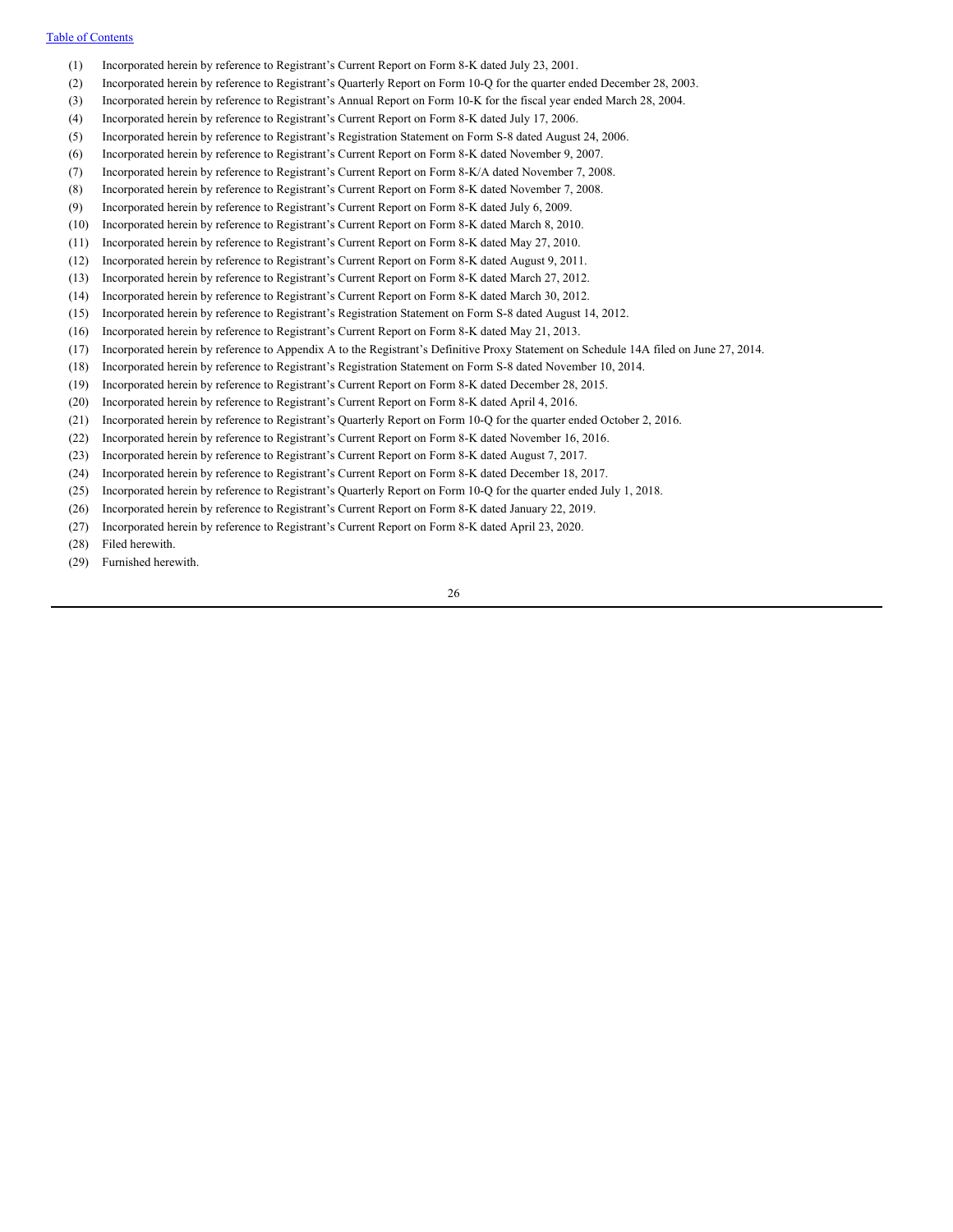#### **SIGNATURES**

Pursuant to the requirements of Section 13 or 15(d) of the Securities Exchange Act of 1934, the Registrant has duly caused this report to be signed on its behalf by the undersigned, thereunto duly authorized.

# **CROWN CRAFTS, INC.**

### By: /s/ E. Randall Chestnut E. Randall Chestnut *Chairman of the Board, President and Chief Executive Of icer*

Pursuant to the requirements of the Securities Exchange Act of 1934, this report has been signed below by the following persons on behalf of the Registrant and in the capacities and on the dates indicated:

| <b>Signatures</b>                              | Title                                                                                                                 | Date          |
|------------------------------------------------|-----------------------------------------------------------------------------------------------------------------------|---------------|
| /s/ E. Randall Chestnut<br>E. Randall Chestnut | Chairman of the Board,<br>President and Chief<br><b>Executive Officer</b><br>(Principal Executive<br>Officer)         | June 10, 2020 |
| /s/ Olivia W. Elliott<br>Olivia W. Elliott     | Vice President and Chief<br>Financial Officer (Principal<br>Financial Officer and<br>Principal Accounting<br>Officer) | June 10, 2020 |
| /s/ Sidney Kirschner<br>Sidney Kirschner       | Director                                                                                                              | June 10, 2020 |
| /s/ Zenon S. Nie<br>Zenon S. Nie               | Director                                                                                                              | June 10, 2020 |
| /s/ Donald Ratajczak<br>Donald Ratajczak       | Director                                                                                                              | June 10, 2020 |
| /s/ Patricia Stensrud<br>Patricia Stensrud     | Director                                                                                                              | June 10, 2020 |
|                                                |                                                                                                                       |               |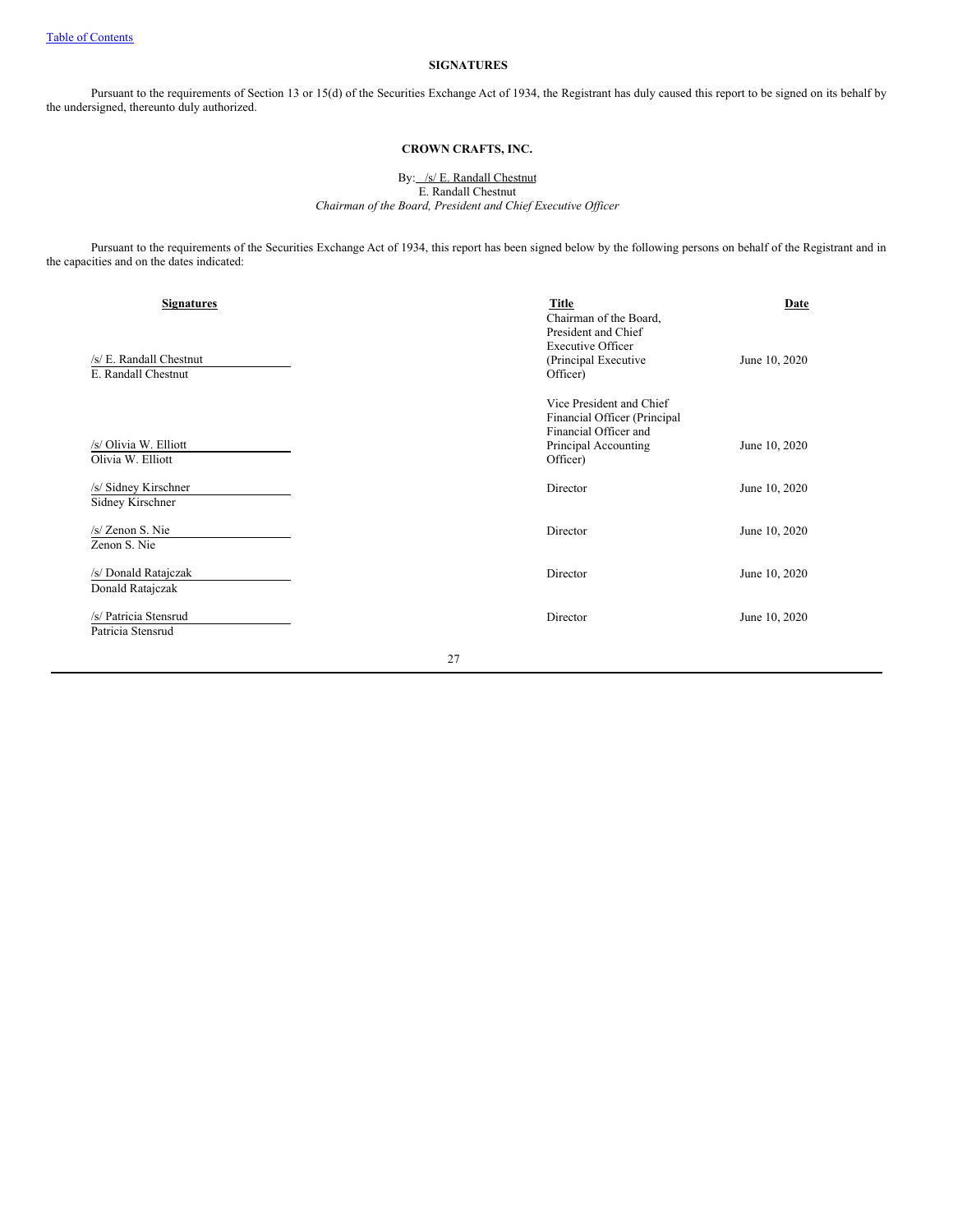# <span id="page-28-0"></span>**ITEM 8.** *Financial Statements and Supplementary Data*

# **INDEX TO CONSOLIDATED FINANCIAL STATEMENTS**

|                                                                                                                         | Page  |
|-------------------------------------------------------------------------------------------------------------------------|-------|
| <b>Audited Financial Statements:</b>                                                                                    |       |
| Report of Independent Registered Public Accounting Firm                                                                 | $F-1$ |
| Consolidated Balance Sheets as of March 29, 2020 and March 31, 2019                                                     | $F-2$ |
| Consolidated Statements of Income for the Fiscal Years Ended March 29, 2020 and March 31, 2019                          | $F-3$ |
| Consolidated Statements of Changes in Shareholders' Equity for the Fiscal Years Ended March 29, 2020 and March 31, 2019 | $F-4$ |
| Consolidated Statements of Cash Flows for the Fiscal Years Ended March 29, 2020 and March 31, 2019                      | $F-5$ |
| <b>Notes to Consolidated Financial Statements</b>                                                                       | F-6   |
|                                                                                                                         |       |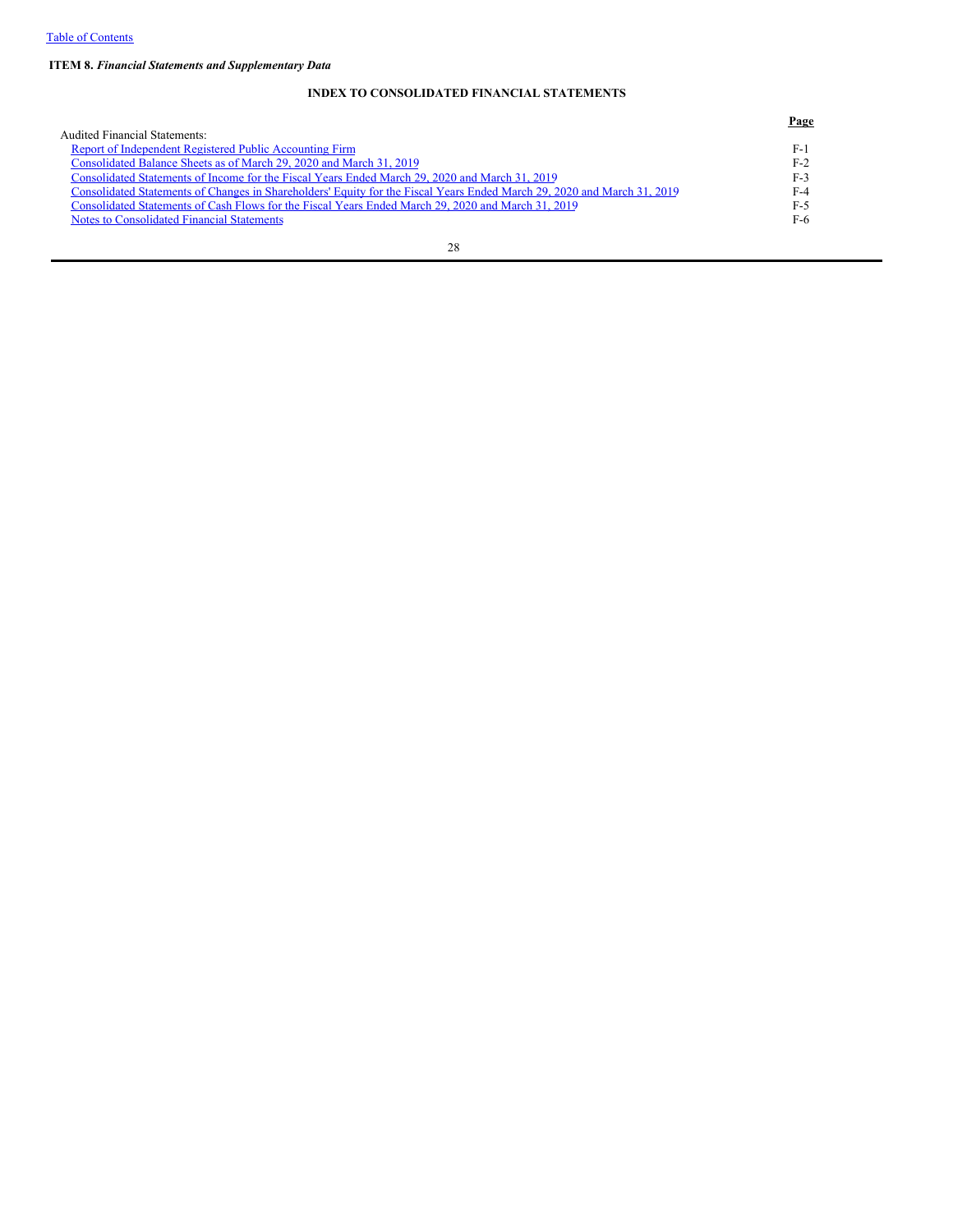## <span id="page-29-0"></span>**Report of Independent Registered Public Accounting Firm**

To the Shareholders and Board of Directors Crown Crafts, Inc.:

## *Opinion on the Consolidated Financial Statements*

We have audited the accompanying consolidated balance sheets of Crown Crafts, Inc. and subsidiaries (the Company) as of March 29, 2020 and March 31, 2019, the related consolidated statements of income, changes in shareholders' equity, and cash flows for each of the years in the two-year period ended March 29, 2020, and the related notes and financial statement schedule II (collectively, the consolidated financial statements). In our opinion, the consolidated financial statements present fairly, in all material respects, the financial position of the Company as of March 29, 2020 and March 31, 2019, and the results of its operations and its cash flows for each of the years in the twoyear period ended March 29, 2020, in conformity with U.S. generally accepted accounting principles.

#### *Change in Accounting Principle*

As discussed in Note 4 to the consolidated financial statements, the Company changed its method of accounting for leases as of April 1, 2019, due to the adoption of Accounting Standards Codification Topic 842, *Leases.*

#### *Basis for Opinion*

These consolidated financial statements are the responsibility of the Company's management. Our responsibility is to express an opinion on these consolidated financial statements based on our audits. We are a public accounting firm registered with the Public Company Accounting Oversight Board (United States) (PCAOB) and are required to be independent with respect to the Company in accordance with the U.S. federal securities laws and the applicable rules and regulations of the Securities and Exchange Commission and the PCAOB.

We conducted our audits in accordance with the standards of the PCAOB. Those standards require that we plan and perform the audit to obtain reasonable assurance about whether the consolidated financial statements are free of material misstatement, whether due to error or fraud. The Company is not required to have, nor were we engaged to perform, an audit of its internal control over financial reporting. As part of our audits, we are required to obtain an understanding of internal control over financial reporting but not for the purpose of expressing an opinion on the effectiveness of the Company's internal control over financial reporting. Accordingly, we express no such opinion.

Our audits included performing procedures to assess the risks of material misstatement of the consolidated financial statements, whether due to error or fraud, and performing procedures that respond to those risks. Such procedures included examining, on a test basis, evidence regarding the amounts and disclosures in the consolidated financial statements. Our audits also included evaluating the accounting principles used and significant estimates made by management, as well as evaluating the overall presentation of the consolidated financial statements. We believe that our audits provide a reasonable basis for our opinion.

## /s/ KPMG LLP

We have served as the Company's auditor since 2009.

Baton Rouge, Louisiana June 10, 2020

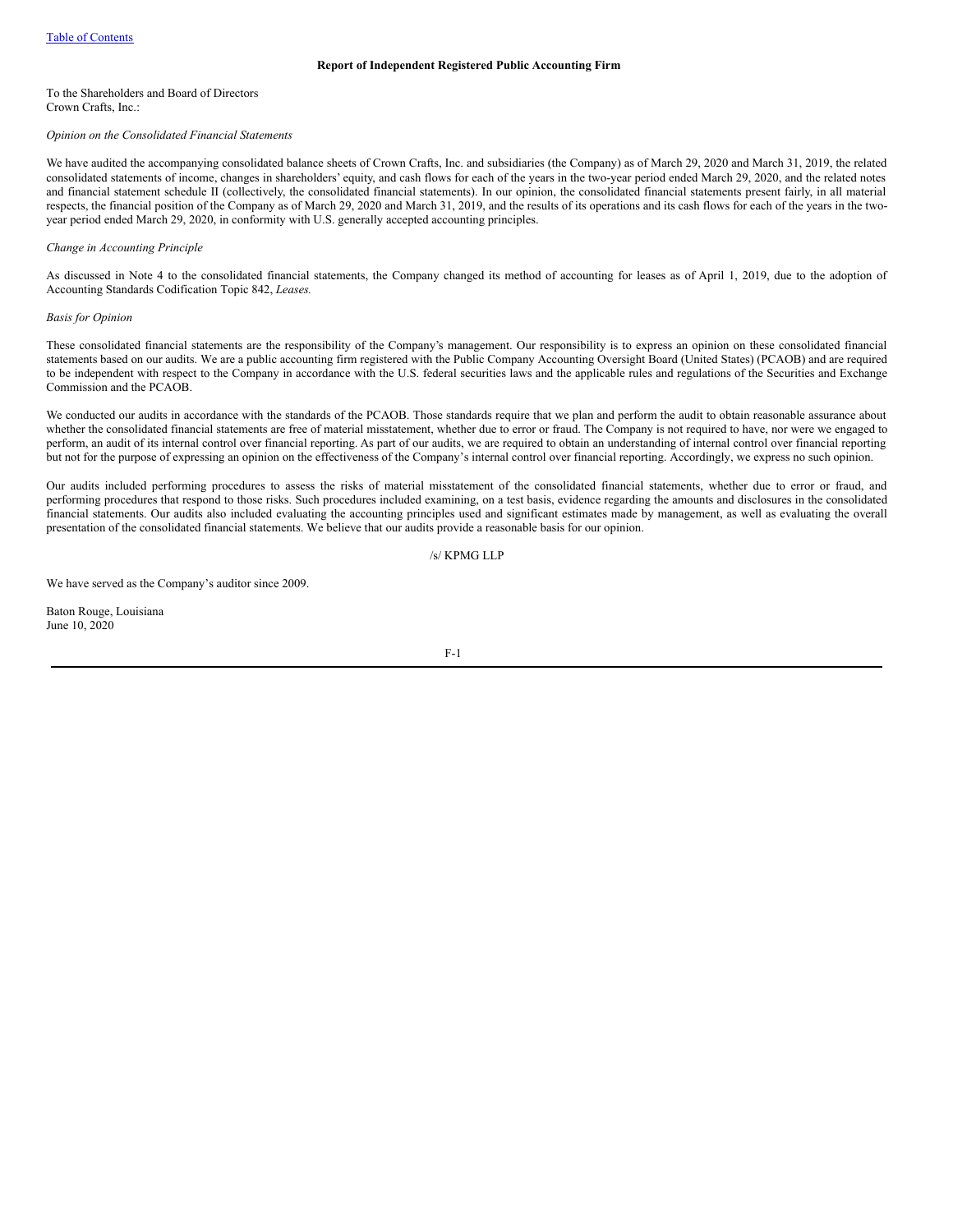## <span id="page-30-0"></span>CROWN CRAFTS, INC. AND SUBSIDIARIES CONSOLIDATED BALANCE SHEETS MARCH 29, 2020 AND MARCH 31, 2019 (amounts in thousands, except share and per share amounts)

|                                                                                                                                               | March 29, 2020          |               |              | March 31, 2019 |
|-----------------------------------------------------------------------------------------------------------------------------------------------|-------------------------|---------------|--------------|----------------|
| <b>ASSETS</b>                                                                                                                                 |                         |               |              |                |
| <b>Current assets:</b>                                                                                                                        |                         |               |              |                |
| Cash and cash equivalents                                                                                                                     | $\mathbb{S}$            | 282           | $\mathbb{S}$ | 143            |
| Accounts receivable (net of allowances of \$530 at March 29, 2020 and \$407 at March 31, 2019):                                               |                         |               |              |                |
| Due from factor<br>Other                                                                                                                      |                         | 17,072        |              | 17,250         |
| Inventories                                                                                                                                   |                         | 731<br>17,732 |              | 522<br>19,534  |
| Prepaid expenses                                                                                                                              |                         | 1,224         |              | 1,230          |
| <b>Total current assets</b>                                                                                                                   |                         | 37,041        |              | 38,679         |
| <b>Operating lease right of use assets</b>                                                                                                    |                         | 4,896         |              |                |
| Property, plant and equipment - at cost:                                                                                                      |                         |               |              |                |
| Vehicles                                                                                                                                      |                         | 246           |              | 323            |
| Leasehold improvements                                                                                                                        |                         | 404           |              | 282            |
| Machinery and equipment                                                                                                                       |                         | 3,991         |              | 4,269          |
| Furniture and fixtures                                                                                                                        |                         | 793           |              | 799            |
| Property, plant and equipment - gross                                                                                                         |                         | 5,434         |              | 5,673          |
| Less accumulated depreciation                                                                                                                 |                         | 3,434         |              | 3,751          |
| Property, plant and equipment - net                                                                                                           |                         | 2,000         |              | 1,922          |
| Finite-lived intangible assets - at cost:                                                                                                     |                         |               |              |                |
| Tradename and trademarks                                                                                                                      |                         | 3,667         |              | 3,667          |
| Customer relationships                                                                                                                        |                         | 7,374         |              | 7,374          |
| Other finite-lived intangible assets                                                                                                          |                         | 3,159         |              | 3,159          |
| Finite-lived intangible assets - gross                                                                                                        |                         | 14,200        |              | 14,200         |
| Less accumulated amortization                                                                                                                 |                         | 8,623         |              | 7,768          |
| Finite-lived intangible assets - net                                                                                                          |                         | 5,577         |              | 6,432          |
| Goodwill                                                                                                                                      |                         | 7,125         |              | 7,125          |
| Deferred income taxes                                                                                                                         |                         | 439           |              | 524            |
| Other                                                                                                                                         |                         | 95            |              | 97             |
| <b>Total Assets</b>                                                                                                                           | $\mathbb{S}$            | 57,173        | \$           | 54,779         |
| <b>LIABILITIES AND SHAREHOLDERS' EQUITY</b>                                                                                                   |                         |               |              |                |
| <b>Current liabilities:</b>                                                                                                                   |                         |               |              |                |
| Accounts payable                                                                                                                              | $\mathbf S$             | 2,972         | $\mathbb{S}$ | 4,201          |
| Accrued wages and benefits                                                                                                                    |                         | 1,781         |              | 1,819          |
| Accrued royalties                                                                                                                             |                         | 370           |              | 398            |
| Dividends payable                                                                                                                             |                         | 813           |              | 810            |
| Operating lease liabilities, current                                                                                                          |                         | 191<br>352    |              | 483            |
| Other accrued liabilities                                                                                                                     |                         |               |              |                |
| <b>Total current liabilities</b>                                                                                                              |                         | 6,479         |              | 7,711          |
| <b>Non-current liabilities:</b>                                                                                                               |                         |               |              |                |
| Long-term debt                                                                                                                                |                         | 2,578         |              | 4,486          |
| Operating lease liabilities, noncurrent                                                                                                       |                         | 4,959         |              |                |
| Reserve for unrecognized tax liabilities<br><b>Total non-current liabilities</b>                                                              |                         | 721<br>8,258  |              | 1,194<br>5,680 |
|                                                                                                                                               |                         |               |              |                |
| <b>Shareholders' equity:</b><br>Common stock - \$0.01 par value per share; Authorized 40,000,000 shares at March 29, 2020 and March 31, 2019; |                         |               |              |                |
| Issued 12,603,301 shares at March 29, 2020 and 12,546,789 shares at March 31, 2019                                                            |                         | 126           |              | 125            |
| Additional paid-in capital                                                                                                                    |                         | 53,610        |              | 53,251         |
| Treasury stock - at cost - 2,436,494 shares at March 29, 2020 and 2,424,231 shares at March 31, 2019                                          |                         | (12, 408)     |              | (12,326)       |
| <b>Retained Earnings</b>                                                                                                                      |                         | 1,108         |              | 338            |
| Total shareholders' equity                                                                                                                    |                         | 42,436        |              | 41,388         |
| <b>Total Liabilities and Shareholders' Equity</b>                                                                                             | $\overline{\mathbb{S}}$ | 57,173        |              | 54,779         |
|                                                                                                                                               |                         |               |              |                |

*See notes to consolidated financial statements.*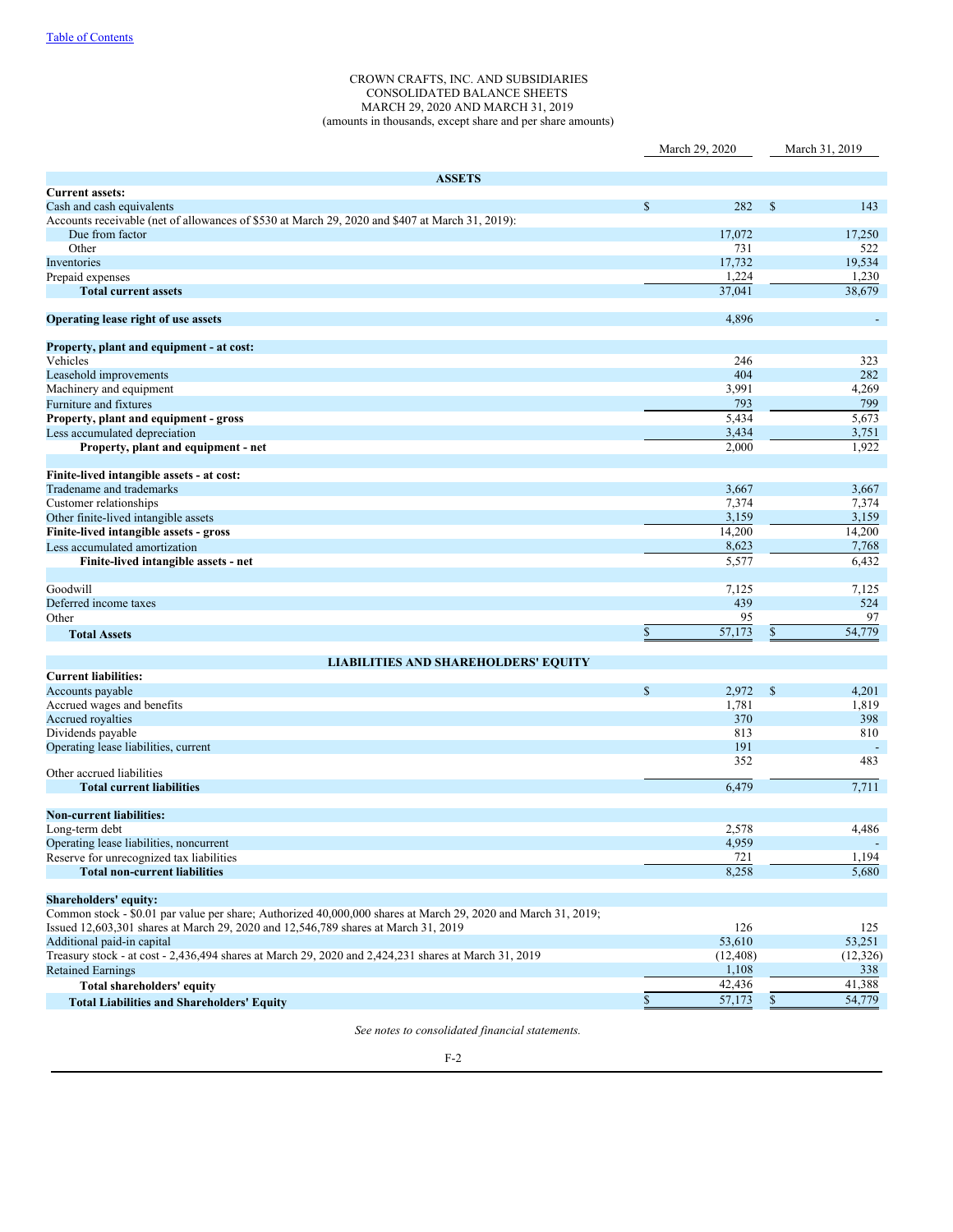### <span id="page-31-0"></span>CROWN CRAFTS, INC. AND SUBSIDIARIES CONSOLIDATED STATEMENTS OF INCOME FISCAL YEARS ENDED MARCH 29, 2020 AND MARCH 31, 2019 (amounts in thousands, except per share amounts)

|                                               | 2020 | 2019                             |
|-----------------------------------------------|------|----------------------------------|
| Net sales                                     | \$   | 73,396<br>$\mathbb{S}$<br>76,381 |
| Cost of products sold                         |      | 51,806<br>54,074                 |
| Gross profit                                  |      | 21,590<br>22,307                 |
| Marketing and administrative expenses         |      | 13,853<br>15,194                 |
| Income from operations                        |      | 7,737<br>7,113                   |
| Other income (expense):                       |      |                                  |
| Interest expense - net of interest income     |      | (2)<br>(325)                     |
| Gain on sale of property, plant and equipment |      | 15                               |
| Other - net                                   |      | 18<br>$\overline{\mathbf{3}}$    |
| Income before income tax expense              |      | 7,768<br>6,791                   |
| Income tax expense                            |      | 1,207<br>1,772                   |
| Net income                                    |      | 5,019<br>6,561                   |
|                                               |      |                                  |
| Weighted average shares outstanding:          |      |                                  |
| <b>Basic</b>                                  |      | 10,149<br>10,092                 |
| Effect of dilutive securities                 |      | 2                                |
| Diluted                                       |      | 10,094<br>10,150                 |
| Earnings per share:                           |      |                                  |
| Basic                                         | S    | 0.65<br>0.50                     |
|                                               |      |                                  |
| Diluted                                       |      | 0.50<br>0.65                     |

*See notes to consolidated financial statements.*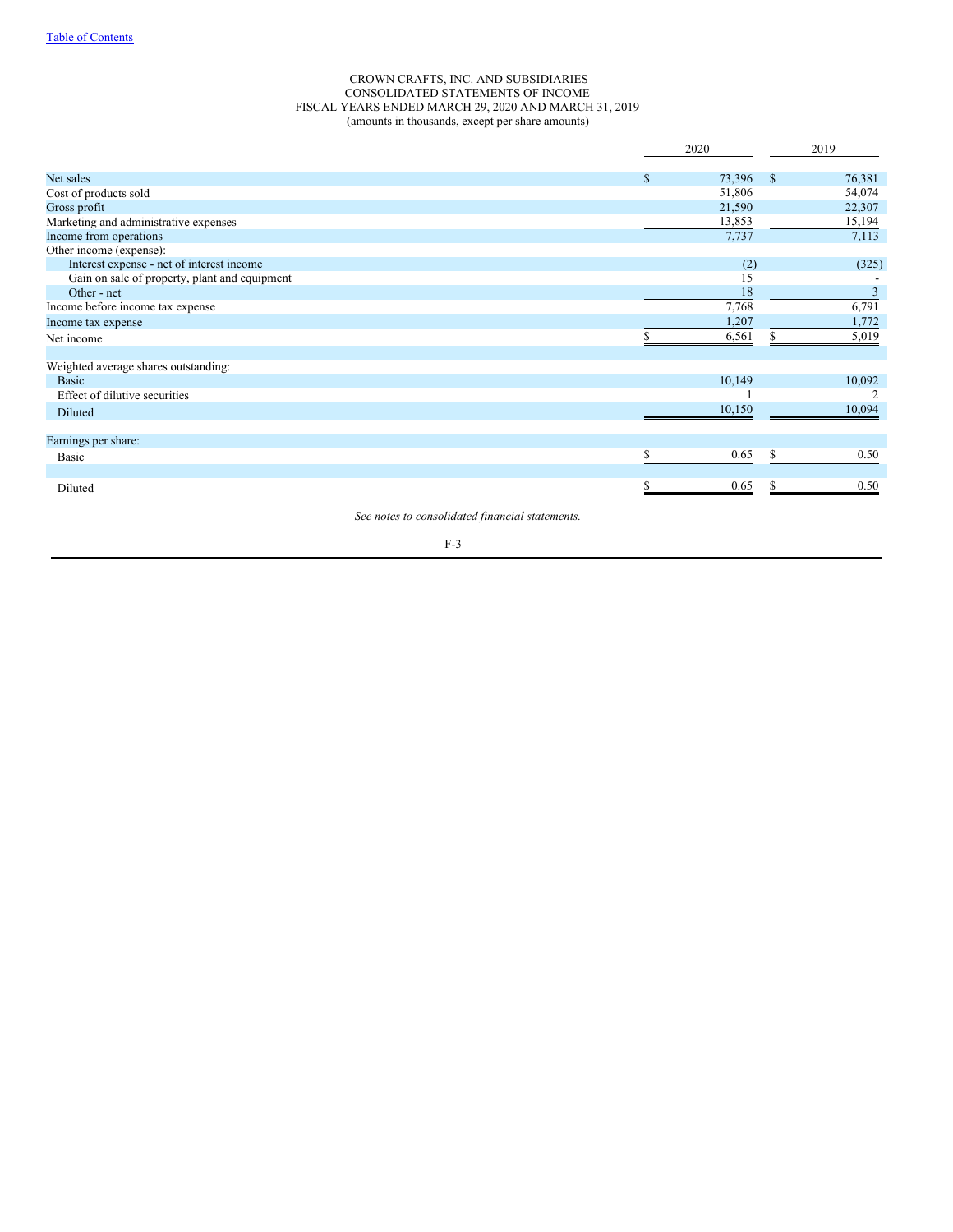### <span id="page-32-0"></span>CROWN CRAFTS, INC. AND SUBSIDIARIES CONSOLIDATED STATEMENTS OF CHANGES IN SHAREHOLDERS' EQUITY FISCAL YEARS ENDED MARCH 29, 2020 AND MARCH 31, 2019

|                                                          |                      |               |        |                        |            |                               |               |            |               | (Accumulated |               |         |
|----------------------------------------------------------|----------------------|---------------|--------|------------------------|------------|-------------------------------|---------------|------------|---------------|--------------|---------------|---------|
|                                                          | <b>Common Shares</b> |               |        | <b>Treasury Shares</b> |            |                               |               | Additional | Deficit)      |              | Total         |         |
|                                                          | Number of            |               |        | Number of              |            |                               | Paid-in       |            | Retained      |              | Shareholders' |         |
|                                                          | <b>Shares</b>        |               | Amount | <b>Shares</b>          |            | Amount                        |               | Capital    |               | Earnings     |               | Equity  |
|                                                          |                      |               |        |                        |            | (Dollar amounts in thousands) |               |            |               |              |               |         |
| Balances - April 1, 2018                                 | 12,493,789           | <sup>S</sup>  | 125    | (2,408,025)            | $^{\circ}$ | (12,231)                      | <sup>\$</sup> | 52,874     | <sup>\$</sup> | (1,450)      | <sup>S</sup>  | 39,318  |
| Issuance of shares                                       | 53,000               |               |        |                        |            |                               |               |            |               |              |               |         |
| Stock-based compensation                                 |                      |               |        |                        |            |                               |               | 377        |               |              |               | 377     |
| Acquisition of treasury stock                            |                      |               |        | (16,206)               |            | (95)                          |               |            |               |              |               | (95)    |
| Net income                                               |                      |               |        |                        |            |                               |               |            |               | 5,019        |               | 5,019   |
| Dividends declared on common stock - \$0.32 per<br>share |                      |               |        |                        |            |                               |               |            |               | (3,231)      |               | (3,231) |
|                                                          |                      |               |        |                        |            |                               |               |            |               |              |               |         |
| Balances - March 31, 2019                                | 12,546,789           | <sup>\$</sup> | 125    | (2,424,231)            | - \$       | (12,326)                      | <sup>\$</sup> | 53,251     | <sup>\$</sup> | 338          | <sup>S</sup>  | 41,388  |
| Issuance of shares                                       | 56,512               |               |        |                        |            |                               |               | 62         |               |              |               | 63      |
| Stock-based compensation                                 |                      |               |        |                        |            |                               |               | 297        |               |              |               | 297     |
| Acquisition of treasury stock                            |                      |               |        | (12, 263)              |            | (82)                          |               |            |               |              |               | (82)    |
| Net income                                               |                      |               |        |                        |            |                               |               |            |               | 6,561        |               | 6,561   |
| Dividends declared on common stock - \$0.57 per<br>share |                      |               |        |                        |            |                               |               |            |               | (5,791)      |               | (5,791) |
| Balances - March 29, 2020                                | 12,603,301           |               | 126    | (2,436,494)            |            | (12, 408)                     | - 55          | 53,610     |               | 1,108        |               | 42,436  |

*See notes to consolidated financial statements.*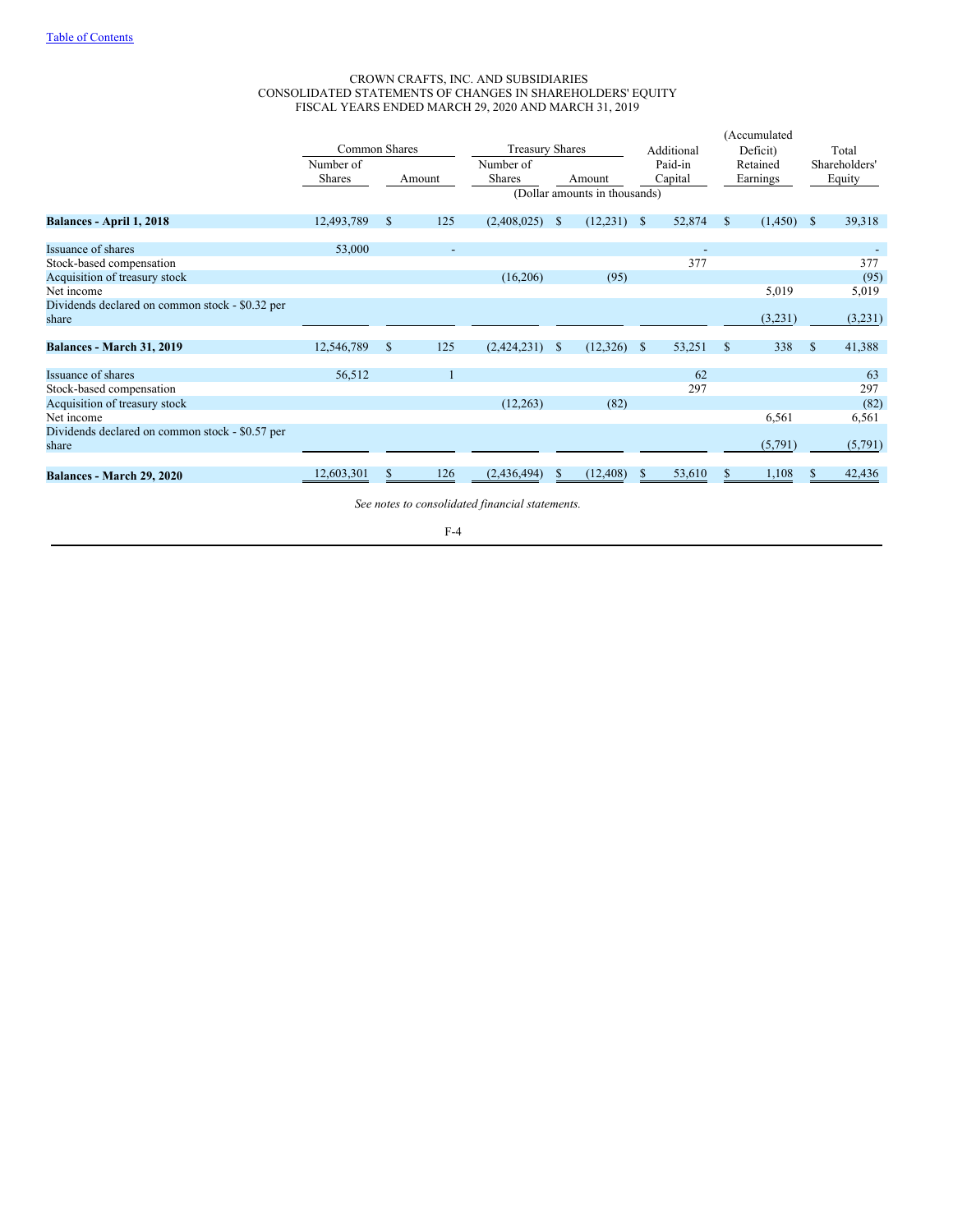## <span id="page-33-0"></span>CROWN CRAFTS, INC. AND SUBSIDIARIES CONSOLIDATED STATEMENTS OF CASH FLOWS FISCAL YEARS ENDED MARCH 29, 2020 AND MARCH 31, 2019 (amounts in thousands)

|                                                                                   | 2020           |              | 2019      |
|-----------------------------------------------------------------------------------|----------------|--------------|-----------|
| <b>Operating activities:</b>                                                      |                |              |           |
| Net income                                                                        | \$<br>6,561    | $\mathbb{S}$ | 5,019     |
| Adjustments to reconcile net income to net cash provided by operating activities: |                |              |           |
| Depreciation of property, plant and equipment                                     | 716            |              | 640       |
| Amortization of intangibles                                                       | 855            |              | 840       |
| Amortization of right of use assets                                               | 1,593          |              |           |
| Deferred income taxes                                                             | 85             |              | 8         |
| Gain on sale of property, plant and equipment                                     | (15)           |              |           |
| Reserve for unrecognized tax liabilities                                          | (473)          |              | 177       |
| Stock-based compensation                                                          | 297            |              | 377       |
| Changes in assets and liabilities:                                                |                |              |           |
| Accounts receivable                                                               | (31)           |              | 726       |
| Inventories                                                                       | 1,802          |              | 254       |
| Prepaid expenses                                                                  | 6              |              | 23        |
| Other assets                                                                      | $\overline{2}$ |              | 23        |
| Lease liabilities                                                                 | (1, 438)       |              |           |
| Accounts payable                                                                  | (1,330)        |              | 402       |
| <b>Accrued liabilities</b>                                                        | (98)           |              | 485       |
| Net cash provided by operating activities                                         | 8,532          |              | 8,974     |
| <b>Investing activities:</b>                                                      |                |              |           |
| Capital expenditures for property, plant and equipment                            | (705)          |              | (751)     |
| Proceeds from sale of property, plant and equipment                               | 27             |              |           |
| Net cash used in investing activities                                             | (678)          |              | (751)     |
| <b>Financing activities:</b>                                                      |                |              |           |
| Repayments under revolving line of credit                                         | (50, 955)      |              | (63, 134) |
| Borrowings under revolving line of credit                                         | 49,047         |              | 58,162    |
| Purchase of treasury stock                                                        | (82)           |              | (95)      |
| Issuance of common stock                                                          | 63             |              |           |
| Dividends paid                                                                    | (5,788)        |              | (3,228)   |
| Net cash used in financing activities                                             | (7, 715)       |              | (8,295)   |
| Net increase (decrease) in cash and cash equivalents                              | 139            |              | (72)      |
| Cash and cash equivalents at beginning of period                                  | 143            |              | 215       |
| Cash and cash equivalents at end of period                                        | \$<br>282      | S            | 143       |
|                                                                                   |                |              |           |
| Supplemental cash flow information:                                               |                |              |           |
| Income taxes paid                                                                 | \$<br>1,680    | S            | 1,673     |
| Interest paid                                                                     | 80             |              | 237       |
| <b>Noncash financing activities:</b>                                              |                |              |           |
| Property, plant and equipment purchased but unpaid                                | (101)          |              | (33)      |
| Dividends declared but unpaid                                                     | (813)          |              | (810)     |
|                                                                                   |                |              |           |

*See notes to consolidated financial statements.*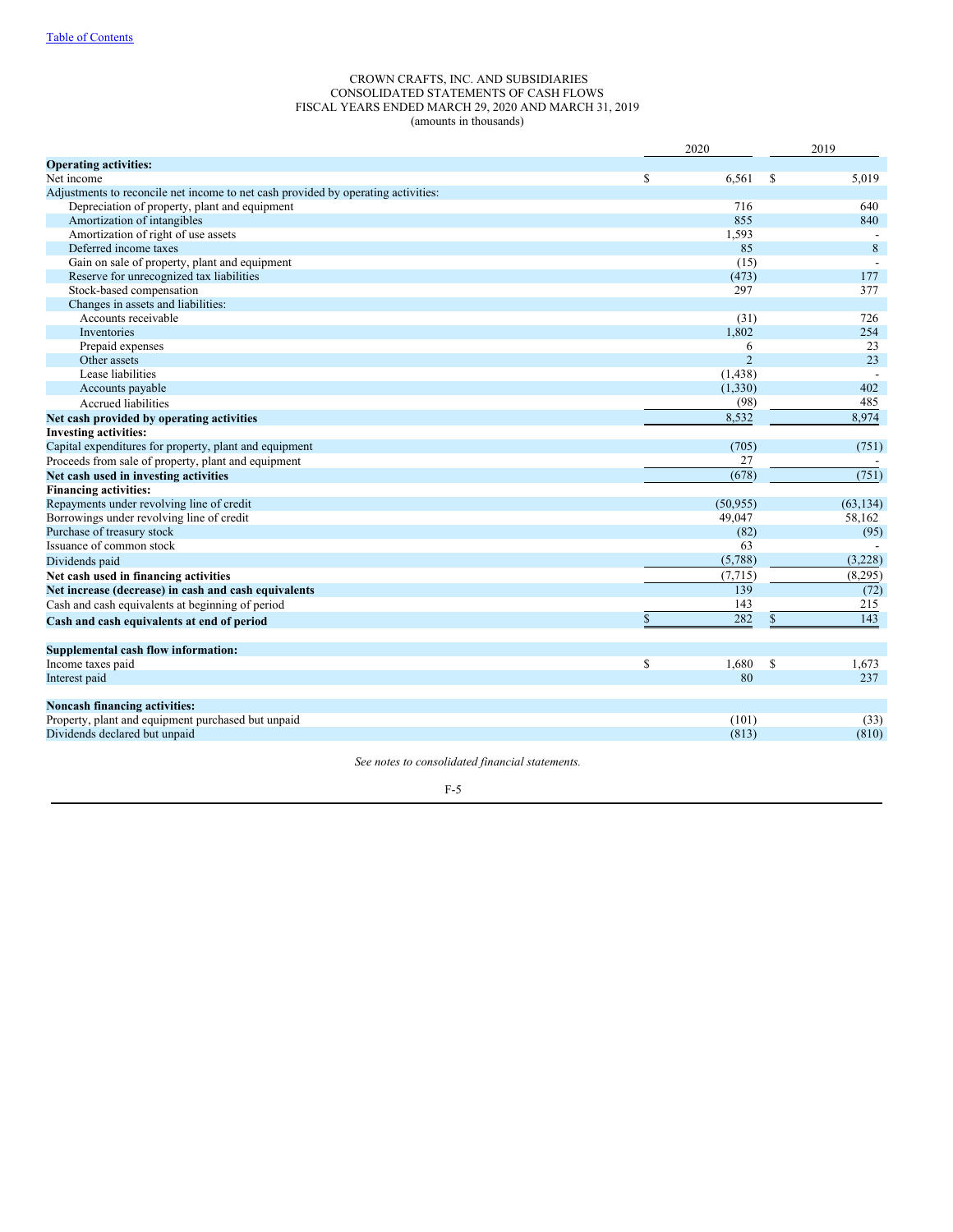## <span id="page-34-0"></span>**Crown Crafts, Inc. and Subsidiaries Notes to Consolidated Financial Statements**

### **Note 1 – Description of Business**

Crown Crafts, Inc. (the "Company") was originally formed as a Georgia corporation in 1957 and was reincorporated as a Delaware corporation in 2003. The Company operates indirectly through its wholly-owned subsidiaries, NoJo Baby & Kids, Inc. (formerly known as Crown Crafts Infant Products, Inc.) ("NoJo"), Sassy Baby, Inc. (formerly known as Hamco, Inc.) ("Sassy Baby") and Carousel Designs, LLC ("Carousel") in the infant, toddler and juvenile products segment within the consumer products industry. The infant, toddler and juvenile products segment consists of infant and toddler bedding and blankets, bibs, soft bath products, disposable products, developmental toys and accessories. Sales of the Company's products are generally made directly to retailers, which are primarily mass merchants, mid-tier retailers, juvenile specialty stores, value channel stores, grocery and drug stores, restaurants, wholesale clubs and internet-based retailers, as well as directly to consumers through www.babybedding.com. The Company's products are marketed under a variety of Company-owned trademarks, under trademarks licensed from others and as private label goods.

### **Note 2 - Summary of Significant Accounting Policies**

*Basis of Presentation:* The accompanying consolidated financial statements include the accounts of the Company and have been prepared pursuant to accounting principles generally accepted in the U.S. ("GAAP") as promulgated by the Financial Accounting Standards Board ("FASB"). References herein to GAAP are to topics within the FASB Accounting Standards Codification (the "FASB ASC"), which the FASB periodically revises through the issuance of an Accounting Standards Update ("ASU") and which has been established by the FASB as the authoritative source for GAAP recognized by the FASB to be applied by nongovernmental entities.

*Reclassifications:* The Company has classified certain prior year information to conform to the amounts presented in the current year. None of the changes impact the Company's previously reported financial position or results of operations.

*Fiscal Year:* The Company's fiscal year ends on the Sunday nearest to or on March 31. References herein to "fiscal year 2020" or "2020" represent the 52-week period ended March 29, 2020 and references to "fiscal year 2019" or "2019" represent the 52-week period ended March 31, 2019.

*Use of Estimates:* The preparation of financial statements in conformity with GAAP requires management to make estimates and assumptions that affect the reported amounts of assets and liabilities and disclosure of contingent assets and liabilities as of the date of the consolidated balance sheets and the reported amounts of revenues and expenses during the periods presented on the consolidated statements of income and cash flows. Significant estimates are made with respect to the allowances related to accounts receivable for customer deductions for returns, allowances and disputes. The Company also has a certain amount of discontinued finished goods which necessitates the establishment of inventory reserves that are highly subjective. Actual results could differ materially from those estimates.

*Cash and Cash Equivalents:* The Company's credit facility consists of a revolving line of credit under a financing agreement with The CIT Group/Commercial Services, Inc. ("CIT"), a subsidiary of CIT Group Inc. The Company classifies a negative balance outstanding under this revolving line of credit as cash, as these amounts are legally owed to the Company and are immediately available to be drawn upon by the Company. There are no compensating balance requirements or other restrictions on the transfer of amounts associated with the Company's depository accounts.

*Financial Instruments*: For short-term instruments such as cash and cash equivalents, accounts receivable and accounts payable, the Company uses carrying value as a reasonable estimate of fair value.

*Segments and Related Information:* The Company operates primarily in one principal segment, infant and toddler products. These products consist of infant and toddler bedding, bibs, soft bath products, disposable products, developmental and bath toys and accessories. Net sales of bedding, blankets and accessories and net sales of bibs, bath and disposable products for fiscal years ended March 29, 2020 and March 31, 2019 are as follows (in thousands):

|                                                                           | 2020   | 2019   |
|---------------------------------------------------------------------------|--------|--------|
| Bedding, blankets and accessories                                         | 38.065 | 40.690 |
| Bibs, bath, developmental toy, feeding, baby care and disposable products | 35.331 | 35.691 |
| Total net sales                                                           | 73.396 | 76.381 |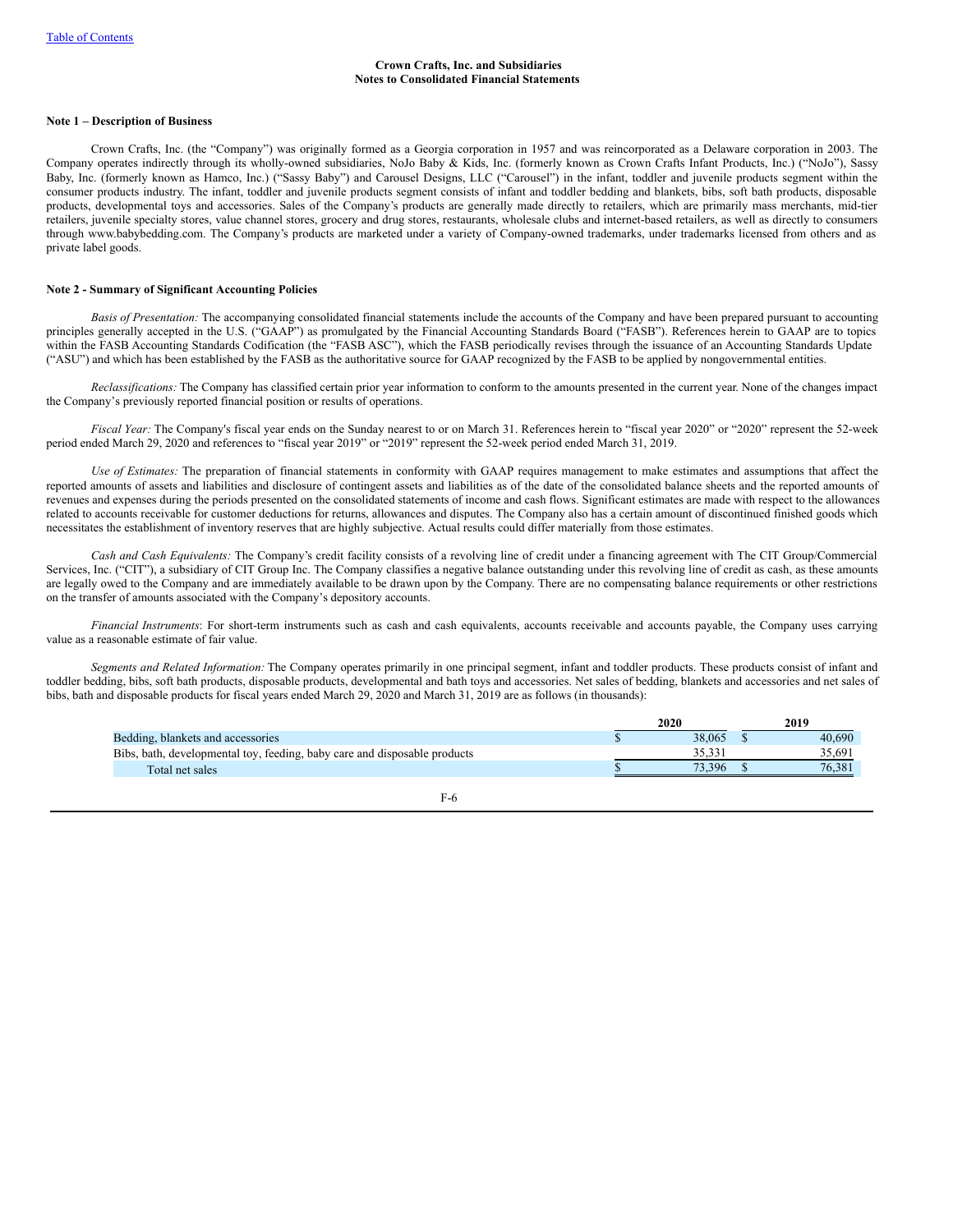*Revenue Recognition:* Revenue is recognized upon the satisfaction of all contractual performance obligations and the transfer of control of the products sold to the customer. The majority of the Company's sales consists of single performance obligation arrangements for which the transaction price for a given product sold is equivalent to the price quoted for the product, net of any stated discounts applicable at a point in time. Each sales transaction results in an implicit contract with the customer to deliver a product as directed by the customer. Shipping and handling costs that are charged to customers are included in net sales, and the Company's costs associated with shipping and handling activities are included in cost of products sold.

A provision for anticipated returns, which are based upon historical returns and claims, is provided through a reduction of net sales and cost of products sold in the reporting period within which the related sales are recorded. Actual returns and claims experienced in a future period may differ from historical experience, and thus, the Company's provision for anticipated returns at any given point in time may be over-funded or under-funded.

The Company recognizes revenue associated with unredeemed store credits and gift certificates at the earlier of their redemption by customers, their expiration or when their likelihood of redemption becomes remote, which is generally two years from the date of issuance. Revenue from sales made directly to consumers is recorded when the shipped products have been received by customers, and excludes sales taxes collected on behalf of governmental entities. Revenue from sales made to retailers is recorded when legal title has been passed to the customer based upon the terms of the customer's purchase order, the Company's sales invoice, or other associated relevant documents. Such terms usually stipulate that legal title will pass when the shipped products are no longer under the control of the Company, such as when the products are picked up at the Company's facility by the customer or by a common carrier. Payment terms can vary from prepayment for sales made directly to consumers to payment due in arrears (generally, 60 days of being invoiced) for sales made to retailers.

*Allowances Against Accounts Receivable:* Revenue from sales made to retailers is reported net of allowances for anticipated returns and other allowances, including cooperative advertising allowances, warehouse allowances, placement fees, volume rebates, coupons and discounts. Such allowances are recorded commensurate with sales activity or using the straight-line method, as appropriate, and the cost of such allowances is netted against sales in reporting the results of operations. The provision for the majority of the Company's allowances occurs on a per-invoice basis. When a customer requests to have an agreed-upon deduction applied against the customer's outstanding balance due to the Company, the allowances are correspondingly reduced to reflect such payments or credits issued against the customer's account balance. The Company analyzes the components of the allowances for customer deductions monthly and adjusts the allowances to the appropriate levels. The timing of funding requests for advertising support can cause the net balance in the allowance account to fluctuate from period to period. The timing of such funding requests should have no impact on the consolidated statements of income since such costs are accrued commensurate with sales activity or using the straight-line method, as appropriate.

*Uncollectible Accounts:* To reduce the exposure to credit losses and to enhance the predictability of its cash flows, the Company assigns the majority of its receivables under factoring agreements with CIT. In the event a factored receivable becomes uncollectible due to creditworthiness, CIT bears the risk of loss. The Company recognizes revenue net of the amount that is expected to be uncollectible on accounts receivable, if any, that are not assigned under the factoring agreements with CIT. The Company's management makes estimates of the uncollectiblity of its non-factored accounts receivable by specifically analyzing the accounts receivable, historical bad debts, customer concentrations, customer creditworthiness, current economic trends and changes in its customers' payment terms.

*Credit Concentration:* The Company's accounts receivable at March 29, 2020 amounted to \$17.8 million, net of allowances of \$530,000. Of this amount, \$17.1 million was due from CIT under the factoring agreements, which amount represents the maximum loss that the Company could incur if CIT failed completely to perform its obligations under the factoring agreements. The Company's accounts receivable at March 31, 2019 amounted to \$17.8 million, net of allowances of \$407,000. Of this amount, \$17.3 million was due from CIT under the factoring agreements, which amount represented the maximum loss that the Company could have incurred if CIT failed completely to perform its obligations under the factoring agreements.

*Other Accrued Liabilities:* An amount of \$352,000 was recorded as other accrued liabilities as of March 29, 2020. Of this amount, \$155,000 reflected unearned revenue recorded for payments from customers that were received before the products ordered were received by the customers. Other accrued liabilities as of March 29, 2020 also includes a reserve for customer returns of \$16,000 and unredeemed store credits and gift certificates totaling \$8,000. An amount of \$483,000 was recorded as other accrued liabilities as of March 31, 2019. Of this amount, \$241,000 reflected unearned revenue recorded for payments from customers that were received before the products ordered were received by the customers. Other accrued liabilities as of March 31, 2019 also included a reserve for customer returns of \$6,000 and unredeemed store credits and gift certificates totaling \$19,000.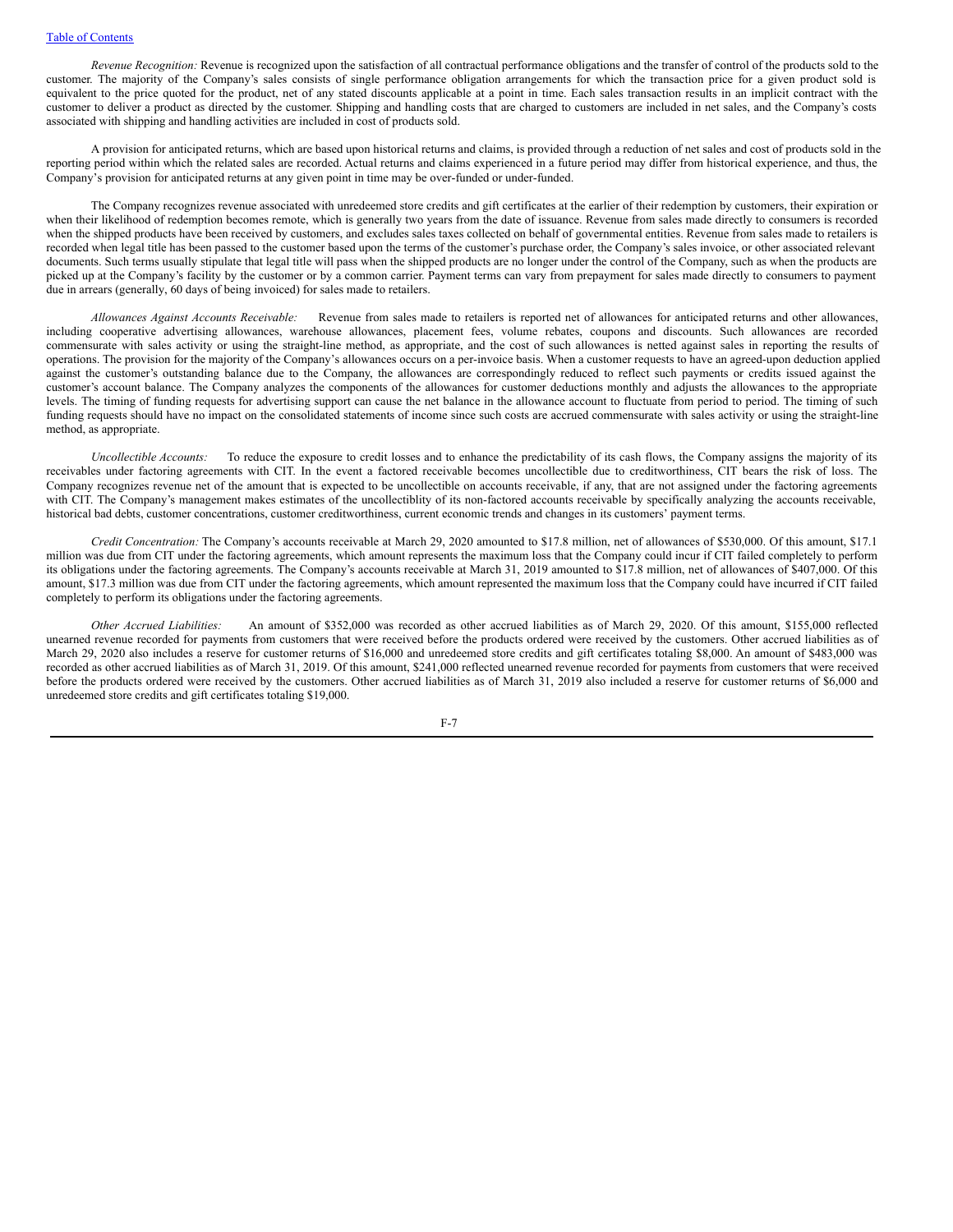*Inventory Valuation:* The preparation of the Company's financial statements requires careful determination of the appropriate value of the Company's inventory balances. Such amounts are presented as a current asset in the accompanying consolidated balance sheets and are a direct determinant of cost of products sold in the accompanying consolidated statements of income and, therefore, have a significant impact on the amount of net income reported in the accounting periods. The basis of accounting for inventories is cost, which includes the direct supplier acquisition cost, duties, taxes and freight, and the indirect costs to design, develop, source and store the product until it is sold. Once cost has been determined, the Company's inventory is then stated at the lower of cost or net realizable value, with cost determined using the first-in, first-out ("FIFO") method, which assumes that inventory quantities are sold in the order in which they are acquired, and the average cost method for a portion of the Company's inventory.

The determination of the indirect charges and their allocation to the Company's finished goods inventories is complex and requires significant management judgment and estimates. If management made different judgments or utilized different estimates, then differences would result in the valuation of the Company's inventories and in the amount and timing of the Company's cost of products sold and the resulting net income for the reporting period.

On a periodic basis, management reviews its inventory quantities on hand for obsolescence, physical deterioration, changes in price levels and the existence of quantities on hand which may not reasonably be expected to be sold within the Company's normal operating cycle. To the extent that any of these conditions is believed to exist or the market value of the inventory expected to be realized in the ordinary course of business is otherwise no longer as great as its carrying value, an allowance against the inventory value is established. To the extent that this allowance is established or increased during an accounting period, an expense is recorded in cost of products sold in the Company's consolidated statements of income. Only when inventory for which an allowance has been established is later sold or is otherwise disposed is the allowance reduced accordingly. Significant management judgment is required in determining the amount and adequacy of this allowance. In the event that actual results differ from management's estimates or these estimates and judgments are revised in future periods, the Company may not fully realize the carrying value of its inventory or may need to establish additional allowances, either of which could materially impact the Company's financial position and results of operations.

*Royalty Payments:* The Company has entered into agreements that provide for royalty payments based on a percentage of sales with certain minimum guaranteed amounts. These royalty amounts are accrued based upon historical sales rates adjusted for current sales trends by customers. Royalty expense is included in cost of products sold in the accompanying consolidated statements of income and amounted to \$4.9 million and \$5.2 million for fiscal years 2020 and 2019, respectively.

*Depreciation and Amortization:* The accompanying consolidated balance sheets reflect property, plant and equipment, and certain intangible assets at cost less accumulated depreciation or amortization. The Company capitalizes additions and improvements and expenses maintenance and repairs as incurred. Depreciation and amortization are computed using the straight-line method over the estimated useful lives of the assets, which are three to eight years for property, plant and equipment, and five to twenty years for intangible assets other than goodwill. The Company amortizes improvements to its leased facilities over the term of the lease or the estimated useful life of the asset, whichever is shorter.

*Valuation of Long-Lived Assets and Identifiable Intangible Assets:* In addition to the depreciation and amortization procedures set forth above, the Company reviews for impairment long-lived assets and certain identifiable intangible assets whenever events or changes in circumstances indicate that the carrying amount of any asset may not be recoverable. In the event of impairment, the asset is written down to its fair market value.

*Patent Costs:* The Company incurs certain legal and related costs in connection with patent applications. The Company capitalizes such costs to be amortized over the expected life of the patent to the extent that an economic benefit is anticipated from the resulting patent or an alternative future use is available to the Company. The Company also capitalizes legal and other costs incurred in the protection or defense of the Company's patents when it is believed that the future economic benefit of the patent will be maintained or increased and a successful defense is probable. Capitalized patent defense costs are amortized over the remaining expected life of the related patent. The Company's assessment of future economic benefit of its patents involves considerable management judgment, and a different conclusion could result in a material impairment charge up to the carrying value of these assets.

*Leases:* The Company capitalizes most of its operating lease obligations as right-of-use assets and recognizes corresponding liabilities. The Company elects to use the practical expedient that permits the Company to exclude short-term agreements of less than 12 months from capitalization. The Company is a party to various operating leases for offices, warehousing facilities and certain office equipment. The leases expire at various dates, have varying options to renew and cancel, and may contain escalation provisions. The Company recognizes as expense non-variable lease payments ratably over the lease term. The key estimates for the Company's leases include the discount rate used to discount the unpaid lease payment to present value and the lease term. The Company's leases generally do not include a readily determinable implicit rate; therefore, management determined the incremental borrowing rate to discount the lease payment based on the information available at lease commencement. For purposes of such estimates, a lease term includes the noncancellable period under the applicable lease.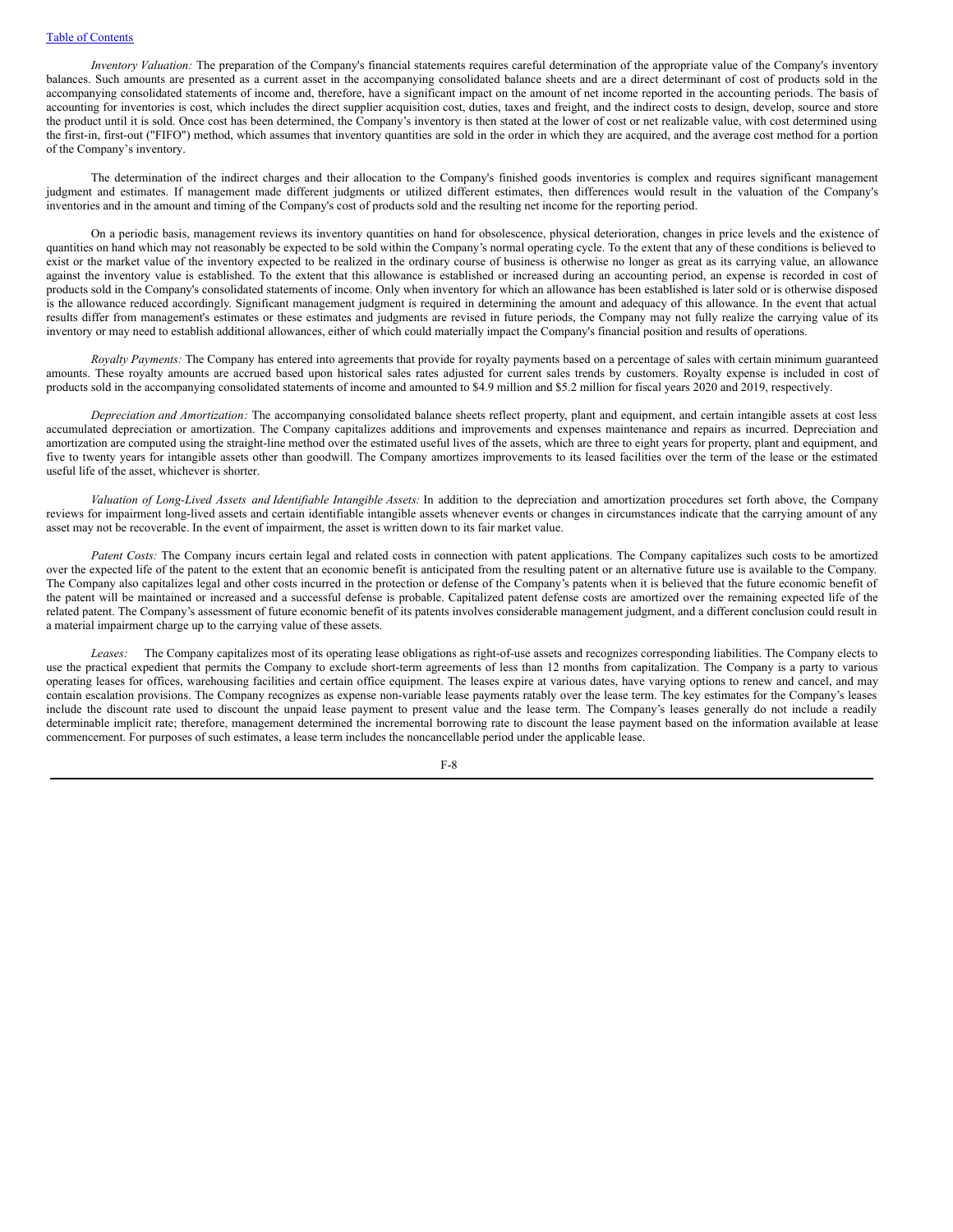*Provision for Income Taxes:* The Company's provision for income taxes includes all currently payable federal, state, local and foreign taxes and is based upon the Company's estimated annual effective tax rate, which is based on the Company's forecasted annual pre-tax income, as adjusted for certain expenses within the consolidated statements of income that will never be deductible on the Company's tax returns and certain charges expected to be deducted on the Company's tax returns that will never be deducted on the consolidated statements of income, multiplied by the statutory tax rates for the various jurisdictions in which the Company operates and reduced by certain anticipated tax credits.

The Company files income tax returns in the many jurisdictions in which it operates, including the U.S., several U.S. states and the People's Republic of China. The statute of limitations varies by jurisdiction; tax years open to federal or state audit or other adjustment as of March 29, 2020 were the tax years ended March 29, 2020, March 31, 2019, April 1, 2018, April 2, 2017, April 3, 2016, March 29, 2015 and March 30, 2014.

Management evaluates items of income, deductions and credits reported on the Company's various federal and state income tax returns filed and recognizes the effect of positions taken on those income tax returns only if those positions are more likely than not to be sustained. The Company applies the provisions of accounting guidelines that require a minimum recognition threshold that a tax benefit must meet before being recognized in the financial statements. Recognized income tax positions are measured at the largest amount that has a greater than 50% likelihood of being realized. Changes in recognition or measurement are reflected in the period in which the change in judgment occurs.

After considering all relevant information regarding the calculation of the state portion of its income tax provision, the Company believes that the technical merits of the tax position that the Company has taken with respect to state apportionment percentages would more likely than not be sustained. However, the Company also realizes that the ultimate resolution of such tax position could result in a tax charge that is more than the amount realized based upon the application of the tax position taken. Therefore, the Company's measurement regarding the tax impact of the revised state apportionment percentages resulted in the Company recording discrete reserves for unrecognized tax liabilities during fiscal years 2020 and 2019 of \$58,000 and \$87,000, respectively, in the accompanying consolidated statements of income.

The Company's policy is to accrue interest expense and penalties as appropriate on any estimated unrecognized tax liabilities as a charge to interest expense in the Company's consolidated statements of income. During fiscal years 2020 and 2019, the Company accrued \$76,000 and \$90,000, respectively, for interest expense and penalties on the portion of the unrecognized tax liabilities that has been refunded to the Company but for which the relevant statute of limitations remained unexpired. No interest expense or penalties are accrued with respect to estimated unrecognized tax liabilities that are associated with state income tax overpayments that remain receivable.

In December 2016, the Company was notified by the Franchise Tax Board of the State of California (the "FTB") of its intention to examine the Company's claims for refund made in connection with amended consolidated income tax returns that the Company had filed for the fiscal years ended March 30, 2014, March 31, 2013, April 1, 2012 and April 3, 2011. On July 31, 2019, the FTB notified the Company that it would take no further action with regard to the fiscal years ended March 31, 2013, April 1, 2012 and April 3, 2011. In addition, on January 7, 2020, the Company's California consolidated income tax return for the fiscal year ended March 29, 2015 became closed to examination or other adjustment. Accordingly, the Company reversed the reserves for unrecognized tax liabilities that it had previously recorded for these fiscal years, which resulted in the recognition of a discrete income tax benefit of \$444,000 during the fiscal year ended March 29, 2020 in the accompanying consolidated statements of income. The Company also reversed the interest expense and penalties that it had accrued in respect of the unrecognized tax liabilities for these fiscal years, which resulted in the recognition of a credit to interest expense of \$163,000 during the fiscal year ended March 29, 2020.

As of April 20, 2020, the status of the Company's claim for refund made in connection with the amended consolidated income tax return that the Company filed for the fiscal year ended March 30, 2014 was not resolved. The ultimate resolution of this claim for refund could include administrative or legal proceedings. Although management believes that the calculations and positions taken on the amended consolidated income tax return and all other filed income tax returns are reasonable and justifiable, the outcome of this or any other examination could result in an adjustment to the position that the Company took on such income tax returns. Such adjustment could also lead to adjustments to one or more other state income tax returns, or to income tax returns for subsequent fiscal years, or both. To the extent that the Company's reserve for unrecognized tax liabilities is not adequate to support the cumulative effect of such adjustments, the Company could experience a material adverse impact on its future results of operations. Conversely, to the extent that the calculations and positions taken by the Company on the filed income tax returns under examination are sustained, another reversal of all or a portion of the Company's reserve for unrecognized tax liabilities could result in a favorable impact on its future results of operations.

During the fiscal year ended March 29, 2020, the Company recorded a discrete income tax benefit of \$274,000 to reflect the aggregate effect of certain tax credits claimed on amended and original consolidated federal income tax returns.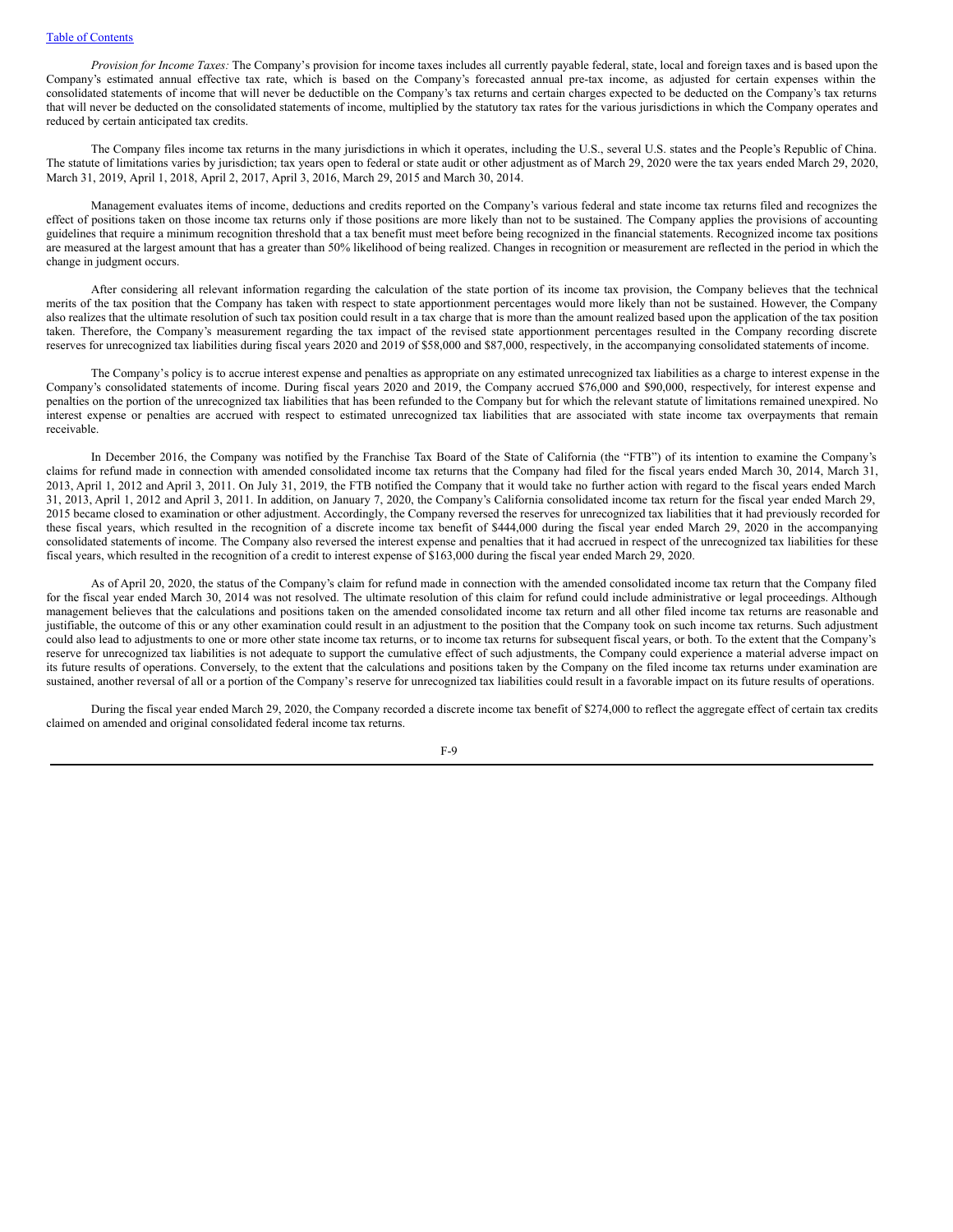During the fiscal years ended March 29, 2020 and March 31, 2019, the Company recorded discrete income tax charges of \$5,000 and \$12,000, respectively, to reflect the effects of the excess tax benefits and tax shortfalls arising from the exercise of stock options and the vesting of non-vested stock during the periods.

*Advertising Costs:* The Company's advertising costs are primarily associated with cooperative advertising arrangements with certain of the Company's customers and are recognized using the straight-line method based upon aggregate annual estimated amounts for these customers, with periodic adjustments to the actual amounts of authorized agreements. Costs associated with advertising on websites such as Facebook and Google and which are associated with the Company's online business are recorded as incurred. Advertising expense is included in other marketing and administrative expenses in the consolidated statements of income and amounted to \$1.1 million and \$1.3 million for fiscal years 2020 and 2019, respectively.

*Earnings Per Share:* The Company calculates basic earnings per share by using a weighted average of the number of shares outstanding during the reporting periods. Diluted shares outstanding are calculated in accordance with the treasury stock method, which assumes that the proceeds from the exercise of all exercisable options would be used to repurchase shares at market value. The net number of shares issued after the exercise proceeds are exhausted represents the potentially dilutive effect of the exercisable options, which are added to basic shares to arrive at diluted shares.

*Recently-Issued Accounting Standards:* On February 25, 2016, the FASB issued ASU No. 2016-02, *Leases (Topic 842)*, which was intended to increase transparency and comparability by requiring an entity to recognize lease assets and lease liabilities on its balance sheet and by requiring the disclosure of key information about its leasing arrangements. Upon adoption, the Company was required under the provisions of ASU No. 2016-02 to capitalize most of its current operating lease obligations as right-of-use assets with corresponding liabilities based upon the present value of the future cash outflows associated with such operating lease obligations. The ASU was required to be adopted effective for the first interim period of the fiscal year beginning after December 15, 2018.

When issued, ASU No. 2016-02 was to have been applied using a modified retrospective approach, but on July 30, 2018, the FASB issued ASU No. 2018- 11, *Leases (Topic 842): Targeted Improvements*, which allowed for an alternative optional transition method with which to adopt ASU No. 2016-02. Upon adoption, in lieu of the modified retrospective approach, an entity was allowed to recognize a cumulative-effect adjustment to the opening balance of retained earnings in the period of adoption.

Although early adoption of ASU No. 2016-02 (as modified by ASU No. 2018-11) was permitted, the Company adopted the ASU effective as of April 1, 2019. ASU No. 2016-02 contains a number of optional practical expedients available to be used in transition. The Company elected to use the "package of practical expedients," which permitted the Company to avoid a reassessment of prior conclusions about lease identification, lease classification and initial direct costs. The Company also elected to use the practical expedient that permits the Company to exclude short-term agreements of less than 12 months from capitalization. The Company used the modified retrospective approach upon the adoption of ASU No. 2016-02, which resulted in the recognition by the Company of operating lease liabilities and corresponding right-ofuse assets of \$1.9 million based on the present value of the then-remaining minimum rental payments under the Company's operating leases.

In June 2016, the FASB issued ASU No. 2016-13, Financial Instruments - Credit Losses (Topic 326): Measurement of Credit Losses on Financial Instruments, the objective of which is to provide financial statement users with more information about the expected credit losses on financial instruments and other commitments to extend credit held by an entity. Current GAAP requires an "incurred loss" methodology for recognizing credit losses that delays recognition until it is probable that a loss has been incurred. Because this methodology restricted the recognition of credit losses that are expected, but did not yet meet the "probable" threshold, ASU No. 2016-13 was issued to require the consideration of a broader range of reasonable and supportable information when determining estimates of credit losses.

ASU No. 2016-13 is to be applied using a modified retrospective approach, and the ASU could have been early-adopted in the fiscal year that began after December 15, 2018. When issued, ASU No. 2016-13 was required to be adopted no later than the fiscal year beginning after December 15, 2019, but on November 15, 2019, the FASB issued ASU No. 2019-10, Financial Instruments - Credit Losses (Topic 326), Derivatives and Hedging (Topic 815), and Leases (Topic 842): Effective *Dates*, which provided for the deferral of the effective date of ASU No. 2016-13 for registrants that are a smaller reporting company to the first interim period of the fiscal year beginning after December 15, 2022. Accordingly, the Company intends to adopt ASU No. 2016-13 effective as of April 3, 2023. Although the Company has not determined the full impact of the adoption of ASU No. 2016-13, because the Company assigns the majority of its trade accounts receivable under factoring agreements with CIT, the Company does not believe that the adoption of the ASU will have a significant impact on the Company's financial position, results of operations and related disclosures.

The Company has determined that all other ASU's issued which had become effective as of April 20, 2020, or which will become effective at some future date, are not expected to have a material impact on the Company's consolidated financial statements.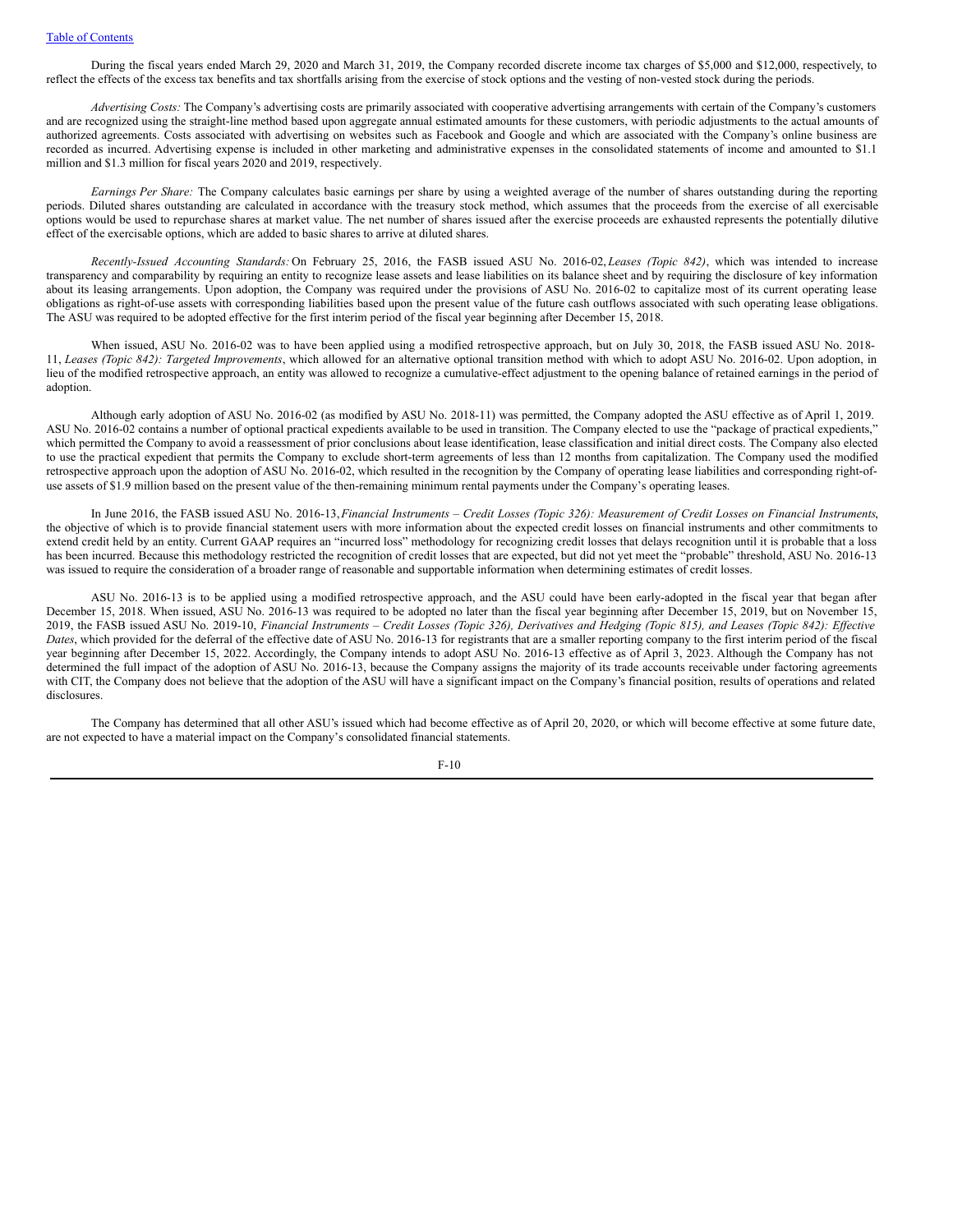#### **Note 3 - Financing Arrangements**

*Factoring Agreements:* To reduce its exposure to credit losses, The Company assigns the majority of its trade accounts receivable to CIT pursuant to factoring agreements, which have expiration dates that are coterminous with that of the financing agreement described below. Under the terms of the factoring agreements, CIT remits customer payments to the Company as such payments are received by CIT.

CIT bears credit losses with respect to assigned accounts receivable from approved shipments, while the Company bears the responsibility for adjustments from customers related to returns, allowances, claims and discounts. CIT may at any time terminate or limit its approval of shipments to a particular customer. If such a termination or limitation occurs, the Company either assumes (and may seek to mitigate) the credit risk for shipments to the customer after the date of such termination or limitation or discontinues shipments to the customer. Factoring fees, which are included in marketing and administrative expenses in the accompanying consolidated statements of income, were \$255,000 and \$261,000 during fiscal years 2020 and 2019, respectively. There were no advances on the factoring agreements at March 29, 2020 or March 31, 2019.

*Credit Facility:* The Company's credit facility at March 29, 2020 consisted of a revolving line of credit under a financing agreement with CIT of up to \$26.0 million, which includes a \$1.5 million sub-limit for letters of credit, bearing interest at the rate of prime minus 0.5% or LIBOR plus 1.75%. The financing agreement matures on July 11, 2022 and is secured by a first lien on all assets of the Company. At March 29, 2020, the Company had elected to pay interest on balances owed under the revolving line of credit under the LIBOR option, which was 3.27% as of March 29, 2020. The financing agreement also provides for the payment by CIT to the Company of interest at the rate of prime as of the beginning of the calendar month minus 2.0%, which was 2.75% as of March 29, 2020, on daily negative balances, if any, held by CIT.

As of March 29, 2020, there was a balance of \$2.6 million owed on the revolving line of credit, there was no letter of credit outstanding and \$20.1 million was available under the revolving line of credit based on the Company's eligible accounts receivable and inventory balances. As of March 31, 2019, there was a balance of \$4.5 million owed on the revolving line of credit, there was no letter of credit outstanding and \$19.4 million was available under the revolving line of credit based on the Company's eligible accounts receivable and inventory balances.

The financing agreement contains usual and customary covenants for agreements of that type, including limitations on other indebtedness, liens, transfers of assets, investments and acquisitions, merger or consolidation transactions, transactions with affiliates, and changes in or amendments to the organizational documents for the Company and its subsidiaries. The Company believes it was in compliance with these covenants as of March 29, 2020.

## **Note 4 – Leases**

Effective as of April 1, 2019, the Company commenced its initial application of the provisions of FASB ASC Topic 842, *Leases* ("Topic 842"), under which the Company has capitalized most of its current operating lease obligations as right-of-use assets and recognized corresponding liabilities. The Company has used a modified retrospective transition approach permitted by Topic 842. The Company elected to use the "package of practical expedients," which permitted the Company to avoid a reassessment of prior conclusions about lease identification, lease classification and initial direct costs. The Company also elected the practical expedient that permitted the Company to exclude short-term agreements of less than 12 months from capitalization.

In its initial application of Topic 842, the Company recognized operating lease liabilities and corresponding right-of-use assets of \$1.9 million based on the present value of the then-remaining minimum rental payments under the Company's operating leases. In addition to the recognition of operating lease liabilities and rightof-use assets, the Company also reclassified its deferred rent liability as of April 1, 2019 of \$99,000 as an offset to the amount of its initial operating lease right-of-use assets. The Company was not required to recognize a cumulative-effect adjustment to the opening balance of the Company's retained earnings as a result of the initial application of Topic 842.

The Company is a party to various operating leases for offices, warehousing facilities and certain office equipment. The leases expire at various dates, have varying options to renew and cancel, and may contain escalation provisions. The Company recognizes as expense non-variable lease payments ratably over the lease term. The key estimates for the Company's leases include the discount rate used to discount the unpaid lease payment to present value and the lease term. The Company's leases generally do not include a readily determinable implicit rate; therefore, management determined the incremental borrowing rate to discount the lease payment based on the information available at lease commencement. For purposes of such estimates, a lease term includes the noncancellable period under the applicable lease.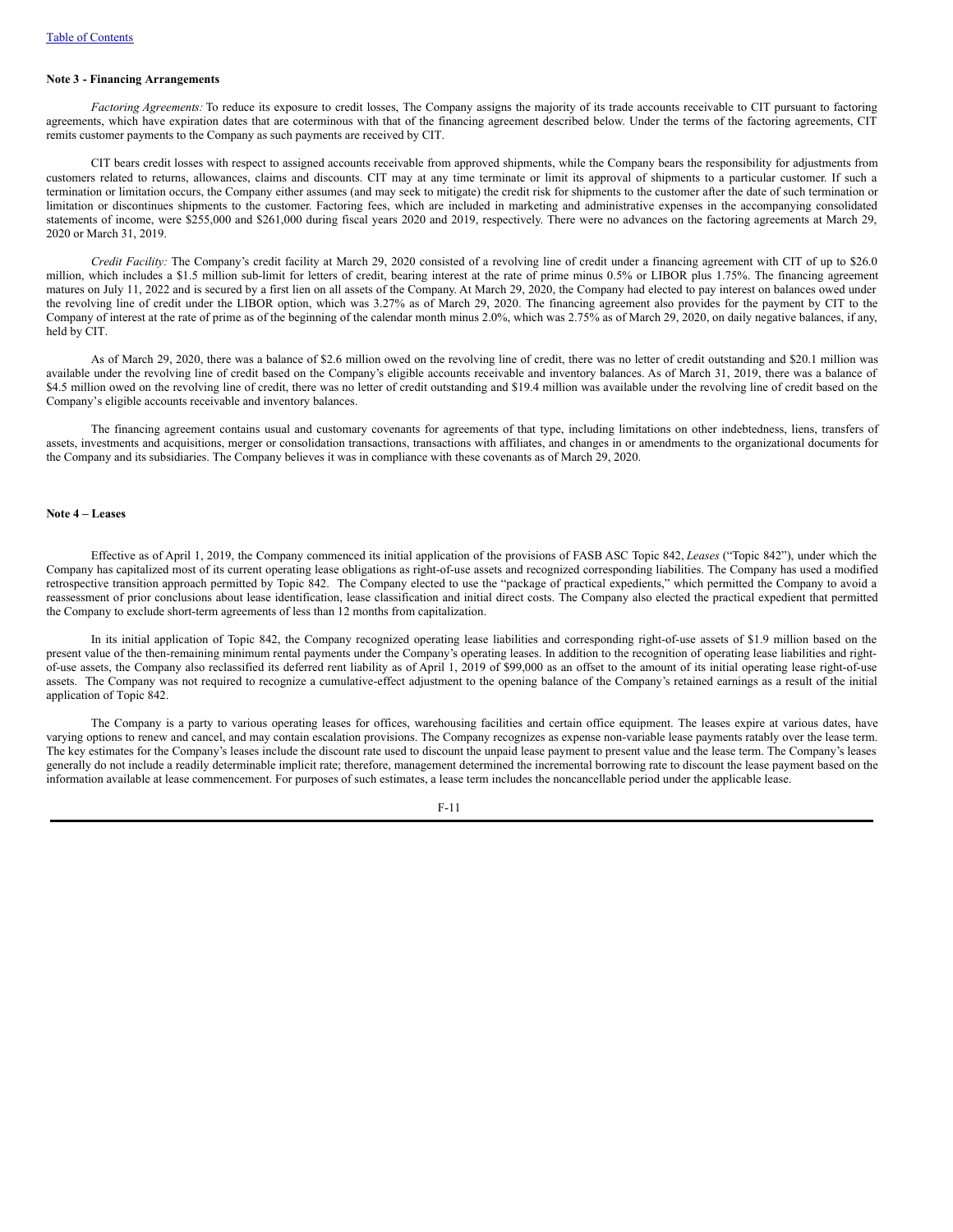Subsequent to the Company's recognition of operating lease liabilities of \$1.9 million on April 1, 2019, the Company made cash payments related to its recognized operating leases of \$1.4 million during the fiscal year ended March 29, 2020. Such payments reduced the operating lease liabilities and were included in the cash flows provided by operating activities in the accompanying consolidated statements of cash flows.

During the fiscal year ended March 29, 2020, the Company classified its operating lease costs within the accompanying consolidated statements of income as follows (in thousands):

| Cost of products sold                 |  |
|---------------------------------------|--|
| Marketing and administrative expenses |  |
| Total operating lease costs           |  |

The Company's operating leases have a weighted-average remaining lease term of 3.0 years. The weighted-average discount rate for the operating leases is 3.82%. The following table represents the maturities of the Company's operating lease liabilities as of March 29, 2020 (in thousands):

| <b>Fiscal Year</b>                          |       |
|---------------------------------------------|-------|
| 2021                                        | 1.777 |
| 2022                                        | 1,726 |
| 2023                                        | 1,685 |
| 2024                                        | 280   |
| Total undiscounted operating lease payments | 5,468 |
| Imputed interest                            | (318) |
| Total operating lease liabilities           | 5,150 |

The following table represents the Company's commitment for minimum guaranteed rental payments under its lease agreements as of March 31, 2019 (in thousands):

| <b>Fiscal Year</b> |      |
|--------------------|------|
| 2020               | .406 |
| 2021               | 497  |
| 2022               | 42   |
| Total              | .945 |

### **Note 5 – Retirement Plan**

The Company sponsors a defined contribution retirement savings plan with a cash or deferred arrangement (the "401(k) Plan"), as provided by Section 401(k) of the Internal Revenue Code ("Code"). The 401(k) Plan covers substantially all employees, who may elect to contribute a portion of their compensation to the 401(k) Plan, subject to maximum amounts and percentages as prescribed in the Code. Each calendar year, the Company's Board of Directors (the "Board") determines the portion, if any, of employee contributions that will be matched by the Company. For calendar years 2020, 2019 and 2018, the Board established the employer matching contributions at 100% of the first 2% of employee contributions and 50% of the next 3% of employee contributions to the 401(k) Plan. If an employee separates from the Company prior to the full vesting of the funds in their account, then the unvested portion of the matching employer amount in their account is forfeited when the employee receives a distribution from their account. The Company utilizes such forfeitures as an offset to the aggregate matching contributions. The Company's matching contributions to the 401(k) Plan, net of the utilization of forfeitures, were \$291,000 and \$284,000 for fiscal years 2020 and 2019, respectively.

## **Note 6 – Goodwill, Customer Relationships and Other Intangible Assets**

*Goodwill:* Goodwill represents the excess of the purchase price over the fair value of net identifiable assets acquired in business combinations. For the purpose of presenting and measuring for the impairment of goodwill, the Company has two reporting units: one that produces and markets infant and toddler bedding, blankets and accessories and another that produces and markets infant and toddler bibs, developmental toys, bath care and disposable products. The goodwill of the reporting units of the Company as of March 29, 2020 and March 31, 2019 amounted to \$30.0 million, which is reflected in the accompanying consolidated balance sheets net of accumulated impairment charges of \$22.9 million, for a net reported balance of \$7.1 million.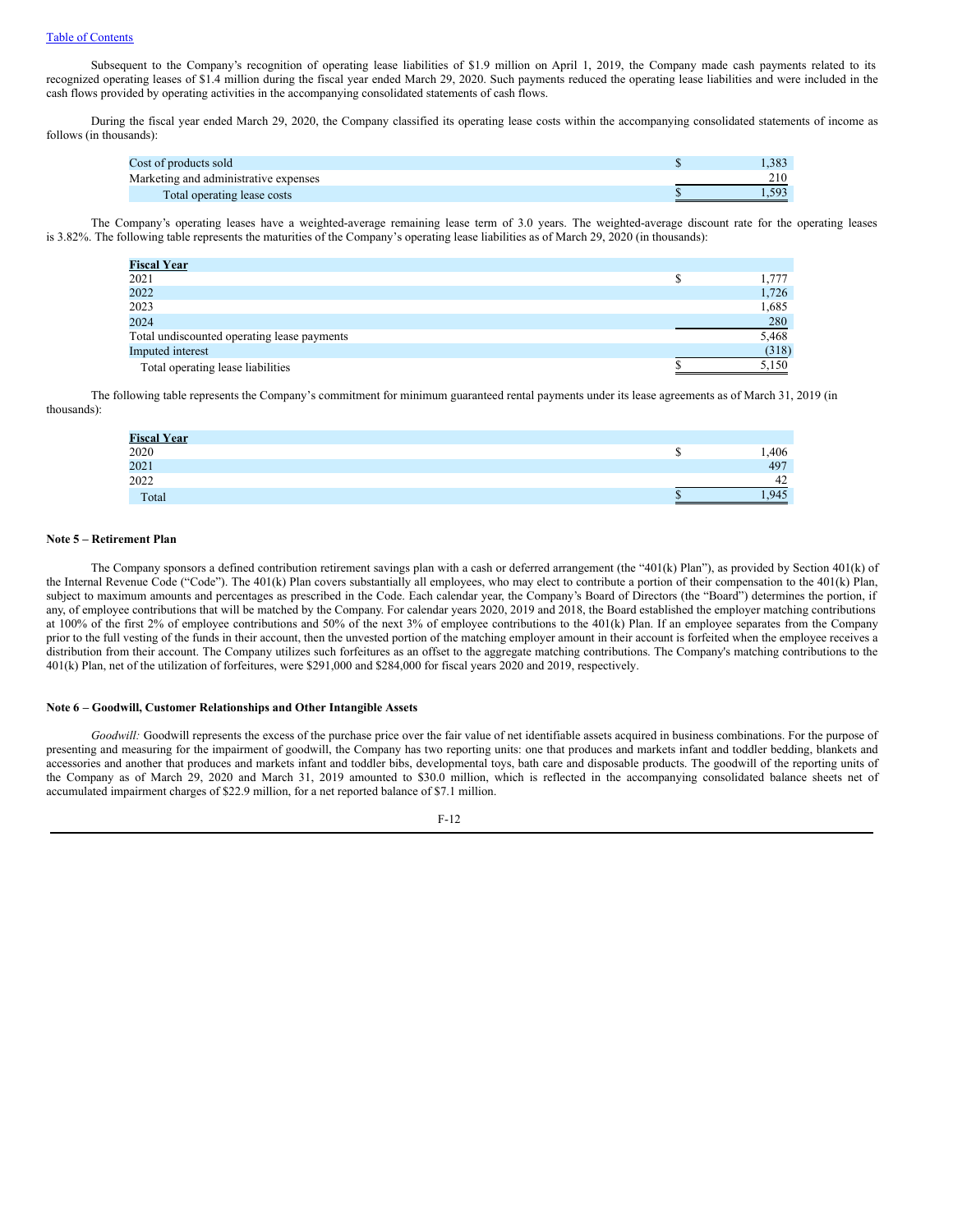The Company measures for impairment the goodwill within its reporting units annually as of the first day of the Company's fiscal year. An additional interim measurement for impairment is performed during the year whenever an event or change in circumstances occurs that suggests that the fair value of either of the reporting units of the Company has more likely than not (defined as having a likelihood of greater than 50%) fallen below its carrying value. The annual or interim measurement for impairment is performed by first assessing qualitative factors to determine whether it is more likely than not that the fair value of a reporting unit is less than its carrying amount. If such qualitative factors so indicate, then the measurement for impairment is continued by calculating an estimate of the fair value of each reporting unit and comparing the estimated fair value to the carrying value of the reporting unit. If the carrying value exceeds the estimated fair value of the reporting unit, then an impairment charge is calculated as the difference between the carrying value of the reporting unit and its estimated fair value, not to exceed the goodwill of the reporting unit.

On April 1, 2019, the Company performed the annual measurement for impairment of the goodwill of its reporting units and concluded that the estimated fair value of each of the Company's reporting units exceeded their carrying values, and thus the goodwill of the Company's reporting units was not impaired as of that date.

*Other Intangible Assets:* Other intangible assets as of March 29, 2020 and March 31, 2019 consisted primarily of the fair value of identifiable assets acquired in business combinations other than tangible assets and goodwill. The gross amount and accumulated amortization of the Company's other intangible assets as of March 29, 2020 and March 31, 2019, the amortization expense for fiscal years 2020 and 2019 and the classification of such amortization expense within the accompanying consolidated statements of income are as follows (in thousands):

|                                                                              | <b>Gross Amount</b> |                          |    | <b>Accumulated Amortization</b> |    |                   |     | <b>Amortization Expense</b><br><b>Fiscal Year Ended</b> |               |                   |          |                   |
|------------------------------------------------------------------------------|---------------------|--------------------------|----|---------------------------------|----|-------------------|-----|---------------------------------------------------------|---------------|-------------------|----------|-------------------|
|                                                                              |                     | March 29.<br><b>2020</b> |    | March 31,<br>2019               |    | March 29,<br>2020 |     | March 31,<br>2019                                       |               | March 29,<br>2020 |          | March 31,<br>2019 |
| Tradename and trademarks                                                     |                     | 3,667                    | \$ | 3,667                           | S. | 1,747             | \$. | 1,501                                                   | <sup>\$</sup> | 246               |          | 231               |
| Developed technology                                                         |                     | 1,100                    |    | 1,100                           |    | 293               |     | 183                                                     |               | 110               |          | 110               |
| Non-compete covenants                                                        |                     | 458                      |    | 458                             |    | 278               |     | 200                                                     |               | 78                |          | 78                |
| Patents                                                                      |                     | 1.601                    |    | 1,601                           |    | 889               |     | 781                                                     |               | 108               |          | 108               |
| Customer relationships                                                       |                     | 7,374                    |    | 7,374                           |    | 5,416             |     | 5,103                                                   |               | 313               |          | 313               |
| Total other intangible assets                                                |                     | 14,200                   |    | 14,200                          |    | 8,623             |     | 7,768                                                   |               | 855               |          | 840               |
| Classification within the accompanying<br>consolidated statements of income: |                     |                          |    |                                 |    |                   |     |                                                         |               |                   |          |                   |
| Cost of products sold                                                        |                     |                          |    |                                 |    |                   |     |                                                         | $\mathcal{S}$ | 6                 | <b>S</b> | 6                 |
| Marketing and administrative expenses                                        |                     |                          |    |                                 |    |                   |     |                                                         |               | 849               |          | 834               |
| Total amortization expense                                                   |                     |                          |    |                                 |    |                   |     |                                                         |               | 855               |          | 840               |

The Company estimates that its amortization expense will be \$790,000, \$765,000, \$689,000, \$665,000 and \$600,000 in fiscal years 2021, 2022, 2023, 2024 and 2025, respectively.

### **Note 7 – Inventories**

Major classes of inventory were as follows (in thousands):

|                       | <b>March 29, 2020</b> | <b>March 31, 2019</b> |  |  |  |
|-----------------------|-----------------------|-----------------------|--|--|--|
| <b>Raw Materials</b>  | 597                   |                       |  |  |  |
| Work in Process       |                       | 56                    |  |  |  |
| <b>Finished Goods</b> | 17.112                | 18.861                |  |  |  |
| Total inventory       | 17.732                | 19.534                |  |  |  |

#### **Note 8 – Stock-based Compensation**

The Company has two incentive stock plans, the 2006 Omnibus Incentive Plan (the "2006 Plan") and the 2014 Omnibus Equity Compensation Plan (the "2014 Plan"). As a result of the approval of the 2014 Plan by the Company's stockholders at the Company's 2014 annual meeting, grants may no longer be issued under the 2006 Plan.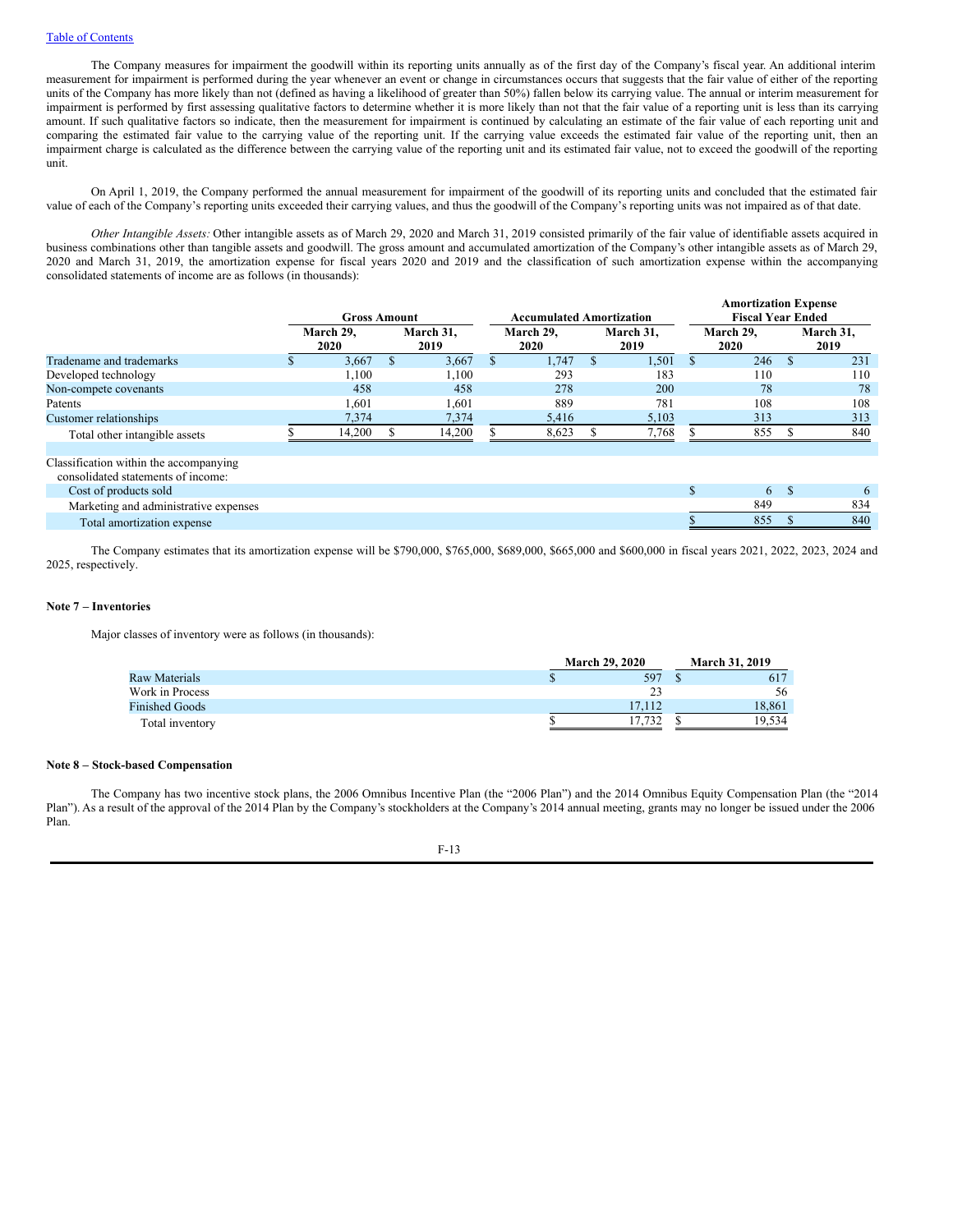The Company believes that awards of long-term, equity-based incentive compensation will attract and retain directors, officers and employees of the Company and will encourage these individuals to contribute to the successful performance of the Company, which will lead to the achievement of the Company's overall goal of increasing stockholder value. Awards granted under the 2014 Plan may be in the form of incentive stock options, non-qualified stock options, shares of restricted or unrestricted stock, stock units, stock appreciation rights, or other stock-based awards. Awards may be granted subject to the achievement of performance goals or other conditions, and certain awards may be payable in stock or cash, or a combination of the two. The 2014 Plan is administered by the Compensation Committee of the Board, which selects eligible employees, non-employee directors and other individuals to participate in the 2014 Plan and determines the type, amount, duration (such duration not to exceed a term of ten (10) years for grants of options) and other terms of individual awards. At March 29, 2020, 440,000 shares of the Company's common stock were available for future issuance under the 2014 Plan, which may be issued from authorized and unissued shares of the Company's common stock or treasury shares.

Stock-based compensation is calculated according to FASB ASC Topic 718, *Compensation – Stock Compensation*, which requires stock-based compensation to be accounted for using a fair-value-based measurement. During fiscal years 2020 and 2019, the Company recorded \$297,000 and \$377,000 of stock-based compensation, respectively. The Company records the compensation expense associated with stock-based awards granted to individuals in the same expense classifications as the cash compensation paid to those same individuals. No stock-based compensation costs were capitalized as part of the cost of an asset as of March 29, 2020.

*Stock Options:* The following table represents stock option activity for fiscal years 2020 and 2019:

|                                    | <b>Fiscal Years Ended</b> |                                                  |                                            |   |                                           |                                            |  |
|------------------------------------|---------------------------|--------------------------------------------------|--------------------------------------------|---|-------------------------------------------|--------------------------------------------|--|
|                                    |                           | <b>March 29, 2020</b>                            |                                            |   | March 31, 2019                            |                                            |  |
|                                    |                           | Weighted-<br>Average<br><b>Exercise</b><br>Price | Number of<br><b>Options</b><br>Outstanding |   | Weighted-<br>Average<br>Exercise<br>Price | Number of<br><b>Options</b><br>Outstanding |  |
| Outstanding at Beginning of Period |                           | 7.45                                             | 457,500                                    | Ъ | 7.93                                      | 395,000                                    |  |
| Granted                            |                           | 4.76                                             | 125,000                                    |   | 5.90                                      | 110,000                                    |  |
| Exercised                          |                           | 6.20                                             | (10,000)                                   |   | $\overline{\phantom{a}}$                  |                                            |  |
| Forfeited                          |                           | 7.07                                             | (55,000)                                   |   | 7.83                                      | (47,500)                                   |  |
| Outstanding at End of Period       |                           | 6.86                                             | 517,500                                    |   | 7.45                                      | 457,500                                    |  |
| Exercisable at End of Period       |                           | 7.74                                             | 347,500                                    |   | 8.03                                      | 292,500                                    |  |

As of March 29, 2020, none of the outstanding or exercisable stock options held any intrinsic value. The Company did not receive any cash from the exercise of stock options during fiscal year 2020. Upon the exercise of stock options, participants may choose to surrender to the Company those shares from the option exercise necessary to satisfy the exercise amount and their income tax withholding obligations that arise from the option exercise. The effect on the cash flow of the Company from these "cashless" option exercises is that the Company remits cash on behalf of the participant to satisfy his or her income tax withholding obligations. The Company used cash to remit the required income tax withholding amounts from "cashless" option exercises of \$3,000 during fiscal year 2020. There were no stock options exercised during fiscal year 2019. As of March 31, 2019, the intrinsic value of the outstanding and exercisable stock options was each \$2,000.

To determine the estimated fair value of stock options granted, the Company uses the Black-Scholes-Merton valuation formula, which is a closed-form model that uses an equation to estimate fair value. The following table sets forth the assumptions used to determine the fair value of the non-qualified stock options awarded to certain employees during fiscal years 2020 and 2019, which options vest over a two-year period, assuming continued service.

|                                                      |   | <b>Fiscal Year Ended</b> |                |  |  |
|------------------------------------------------------|---|--------------------------|----------------|--|--|
|                                                      |   | <b>March 29, 2020</b>    | March 31, 2019 |  |  |
| Number of options issued                             |   | 125,000                  | 110,000        |  |  |
| Grant date                                           |   | June 13, 2019            | June 13, 2018  |  |  |
| Dividend yield                                       |   | $6.72\%$                 | 5.42%          |  |  |
| Expected volatility                                  |   | 25.00%                   | 25.00%         |  |  |
| Risk free interest rate                              |   | 1.81%                    | 2.78%          |  |  |
| Contractual term (years)                             |   | 10.00                    | 10.00          |  |  |
| Expected term (years)                                |   | 4.00                     | 4.00           |  |  |
| Forfeiture rate                                      |   | $5.00\%$                 | 5.00%          |  |  |
| Exercise price (grant-date closing price) per option |   | 4.76                     | 5.90<br>-8     |  |  |
| Fair value per option                                | S | 0.39                     | 0.49<br>\$.    |  |  |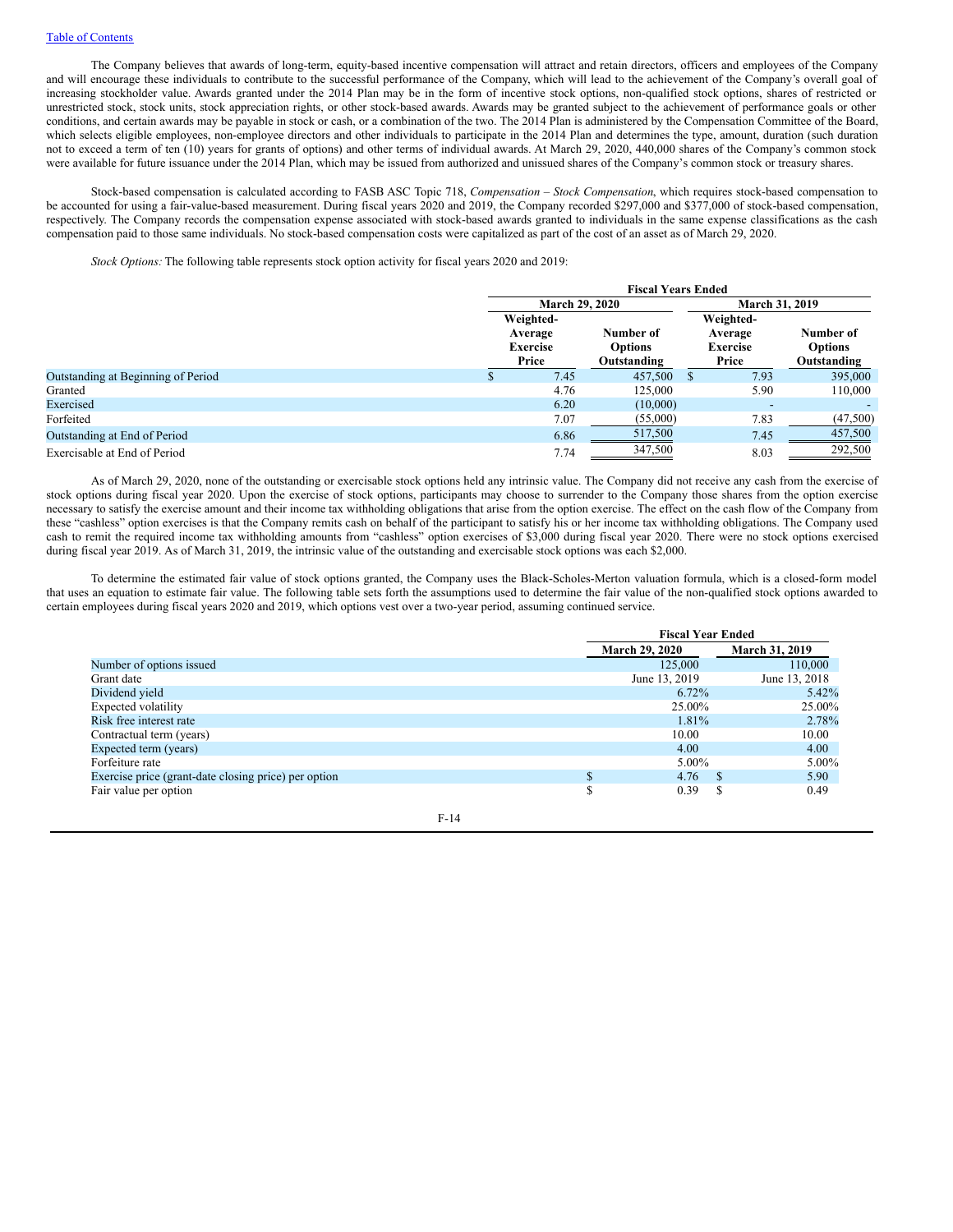### Table of [Contents](#page-2-0)

For the fiscal years ended March 29, 2020 and March 31, 2019, the Company recognized compensation expense associated with stock options as follows (in thousands):

|                                       |     |                                    |             |                    | Fiscal Year Ended March 29, 2020                 |                         |    |
|---------------------------------------|-----|------------------------------------|-------------|--------------------|--------------------------------------------------|-------------------------|----|
| <b>Options Granted in Fiscal Year</b> |     | Cost of<br><b>Products</b><br>Sold |             |                    | Marketing &<br>Administrative<br><b>Expenses</b> | Total<br><b>Expense</b> |    |
| 2018                                  | \$. |                                    | $5^{\circ}$ | <sup>S</sup>       | \$                                               |                         | 6  |
| 2019                                  |     |                                    | 10          |                    | Δ                                                |                         | 18 |
| 2020                                  |     |                                    |             |                    | 11                                               |                         | 18 |
|                                       |     |                                    |             |                    |                                                  |                         |    |
| Total stock option compensation       |     |                                    | 22          | $\mathcal{S}$      | 20                                               |                         | 42 |
|                                       |     |                                    |             |                    | Fiscal Year Ended March 31, 2019                 |                         |    |
| <b>Options Granted in Fiscal Year</b> |     | Cost of<br><b>Products</b><br>Sold |             |                    | Marketing &<br>Administrative<br><b>Expenses</b> | Total<br><b>Expense</b> |    |
| 2017                                  | \$  |                                    | 6           | $\mathbf{\hat{s}}$ | <sup>\$</sup><br>$\overline{4}$                  |                         | 10 |
| 2018                                  |     |                                    | 17          |                    | 26                                               |                         | 43 |
| 2019                                  |     |                                    | −           |                    | 13                                               |                         | 20 |
| Total stock option compensation       |     |                                    | 30          | S                  | 43                                               |                         | 73 |

A summary of stock options outstanding and exercisable as of March 29, 2020 is as follows:

|                 |               |                      |              | Weighted-      |               |          | Weighted-          |
|-----------------|---------------|----------------------|--------------|----------------|---------------|----------|--------------------|
|                 |               | Weighted-            |              | Avg. Exercise  |               |          | Avg. Exercise      |
|                 | <b>Number</b> | Avg. Remaining       |              | Price of       | <b>Number</b> |          | Price of           |
| <b>Exercise</b> | of Options    | Contractual          |              | <b>Options</b> | of Options    |          | <b>Options</b>     |
| Price           | Outstanding   | <b>Life in Years</b> |              | Outstanding    | Exercisable   |          | <b>Exercisable</b> |
| $$4.00 - 4.99$  | 130,000       | 8.90                 |              | 4.76           | 5,000         | ъ        | 4.81               |
| $$5.00 - 5.99$  | 105,000       | 7.06                 |              | 5.81           | 60,000        |          | 5.74               |
| $$6.00 - 6.99$  | 25,000        | 4.11                 | S            | 6.21           | 25,000        | <b>S</b> | 6.21               |
| $$7.00 - 7.99$  | 132,500       | 6.02                 |              | 7.81           | 132,500       |          | 7.81               |
| $$8.00 - 8.99$  | 55,000        | 5.20                 | <sup>S</sup> | 8.38           | 55,000        | S        | 8.38               |
| $$9.00 - 9.99$  | 70,000        | 6.19                 |              | 9.60           | 70,000        |          | 9.60               |
|                 | 517,500       | 6.80                 |              | 6.86           | 347,500       |          | 7.74               |

As of March 29, 2020, total unrecognized stock-option compensation costs amounted to \$37,000, which will be recognized as the underlying stock options vest over a weighted-average period of 6.9 months. The amount of future stock-option compensation expense could be affected by any future stock option grants and by the separation from the Company of any employee or director who has stock options that are unvested as of such individual's separation date.

*Non-vested Stock Granted to Non-Employee Directors:* The Board granted the following shares of non-vested stock to the Company's non-employee directors:

| <b>Number</b> | <b>Fair Value</b> |                        |
|---------------|-------------------|------------------------|
| of Shares     | per Share         | <b>Grant Date</b>      |
| 46,512        | 5.16              | <b>August 14, 2019</b> |
| 28,000        | 5.43              | August 8, 2018         |
| 28,000        | 5.50              | August 9, 2017         |
| 28,000        | 10.08             | August 10, 2016        |

These shares vest over a two-year period, assuming continued service. The fair value of non-vested stock granted to the Company's non-employee directors was based on the closing price of the Company's common stock on the date of each grant. In each of August 2019 and 2018, 28,000 shares that had been granted to the Company's non-employee directors vested, having an aggregate value of \$135,000 and \$151,000, respectively.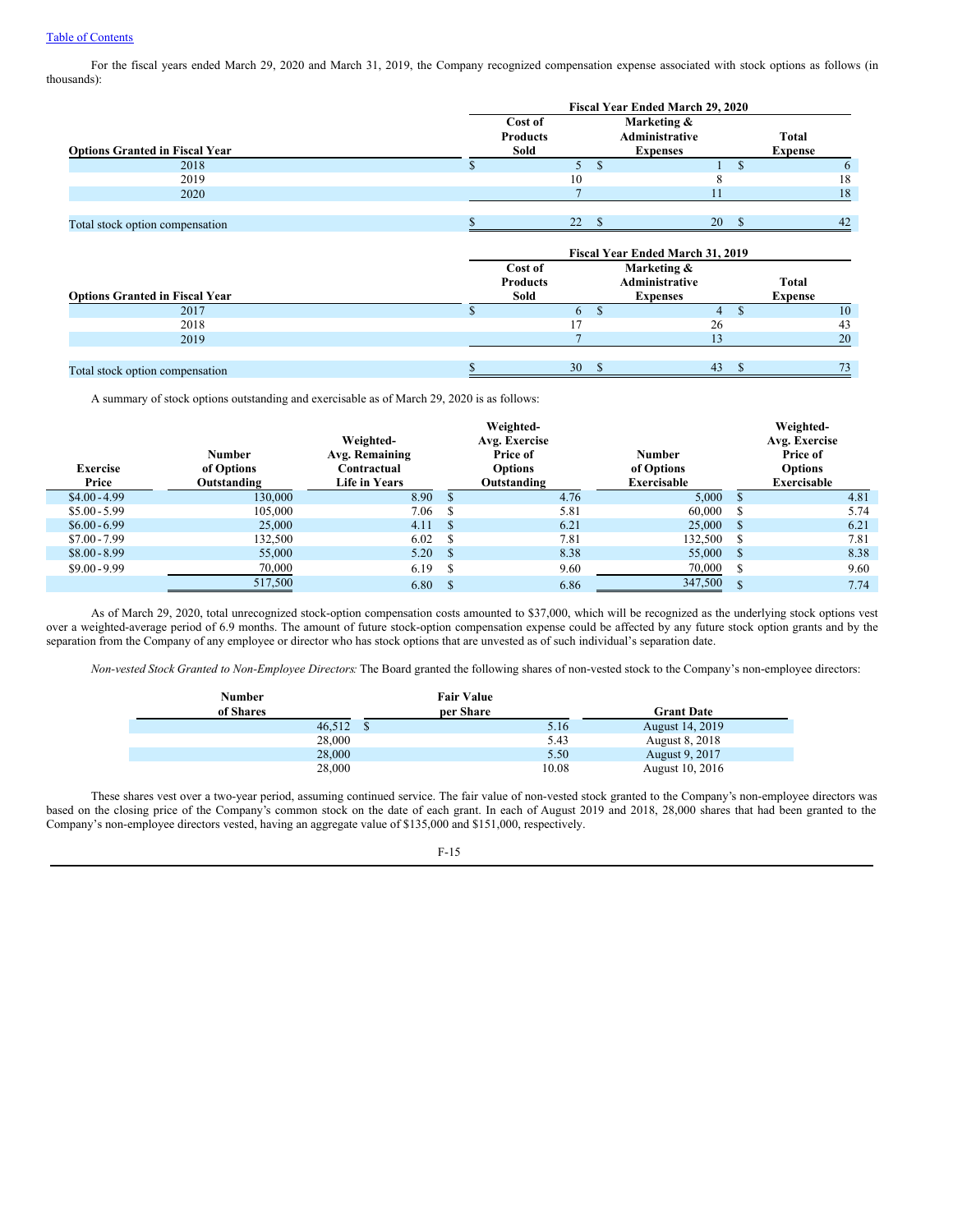*Non-vested Stock Granted to Employees:* On January 18, 2019, upon the appointment of Donna Sheridan to serve as the President and Chief Executive Officer of NoJo, the Board granted 25,000 shares of non-vested stock to Ms. Sheridan. These shares will vest on January 18, 2021, assuming continued service. The fair value of the non-vested stock granted to Ms. Sheridan is \$5.86 per share, which was based on the closing price of the Company's common stock on the date of the grant.

*Performance Bonus Plan:* The Company maintains a performance bonus plan for certain executive officers that provides for awards of cash or shares of common stock in the event that the aggregate average market value of the common stock during the relevant fiscal year, plus the amount of cash dividends paid in respect of the common stock during such period, increases. These individuals may instead be awarded cash, if and to the extent that an insufficient number of shares of common stock are available for issuance from all shareholder-approved, equity-based plans or programs of the Company in effect. The performance bonus plan also imposes individual limits on awards and provides that shares of common stock that may be awarded will vest over a two-year period. Thus, compensation expense associated with performance bonus plan awards are recognized over a three-year period – the fiscal year in which the award is earned, plus the two-year vesting period.

No shares were granted in fiscal years 2020 or 2019 in connection with the performance bonus plan. The Company recorded compensation expense during fiscal year 2019 of \$116,000 related to shares granted in fiscal year 2018 that were earned in fiscal year 2017.

The table below sets forth the vesting of shares granted under the performance bonus plan, as well as the number of shares surrendered to the Company to satisfy the income tax withholding obligations that arose from the vesting of the shares and the taxes remitted to the appropriate taxing authorities on behalf of such individuals.

|                 |                          | Vesting of shares during the fiscal years ended |                          |                                 |                         |                       |                          |  |  |
|-----------------|--------------------------|-------------------------------------------------|--------------------------|---------------------------------|-------------------------|-----------------------|--------------------------|--|--|
| Fiscal          |                          |                                                 | <b>March 29, 2020</b>    |                                 |                         | <b>March 31, 2019</b> |                          |  |  |
| Year<br>Granted | <b>Shares</b><br>Granted | <b>Shares</b><br>Vested                         | Aggregate<br>Value       | <b>Taxes</b><br><b>Remitted</b> | <b>Shares</b><br>Vested | Aggregate<br>Value    | <b>Taxes</b><br>Remitted |  |  |
| 2017            | 41,205                   | $\overline{\phantom{a}}$                        | $\overline{\phantom{0}}$ |                                 | 20.601                  | 122,000               | 39,000                   |  |  |
| 2018            | 42,250                   | 21.125                                          | 109,000                  | 17.000                          | 21.125                  | 124,000               | 56,000                   |  |  |
|                 | Total                    | 21.125                                          | 109,000                  | 17.000                          | 41.726                  | 246,000               | 95,000                   |  |  |

For the fiscal years ended March 29, 2020 and March 31, 2019, the Company recognized compensation expense associated with non-vested stock grants, which is included in marketing and administrative expenses in the accompanying consolidated statements of income, as follows (in thousands):

| <b>Stock Granted in Fiscal Year</b> | <b>Fiscal Year Ended March 29, 2020</b> |                  |                                  |  |                         |  |  |  |  |
|-------------------------------------|-----------------------------------------|------------------|----------------------------------|--|-------------------------|--|--|--|--|
|                                     |                                         | <b>Employees</b> | Non-employee<br><b>Directors</b> |  | Total<br><b>Expense</b> |  |  |  |  |
| 2018                                |                                         | ۰.               | 26                               |  | 26                      |  |  |  |  |
| 2019                                |                                         | 73               | 76                               |  | 149                     |  |  |  |  |
| 2020                                |                                         |                  | 80                               |  | 80                      |  |  |  |  |
|                                     |                                         |                  |                                  |  |                         |  |  |  |  |
| Total stock grant compensation      |                                         | 73               | 182                              |  | 255                     |  |  |  |  |

|                                     | Fiscal Year Ended March 31, 2019 |     |                                  |    |  |                                |  |  |  |
|-------------------------------------|----------------------------------|-----|----------------------------------|----|--|--------------------------------|--|--|--|
| <b>Stock Granted in Fiscal Year</b> | <b>Employees</b>                 |     | Non-employee<br><b>Directors</b> |    |  | <b>Total</b><br><b>Expense</b> |  |  |  |
| 2017                                |                                  | ۰.  | 47                               |    |  | 47                             |  |  |  |
| 2018                                |                                  | 116 |                                  | 77 |  | 193                            |  |  |  |
| 2019                                |                                  | 13  |                                  |    |  | 64                             |  |  |  |
|                                     |                                  |     |                                  |    |  |                                |  |  |  |
| Total stock grant compensation      |                                  | 129 | 175                              |    |  | 304                            |  |  |  |

As of March 29, 2020, total unrecognized compensation expense related to the Company's non-vested stock grants was \$246,000, which will be recognized over the remaining portion of the respective vesting periods associated with each block of grants, such grants having a weighted average vesting term of 9.3 months. The amount of future compensation expense related to non-vested stock grants could be affected by any future non-vested stock grants and by the separation from the Company of any individual who has unvested grants as of such individual's separation date.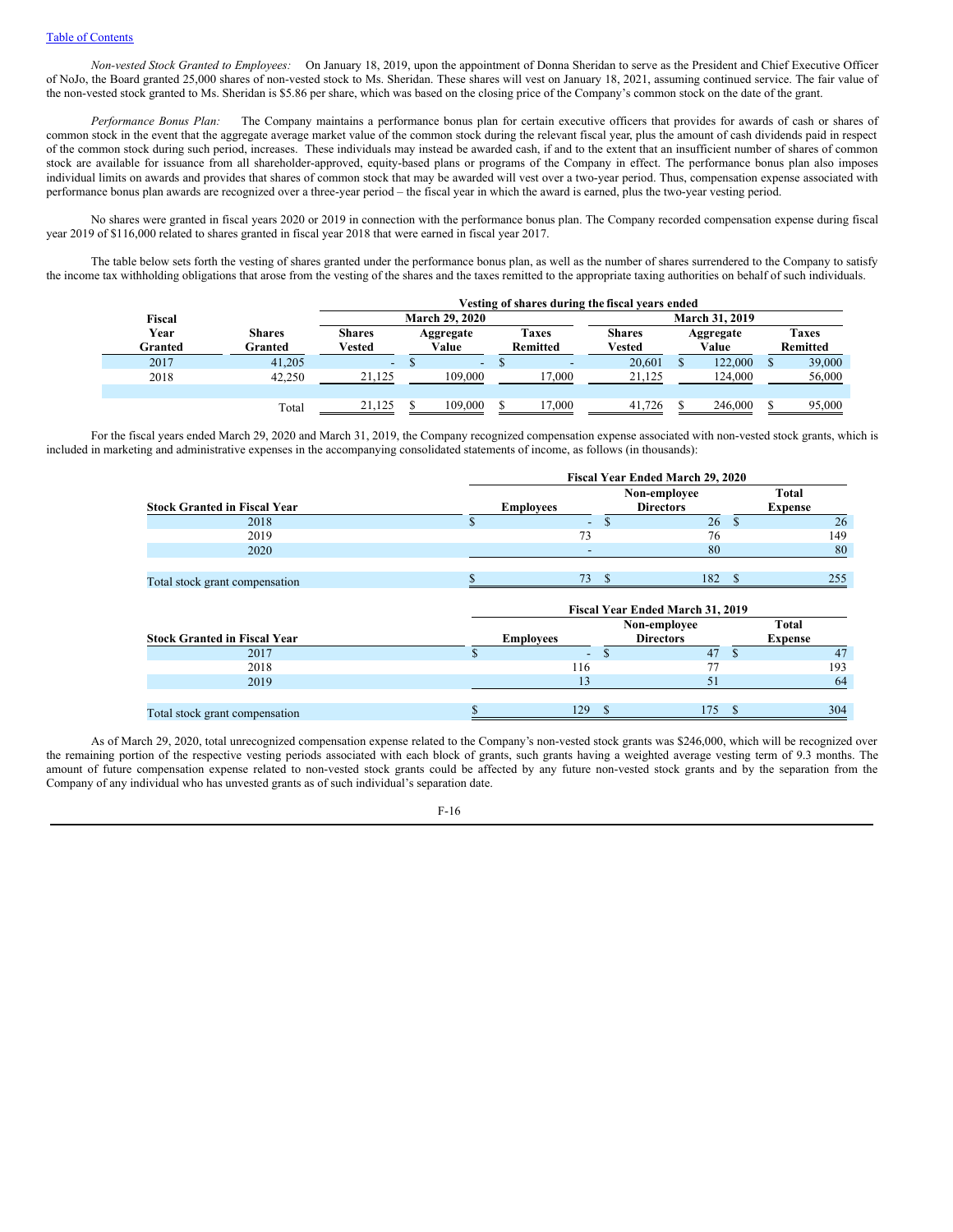# **Note 9 – Income Taxes**

The Company's income tax provision for the fiscal years ended March 29, 2020 and March 31, 2019 is summarized below (in thousands):

|                                                            | Fiscal year ended March 29, 2020 |         |  |                 |    |       |
|------------------------------------------------------------|----------------------------------|---------|--|-----------------|----|-------|
|                                                            |                                  | Current |  | <b>Deferred</b> |    | Total |
| Income tax expense on current year income:                 |                                  |         |  |                 |    |       |
| Federal                                                    |                                  | 1,385   |  | 79              | £. | 1,464 |
| <b>State</b>                                               |                                  | 381     |  | <sub>0</sub>    |    | 387   |
| Foreign                                                    |                                  | 10      |  |                 |    | 10    |
| Total income tax expense on current year income            |                                  | 1,776   |  | 85              |    | 1,861 |
| Income tax expense (benefit) - discrete items:             |                                  |         |  |                 |    |       |
| Reserve for unrecognized tax benefits                      |                                  | (386)   |  |                 |    | (386) |
| Adjustment to prior year provision                         |                                  | (273)   |  |                 |    | (273) |
| Net excess tax benefit related to stock-based compensation |                                  |         |  |                 |    |       |
| Income tax benefit - discrete items                        |                                  | (654)   |  |                 |    | (654) |
| Total income tax expense                                   |                                  | 1,122   |  | 85              |    | 1,207 |

|                                                              | Fiscal year ended March 31, 2019 |         |  |                 |  |       |
|--------------------------------------------------------------|----------------------------------|---------|--|-----------------|--|-------|
|                                                              |                                  | Current |  | <b>Deferred</b> |  | Total |
| Income tax expense on current year income:                   |                                  |         |  |                 |  |       |
| Federal                                                      |                                  | 1,282   |  | 61              |  | 1,343 |
| <b>State</b>                                                 |                                  | 287     |  | 18              |  | 305   |
| Foreign                                                      |                                  |         |  |                 |  |       |
| Total income tax expense on current year income              |                                  | 1,580   |  | 79              |  | 1,659 |
| Income tax expense (benefit) - discrete items:               |                                  |         |  |                 |  |       |
| Reserve for unrecognized tax benefits                        |                                  | 87      |  |                 |  | 87    |
| Adjustment to prior year provision                           |                                  | 85      |  | (71)            |  | 14    |
| Net excess tax shortfall related to stock-based compensation |                                  | 12      |  |                 |  | 12    |
| Income tax expense (benefit) - discrete items                |                                  | 184     |  |                 |  | 113   |
| Total income tax expense                                     |                                  | 1,764   |  |                 |  | .772  |

The tax effects of temporary differences that give rise to significant portions of the deferred tax assets and deferred tax liabilities as of March 29, 2020 and March 31, 2019 are as follows (in thousands):

|                                                              | March 29, 2020 | March 31, 2019 |  |  |
|--------------------------------------------------------------|----------------|----------------|--|--|
| Deferred tax assets:                                         |                |                |  |  |
| Employee wage and benefit accruals                           | \$<br>428      | \$.<br>441     |  |  |
| Accounts receivable and inventory reserves                   | 188            | 129            |  |  |
| Deferred rent                                                |                | 25             |  |  |
| Operating lease liabilities                                  | 1,275          |                |  |  |
| Intangible assets                                            |                | 184            |  |  |
| State net operating loss carryforwards                       | 713            | 710            |  |  |
| Accrued interest and penalty on unrecognized tax liabilities | 43             | 55             |  |  |
| Stock-based compensation                                     | 165            | 148            |  |  |
| Total gross deferred tax assets                              | 2,812          | 1,692          |  |  |
| Less valuation allowance                                     | (713)          | (710)          |  |  |
| Deferred tax assets after valuation allowance                | 2,099          | 982            |  |  |
|                                                              |                |                |  |  |
| Deferred tax liabilities:                                    |                |                |  |  |
| Prepaid expenses                                             | (191)          | (175)          |  |  |
| Operating lease right of use assets                          |                |                |  |  |
|                                                              | (1,212)        |                |  |  |
| Intangible assets                                            | (18)           |                |  |  |
| Property, plant and equipment                                | (239)          | (283)          |  |  |
| Total deferred tax liabilities                               | (1,660)        | (458)          |  |  |
| Net deferred income tax assets                               | 439            | 524            |  |  |

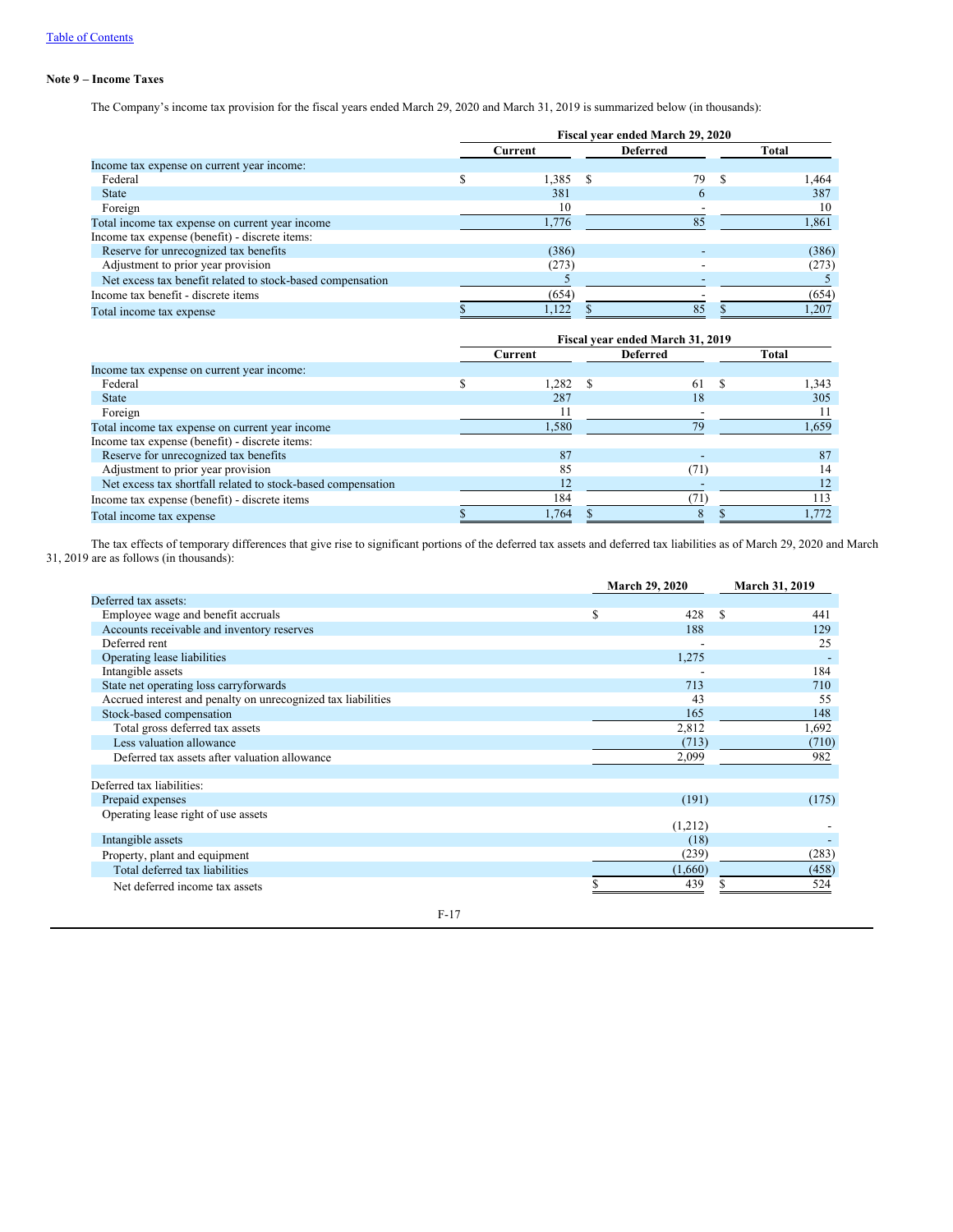In assessing the probability that the Company's deferred tax assets will be realized, management of the Company has considered whether it is more likely than not that some portion or all of the deferred tax assets will not be realized. The ultimate realization of deferred tax assets is dependent upon the generation of taxable income during the future periods in which the temporary differences giving rise to the deferred tax assets will become deductible. The Company has also considered the scheduled inclusion into taxable income in future periods of the temporary differences giving rise to the Company's deferred tax liabilities. The valuation allowance as of March 29, 2020 and March 31, 2019 was related to state net operating loss carryforwards that the Company does not expect to be realized. Based upon the Company's expectations of the generation of sufficient taxable income during future periods, the Company believes that it is more likely than not that the Company will realize its deferred tax assets, net of the valuation allowance and the deferred tax liabilities.

Management evaluates items of income, deductions and credits reported on the Company's various federal and state income tax returns filed and recognizes the effect of positions taken on those income tax returns only if those positions are more likely than not to be sustained. The Company applies the provisions of accounting guidelines that require a minimum recognition threshold that a tax benefit must meet before being recognized in the financial statements. Recognized income tax positions are measured at the largest amount that has a greater than 50% likelihood of being realized. Changes in recognition or measurement are reflected in the period in which the change in judgment occurs.

The following table sets forth the reconciliation of the beginning and ending amounts of unrecognized tax liabilities for fiscal years 2020 and 2019 (in thousands):

|                                                        |      | <b>Fiscal Year</b> |  |       |  |
|--------------------------------------------------------|------|--------------------|--|-------|--|
|                                                        | 2020 |                    |  | 2019  |  |
| Balance at beginning of period                         |      | 1.194              |  | 1,017 |  |
| Additions related to current year positions            |      | 58                 |  | -87   |  |
| Additions related to prior year positions              |      | 76                 |  | 90    |  |
| Revaluations due to change in enacted tax rates        |      |                    |  |       |  |
| Reductions for tax positions of prior years            |      |                    |  |       |  |
| Reductions due to lapses of the statute of limitations |      | (607)              |  |       |  |
| Payments pursuant to judgements and settlements        |      |                    |  |       |  |
| Balance at end of period                               |      | 721                |  | 1.194 |  |

After considering all relevant information regarding the calculation of the state portion of its income tax provision, the Company believes that the technical merits of the tax position that the Company has taken with respect to state apportionment percentages would more likely than not be sustained. However, the Company also realizes that the ultimate resolution of such tax position could result in a tax charge that is more than the amount realized based upon the application of the tax position taken. Therefore, the Company's measurement regarding the tax impact of the revised state apportionment percentages resulted in the Company recording discrete reserves for unrecognized tax liabilities during fiscal years 2020 and 2019 of \$58,000 and \$87,000, respectively, in the accompanying consolidated statements of income.

The Company's policy is to accrue interest expense and penalties as appropriate on any estimated unrecognized tax liabilities as a charge to interest expense in the Company's consolidated statements of income. During fiscal years 2020 and 2019, the Company accrued \$76,000 and \$90,000, respectively, for interest expense and penalties on the portion of the unrecognized tax liabilities that has been refunded to the Company but for which the relevant statute of limitations remained unexpired. No interest expense or penalties are accrued with respect to estimated unrecognized tax liabilities that are associated with state income tax overpayments that remain receivable.

In December 2016, the Company was notified by the FTB of its intention to examine the Company's claims for refund made in connection with amended consolidated income tax returns that the Company had filed for the fiscal years ended March 30, 2014, March 31, 2013, April 1, 2012 and April 3, 2011. On July 31, 2019, the FTB notified the Company that it would take no further action with regard to the fiscal years ended March 31, 2013, April 1, 2012 and April 3, 2011. In addition, on January 7, 2020, the Company's California consolidated income tax return for the fiscal year ended March 29, 2015 became closed to examination or other adjustment. Accordingly, the Company reversed the reserves for unrecognized tax liabilities that it had previously recorded for these fiscal years, which resulted in the recognition of a discrete income tax benefit of \$444,000 during the fiscal year ended March 29, 2020 in the accompanying consolidated statements of income. The Company also reversed the interest expense and penalties that it had accrued in respect of the unrecognized tax liabilities for these fiscal years, which resulted in the recognition of a credit to interest expense of \$163,000 during the fiscal year ended March 29, 2020.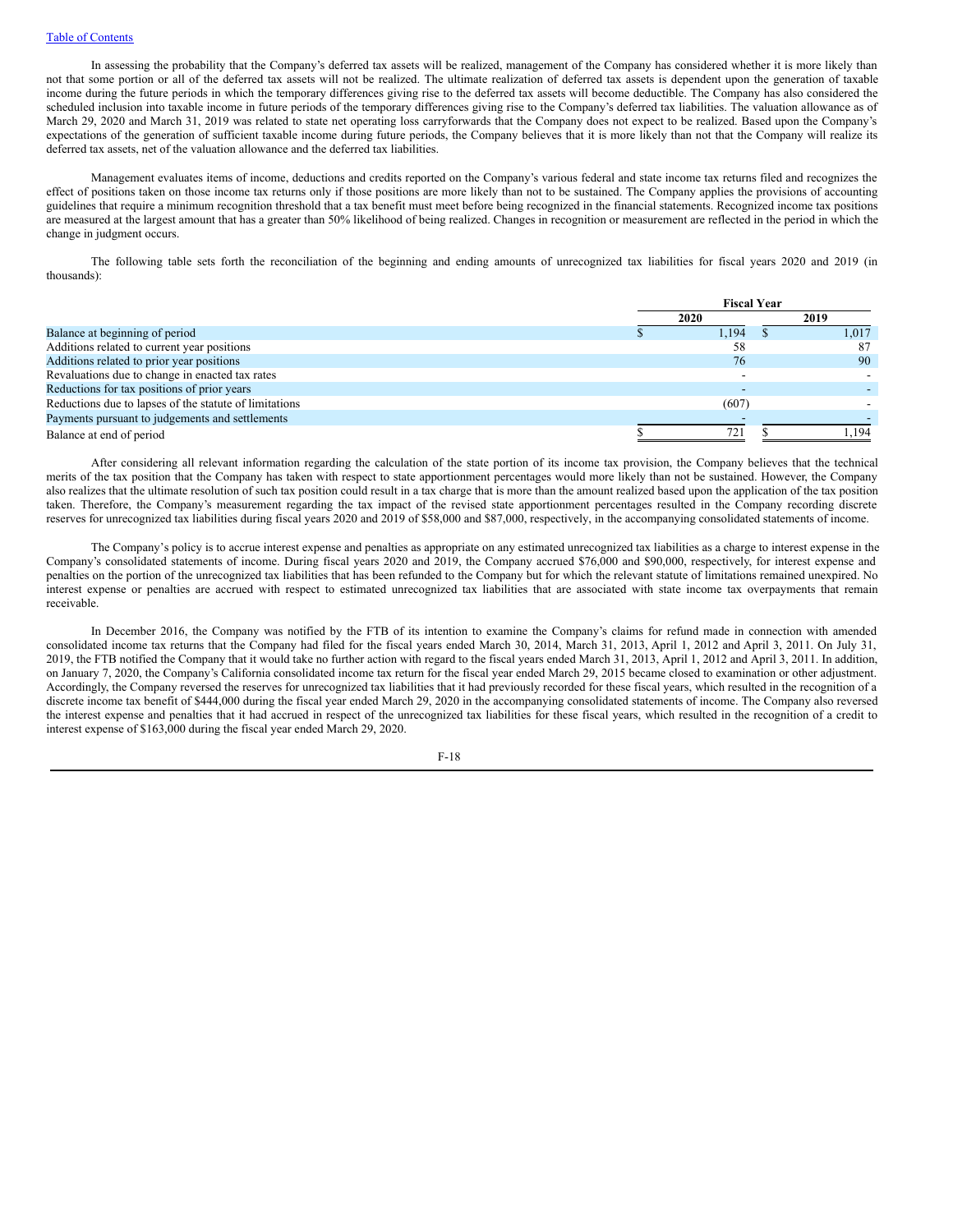As of April 20, 2020, the status of the Company's claim for refund made in connection with the amended consolidated income tax return that the Company filed for the fiscal year ended March 30, 2014 was not resolved. The ultimate resolution of this claim for refund could include administrative or legal proceedings. Although management believes that the calculations and positions taken on the amended consolidated income tax return and all other filed income tax returns are reasonable and justifiable, the outcome of this or any other examination could result in an adjustment to the position that the Company took on such income tax returns. Such adjustment could also lead to adjustments to one or more other state income tax returns, or to income tax returns for subsequent fiscal years, or both. To the extent that the Company's reserve for unrecognized tax liabilities is not adequate to support the cumulative effect of such adjustments, the Company could experience a material adverse impact on its future results of operations. Conversely, to the extent that the calculations and positions taken by the Company on the filed income tax returns under examination are sustained, another reversal of all or a portion of the Company's reserve for unrecognized tax liabilities could result in a favorable impact on its future results of operations.

During the fiscal year ended March 29, 2020, the Company recorded a discrete income tax benefit of \$274,000 to reflect the aggregate effect of certain tax credits claimed on amended and original consolidated federal income tax returns.

During the fiscal years ended March 29, 2020 and March 31, 2019, the Company recorded discrete income tax charges of \$5,000 and \$12,000, respectively, to reflect the effects of the excess tax benefits and tax shortfalls arising from the exercise of stock options and the vesting of non-vested stock during the periods.

The Company's provision for income taxes is based upon effective tax rates of 15.5% and 26.1% in fiscal years 2020 and 2019, respectively. These effective tax rates are the sum of the top U.S. statutory federal income tax rate and a composite rate for state income taxes, net of federal tax benefit, in the various states in which the Company operates, plus the net effect of various discrete items.

The following table reconciles income tax expense on income from continuing operations at the U.S. federal income tax statutory rate to the net income tax provision reported for fiscal years 2020 and 2019 (in thousands):

|                                                       | 2020  | 2019  |
|-------------------------------------------------------|-------|-------|
| Federal statutory rate                                | 21%   | 21%   |
| Tax expense at federal statutory rate                 | 1,631 | 1,426 |
| State income taxes, net of Federal income tax benefit | 306   | 241   |
| Tax credits                                           | (85)  | (11   |
| Discrete items                                        | (654) | 113   |
| Other - net, including foreign                        |       |       |
| Income tax expense                                    | 1.207 | 1.772 |

### **Note 10 – Shareholders' Equity**

*Dividends:* The holders of shares of the Company's common stock are entitled to receive dividends when and as declared by the Board. Aggregate cash dividends of \$0.57 and \$0.32 per share, amounting to \$5.8 million and \$3.2 million, were declared during fiscal years 2020 and 2019, respectively. Cash dividends declared during fiscal year 2020 included a special cash dividend of \$0.25 per share. The Company's financing agreement with CIT permits the payment by the Company of cash dividends on its common stock without limitation, provided there is no default before or as a result of the payment of such dividends.

*Stock Repurchases:* The Company acquired treasury shares by way of the surrender to the Company from several employees shares of common stock to satisfy the income tax withholding obligations relating to the vesting of stock. In this manner, the Company acquired 12,000 treasury shares during the fiscal year ended March 29, 2020 at a weighted-average market value of \$6.63 per share and acquired 16,000 treasury shares during the fiscal year ended March 31, 2019 at a weighted-average market value of \$5.87 per share.

### **Note 11 - Major Customers**

The table below sets forth those customers that represented more than 10% of the Company's gross sales during fiscal years ended March 29, 2020 and March 31, 2019.

|                           |                                                                                       | 2020 | 2019   |
|---------------------------|---------------------------------------------------------------------------------------|------|--------|
| Walmart Inc.              |                                                                                       | 42%  | 41%    |
| Amazon.com, Inc.          |                                                                                       | 20%  | $16\%$ |
| <b>Target Corporation</b> |                                                                                       |      | 10%    |
|                           | * Amount represented less than 10% of the Company's gross sales for this fiscal year. |      |        |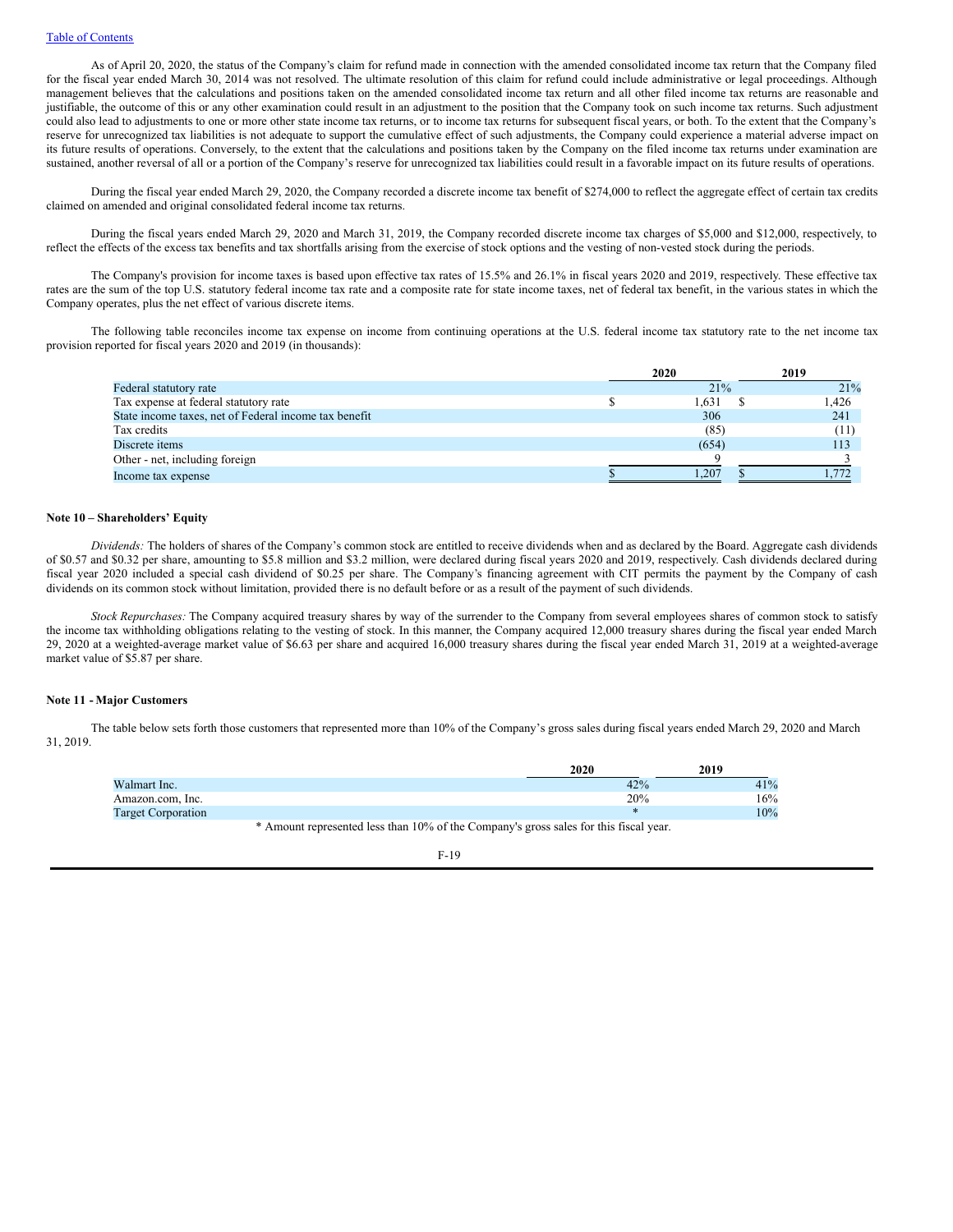#### **Note 12 – Commitments and Contingencies**

Total royalty expense amounted to \$4.9 million and \$5.2 million for fiscal years 2020 and 2019, respectively. The Company's commitment for minimum guaranteed royalty payments under its license agreements as of March 29, 2020 is \$4.2 million, consisting of \$2.6 million, \$1.6 million and \$8,000 due in fiscal years 2021, 2022 and 2023, respectively.

The Company is, from time to time, involved in various legal proceedings relating to claims arising in the ordinary course of its business. Neither the Company nor any of its subsidiaries is a party to any such legal proceeding the outcome of which, individually or in the aggregate, is expected to have a material adverse effect on the Company's financial position, results of operations or cash flows.

### **Note 13 – Subsequent Events**

In late January 2020, the Company began to monitor the global effects of "COVID-19," an infectious disease caused by Severe Acute Respiratory Syndrome Coronavirus 2 (SARS CoV-2) that was first detected in November 2019 in the city of Wuhan, China.

On March 27, 2020, President Trump signed the Coronavirus Aid, Relief and Economic Security (the "CARES Act"), which, among other things, outlines the provisions of the Paycheck Protection Program (the "PPP"). The Company determined that it met the criteria to be eligible to obtain a loan under the PPP because, among other reasons, in light of COVID-19 outbreak and the uncertainty of economic conditions related thereto, the loan was necessary to support the Company's ongoing operations. Under the PPP, the Company could obtain a U.S. Small Business Administration loan in an amount equal to the average of the Company's monthly payroll costs (as defined under the PPP) for calendar 2019 multiplied by 2.5 (approximately 10 weeks of payroll costs). Section 1106 of the CARES Act contains provisions for the forgiveness of all or a portion of a PPP loan, subject to the satisfaction of certain requirements. The amount eligible for forgiveness is, subject to certain limitations, the sum of the Company's payroll costs, rent and utilities paid by the Company during the eight-week period beginning on the funding date of the PPP loan.

On April 19, 2020, the Company closed on a PPP loan in the amount of \$1,963,800, which was funded on April 20, 2020 and which was transferred by the Company into an account dedicated to allowable uses of the PPP loan proceeds.

The Company has evaluated events that have occurred between March 29, 2020 and the date that the accompanying financial statements were issued, and has determined that there are no other material subsequent events that require disclosure.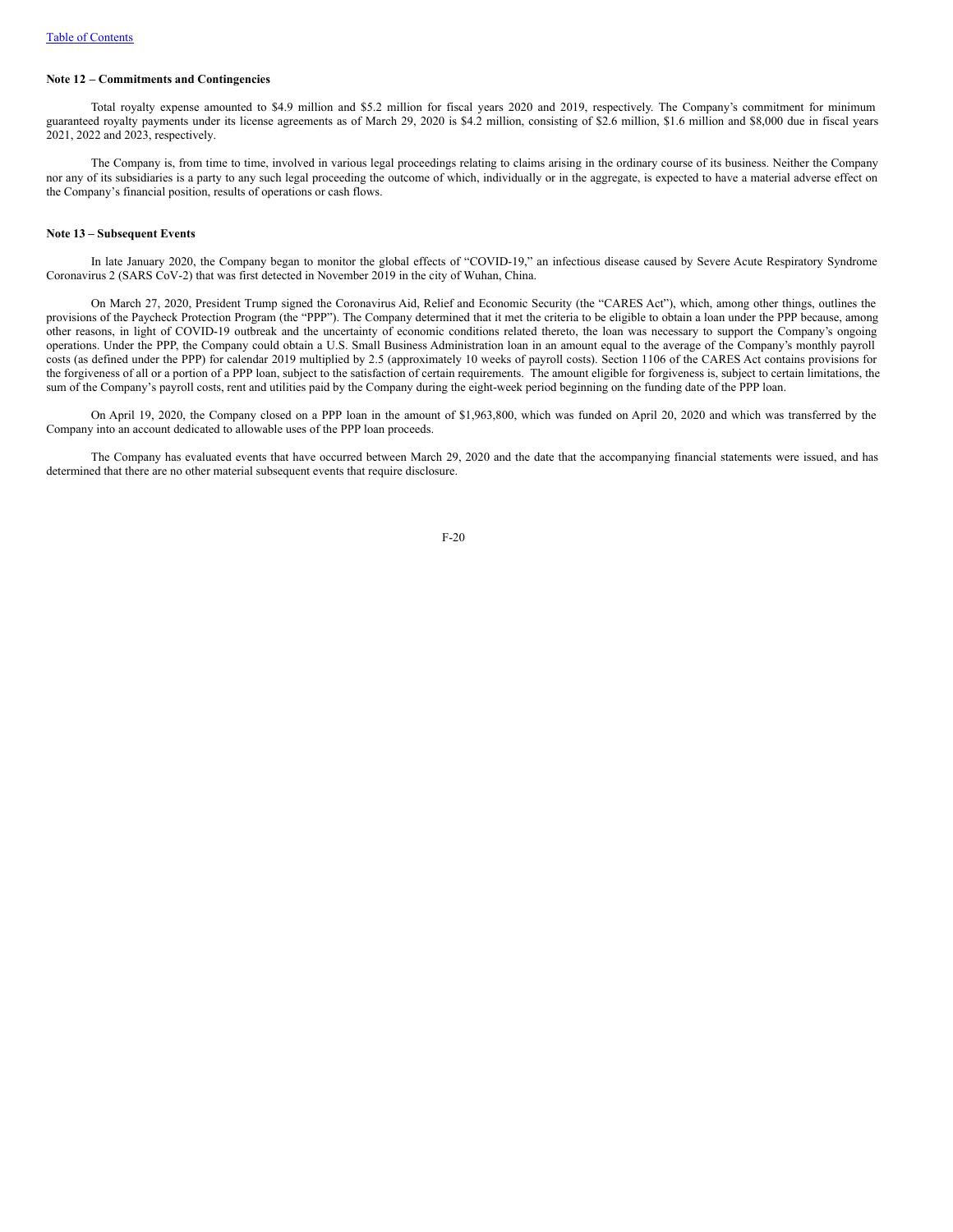### **DESCRIPTION OF REGISTRANT'S SECURITIES REGISTERED PURSUANT TO SECTION 12 OF THE SECURITIES EXCHANGE ACT OF 1934**

The following description sets forth certain material terms and provisions of the securities of Crown Crafts, Inc. (the "Company") that are registered under Section 12 of the Securities Exchange Act of 1934, as amended (the "Exchange Act"). This description also summarizes relevant provisions of Delaware General Corporation Law (the "DGCL"). The following summary does not purport to be complete and is subject to, and is qualified in its entirety by reference to, the applicable provisions of the DGCL and the Company's amended and restated certificate of incorporation and bylaws, copies of which are incorporated by reference as exhibits to the Annual Report on Form 10-K of which this Exhibit 4.7 is a part. The Company encourages you to read the Company's amended and restated certificate of incorporation, the Company's bylaws and the applicable provisions of the DGCL for additional information.

## **Authorized Shares of Capital Stock**

The Company's authorized capital stock consists of 40,000,000 shares of capital stock, all of which shall be Series A common stock, par value \$0.01 per share ("Common Stock"). As of May 18, 2020, the Company had 10,166,807 shares of Common Stock outstanding. The outstanding shares of Common Stock are fully paid and nonassessable.

### *Voting Rights*

With respect to all such matters upon which stockholders are entitled to vote or give consent, holders of the Common Stock are entitled to one vote (in person or by proxy) for each share of Common Stock held by such holder on the record date for the determination of stockholders entitled to vote.

### *Dividend Rights*

Holders of the Common Stock are entitled to receive, when and as may be declared by the Company's board of directors (the "Board"), out of the assets of the Company legally available for such purpose, dividends or other distributions, whether payable in cash, property or securities of the Company.

### *Rights Upon Liquidation*

Upon the liquidation, dissolution or winding up of the Company or other similar event, whether voluntary or involuntary, and after payment or provision for payment of the Company's debts and other liabilities, the Company's assets will be distributed ratably to the holders of the Common Stock in proportion to the number of shares held by them.

### *Other Rights and Procedures*

Holders of the Common Stock have no preemptive, subscription or redemption rights.

### *Listing*

The Common Stock is listed on the Nasdaq Capital Market under the symbol "CRWS".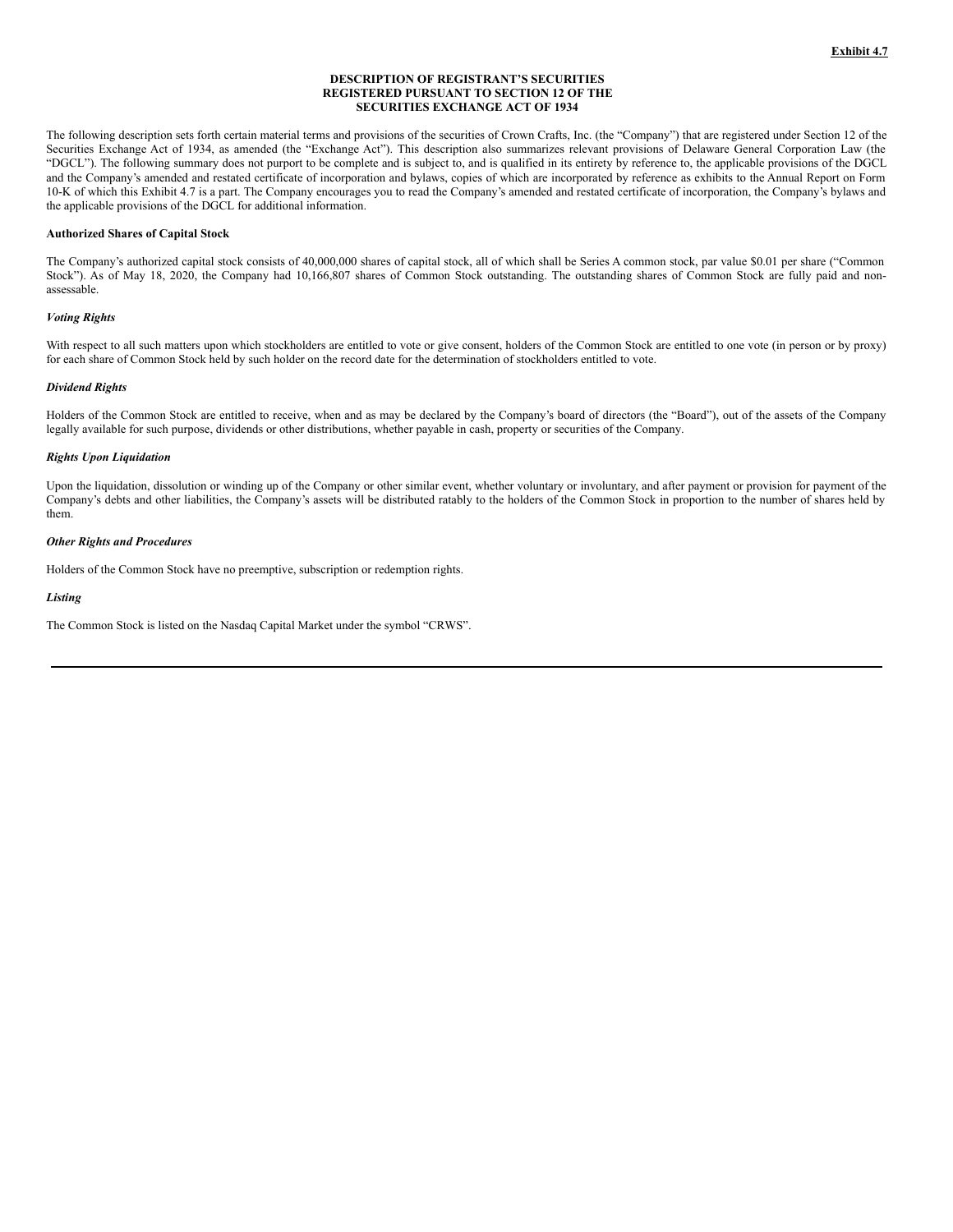## *Transfer Agent and Registrar*

The Transfer Agent and Registrar for the Common Stock is Broadridge Corporate Issuer Solutions, Inc.

### **Anti-Takeover Effect of Provisions of the Company's Certificate of Incorporation and Bylaws and of Delaware Law**

The rights of the Company's stockholders and related matters are governed by the DGCL, the Company's amended and restated certificate of incorporation and bylaws, certain provisions of which may discourage or make more difficult a takeover attempt that a stockholder might consider in his or her best interest by means of a tender offer or proxy contest or removal of the Company's incumbent officers or directors. These provisions may also adversely affect prevailing market prices for the Common Stock. However, the Company believes that these provisions will discourage coercive takeover practices and inadequate takeover bids and will encourage persons seeking to acquire control of the Company to first negotiate with the Board. The Company further believes that the benefits provided by the Company's ability to negotiate with the proponent of an unsolicited proposal outweigh the disadvantage of discouraging those proposals and that negotiation of an unsolicited proposal could result in an improvement of its terms.

### *Certificate of Incorporation and Bylaw Provisions*

Classified Board. The Company's bylaws provide that the Board is divided into three classes, which are as nearly equal in number of directors as is possible. At each annual meeting of stockholders, the number of directors equal to the number of the class whose term expires at the time of such meeting is elected to serve until the third ensuing annual meeting of stockholders. As a result, only a portion of the Board will be elected each year. A third party may be discouraged from making a tender offer or otherwise attempting to obtain control of the Company as it is more difficult and time consuming for stockholders to replace a majority of the directors on a classified board of directors.

Removal of Directors. At any stockholders' meeting with respect to which notice of such purpose was given, any director may be removed from office but only for cause. The resulting vacancy may be filled at the same or any subsequent meeting of stockholders; provided, that to the extent any vacancy created by such removal is not filled by such an election within 60 days after such removal, the remaining directors shall, by majority vote, fill such vacancy.

The provisions of the Company's bylaws with respect to the removal of directors may not be repealed or amended, nor may any provision of the Company's amended and restated certificate of incorporation or bylaws be adopted that is inconsistent with such provisions, unless approved by the affirmative vote of the holders of not less than 75% of the outstanding shares of capital stock of the Company entitled to vote in the election of directors.

Vacancies. The Company's bylaws authorize only the Board to fill vacant directorships, including newly created seats. In addition, the Company's bylaws provide that the Board shall consist of not less than three or more than fifteen members, the exact number of which shall be fixed from time to time by resolution of the Board; provided, however, that the number of directors may be increased or decreased from time to time by the Board by amendment of the Company's bylaws. These provisions would prevent a stockholder from increasing the size of the Board and then gaining control of the Board by filing the resulting vacancies with its own nominees. This makes it more difficult to change the composition of the Board.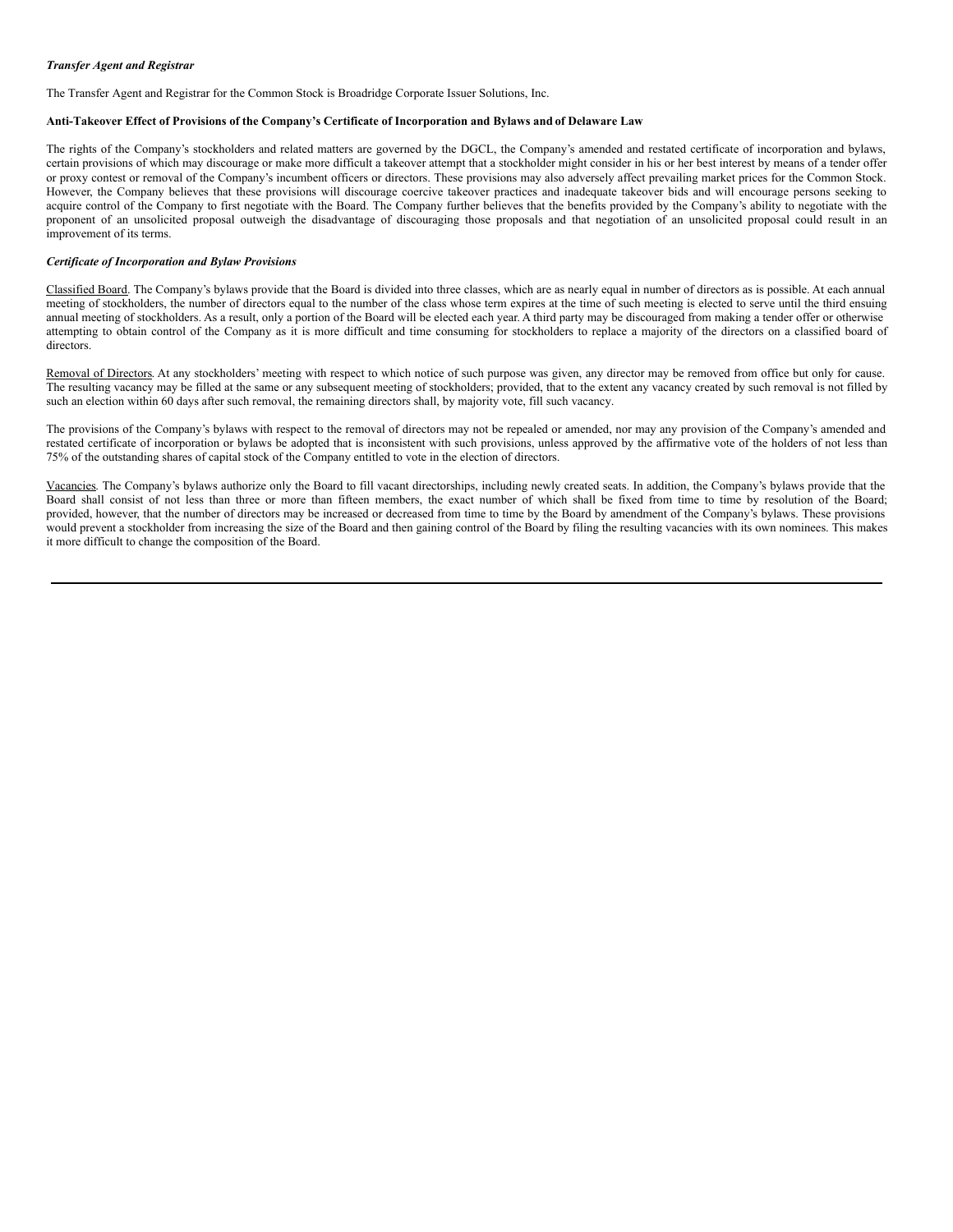<span id="page-51-0"></span>Stockholder Action by Written Consent. The Company's amended and restated certificate of incorporation and bylaws permit stockholders to take action, without prior notice to stockholders and without a vote, by the written consent of holders of all of the Company's shares in lieu of an annual or special meeting. Otherwise, stockholders will only be able to take action at an annual or special meeting called in accordance with the Company's bylaws.

Special Meetings. The Company's bylaws provide that special meetings of stockholders may only be called by:

- the chairman of the Board;
- the president of the Company; and
- the secretary of the Company at the request in writing of (i) a majority of the Board or (ii) stockholders owning at least 75% of the issued and outstanding capital stock of the Company entitled to vote thereat.

The provisions of the Company's bylaws with respect to calling special meetings may not be repealed or amended, nor may any provision of the Company's amended and restated certificate of incorporation or bylaws be adopted that is inconsistent with such provisions, unless approved by the affirmative vote of the holders of not less than 75% of the outstanding shares of capital stock of the Company entitled to vote in the election of directors.

No Cumulative Voting . The Company's amended and restated certificate of incorporation does not provide for cumulative voting in the election of directors, which, under Delaware law, precludes stockholders from cumulating their votes in the election of directors, frustrating the ability of minority stockholders to obtain representation on the Board.

Advance Notice Requirements for Stockholder Nominations and Other Proposals. The Company's bylaws provide advance notice requirements, including requirements regarding the form and content of a stockholder's notice, for stockholders seeking to nominate persons for election to the Board at a meeting of stockholders or seeking to bring other business before such a meeting. A stockholder seeking to do either of the foregoing must satisfy the requirements specified in the Company's bylaws; provided, however, that if the Company is subject to Rule 14a-8 under the Exchange Act, then business consisting of a proposal properly included in the Company's proxy statement with respect to a meeting pursuant to such rule may be transacted at a meeting.

Amendment of the Bylaws. The Company's amended and restated certificate of incorporation and bylaws provide that, except as otherwise specifically stated within the article to be altered, the Company's bylaws may be amended, altered, repealed or adopted at any meeting of the Board or of the stockholders, provided notice of the proposed change was given in the notice of the meeting.

Amendment of the Certificate of Incorporation. The Company's amended and restated certificate of incorporation provides that the Company reserves the right to repeal, alter, amend or rescind any provisions contained in the amended and restated certificate of incorporation in the manner prescribed by the laws of the State of Delaware, except as otherwise limited by the other provisions of the amended and restated certificate of incorporation. All rights conferred on stockholders in the amended and restated certificate of incorporation are granted subject to such reservation.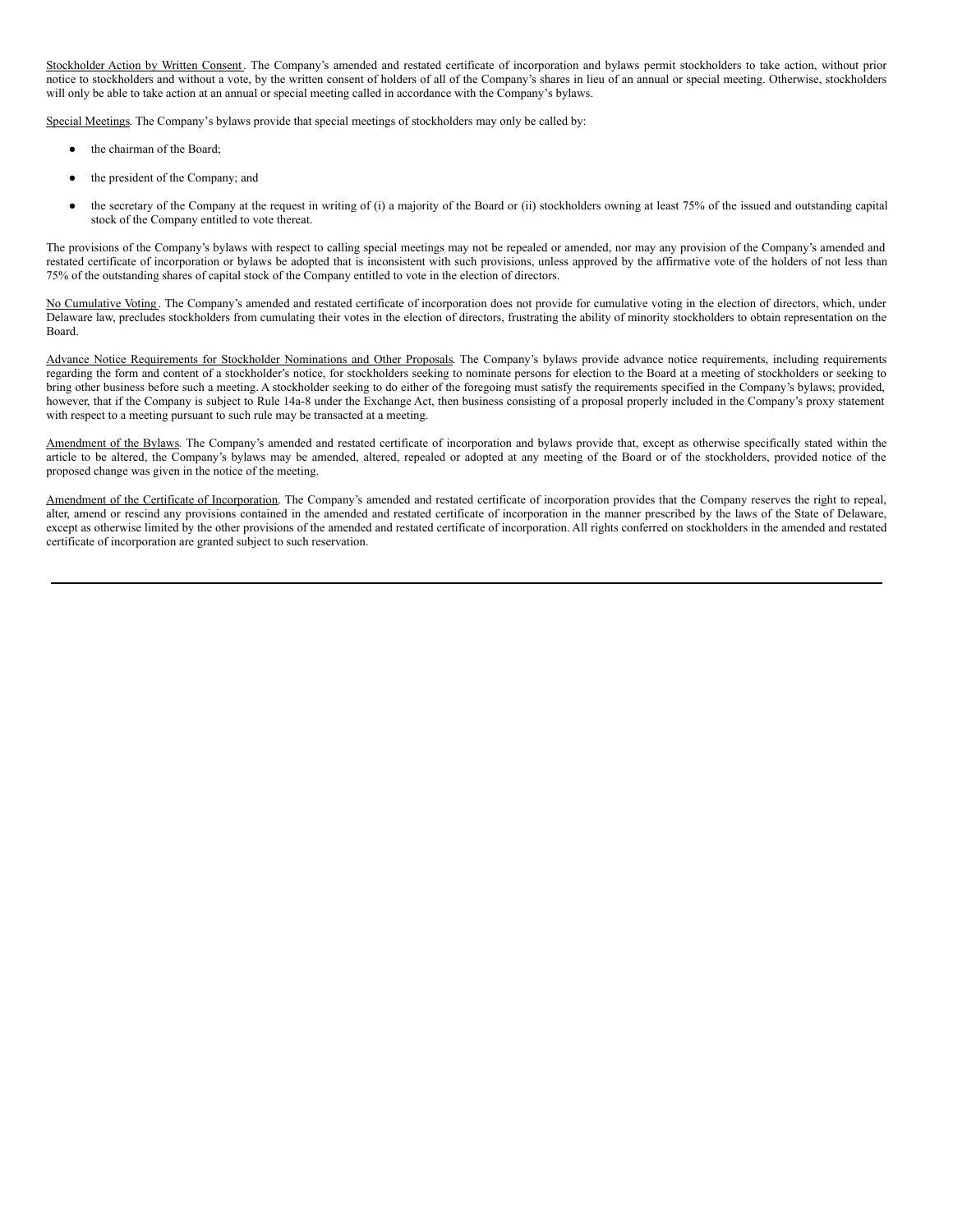### *Delaware Law*

As a Delaware corporation, the Company is subject to the restrictions under Section 203 of the DGCL regarding corporate takeovers. In general, Section 203 prohibits a publicly-held Delaware corporation from engaging, under certain circumstances, in a business combination with an interested stockholder for a period of three years following the date the person became an interested stockholder, unless:

- prior to the date of the transaction, the board of directors of the corporation approved either the business combination or the transaction which resulted in the stockholder becoming an interested stockholder;
- upon completion of the transaction that resulted in the stockholder becoming an interested stockholder, the interested stockholder owned at least 85% of the voting stock of the corporation outstanding at the time such transaction commenced, excluding, for purposes of determining the number of shares outstanding, (1) shares owned by persons who are directors and also officers of the corporation and (2) shares owned by employee stock plans in which employee participants do not have the right to determine confidentially whether shares held subject to the plan will be tendered in a tender or exchange offer; or
- on or subsequent to the date of the transaction, the business combination is approved by the board of directors of the corporation and authorized at an annual or special meeting of stockholders by the affirmative vote of at least 66 2/3% of the outstanding voting stock which is not wholly owned by the interested stockholder.

In this context, a business combination includes a merger, asset or stock sale, or other transaction resulting in a financial benefit to the interested stockholder. An interested stockholder is a person who, together with affiliates and associates, owns or, within three years prior to the determination of interested stockholder status owned, 15% or more of a corporation's outstanding voting stock.

A Delaware corporation may "opt out" of Section 203 with an express provision in its original certificate of incorporation or an express provision in its certificate of incorporation or bylaws resulting from amendments approved by holders of at least a majority of the corporation's outstanding voting shares. The Company has not elected to "opt out" of Section 203. However, the Company may elect to "opt out" of Section 203 by an amendment to the Company's amended and restated certificate of incorporation or bylaws.

### **Limitation of Liability of Directors**

The Company's amended and restated certificate of incorporation and bylaws provide that none of the Company's directors shall be liable to the Company or its stockholders for monetary damages for any breach of fiduciary duty as a director, except to the extent otherwise required by the DGCL: (i) for any breach of the director's duty of loyalty to the company or its stockholders, (ii) for acts or omissions not in good faith or which involve intentional misconduct or a knowing violation of law, (iii) pursuant to Section 174 of the DGCL or (iv) for any transaction from which such director derived an improper personal benefit.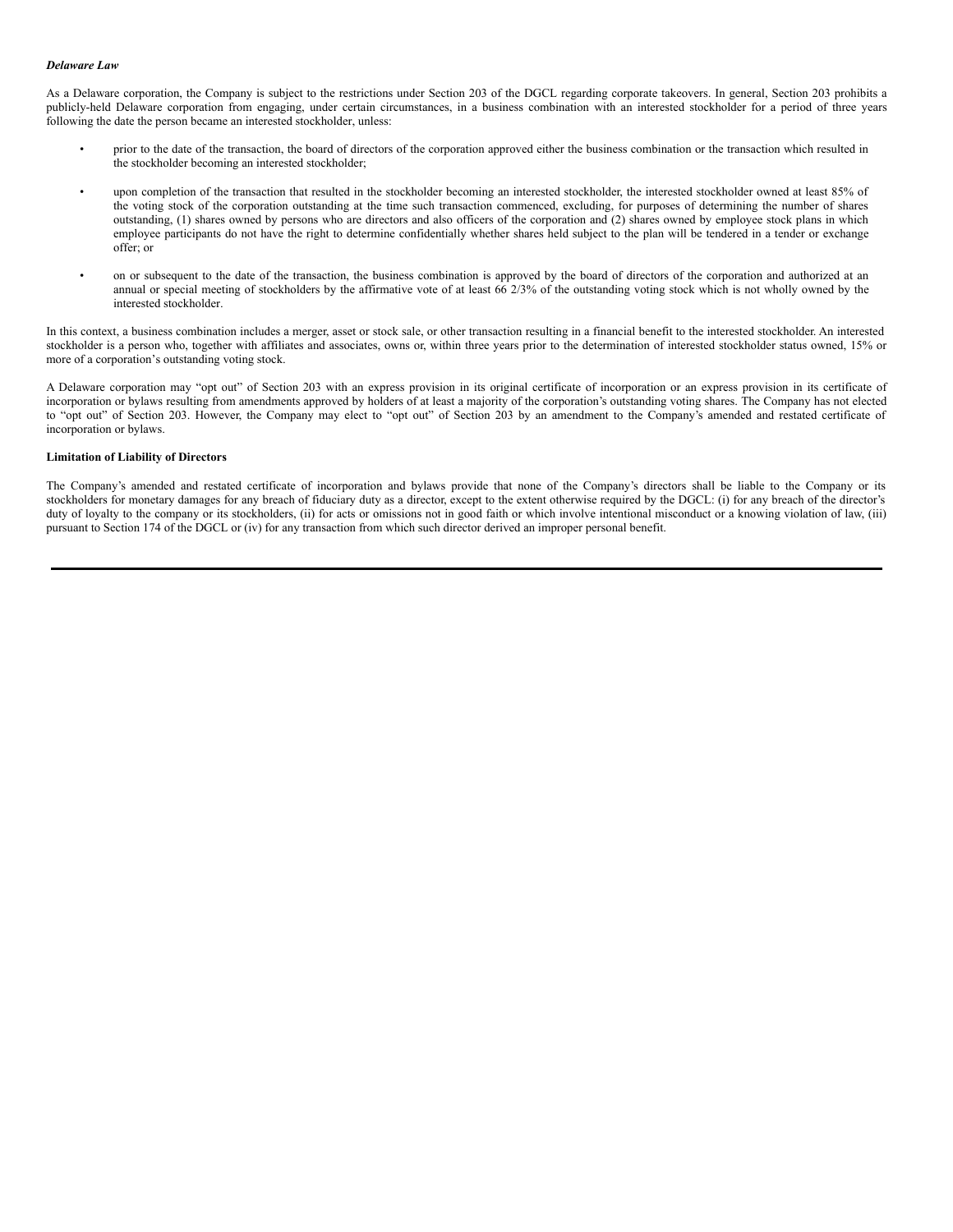In addition, no amendment or repeal of the foregoing provisions in the Company's amended and restated certificate of incorporation or bylaws shall apply to, or have any effect on, the liability or alleged liability of any director for any acts or omissions of such director occurring prior to such amendment or repeal. Further, the Company's amended and restated certificate of incorporation and bylaws provide that if the DGCL is amended to authorize the further elimination or limitation of the personal liability of a director, then the liability of the directors shall be eliminated or limited to the fullest extent permitted by the DGCL, as so amended.

### **Indemnification**

The Company's amended and restated certificate of incorporation and bylaws include provisions for the indemnification of the Company's directors and officers to the fullest extent permitted by the DGCL.

To the extent authorized from time to time by the Board, the Company also may grant rights to indemnification, including the right to be paid by the Company the expenses incurred in defending any proceeding in advance of its final disposition, to any employee or agent of the Company to the fullest extent provided by the Company's amended and restated certificate of incorporation, bylaws or otherwise with respect to the indemnification and advancement of expenses of directors and officers of the Company.

The indemnification rights set forth in the Company's amended and restated certificate of incorporation and bylaws are contract rights and survive any change to the Company's amended and restated certificate of incorporation or bylaws. Any repeal or modification of the Company's amended and restated certificate of incorporation or bylaws shall not change the rights of an officer or director to indemnification with respect to any action or omission occurring prior to such repeal or modification.

Further, the Company has and may in the future enter into indemnification agreements with the Company's directors and executive officers which require the Company, among other things, to indemnify them against certain liabilities which may arise by reason of their status or service as a director or officer and to advance to them expenses, subject to reimbursement to the Company if it is determined that they are not entitled to indemnification.

#### **Insurance**

The Company may purchase and maintain insurance on behalf of any person who is or was a director, officer, employee or agent of the Company, or is serving at the request of the Company as a director, officer, employee or agent of another corporation, partnership, joint venture, trust or other enterprise, against any liability asserted against him and incurred by him in any such capacity, or arising out of his status as such, whether or not the Company would have the power to indemnify him against such liability under the provisions of law.

The Company also may create a trust fund, grant a security interest or use other means (including, without limitation, letters of credit, surety bonds and/or other similar arrangements), as well as including as part of any such indemnification agreement provisions with respect to any or all of the foregoing, to ensure the payment of such amount as may become necessary to effect such indemnification.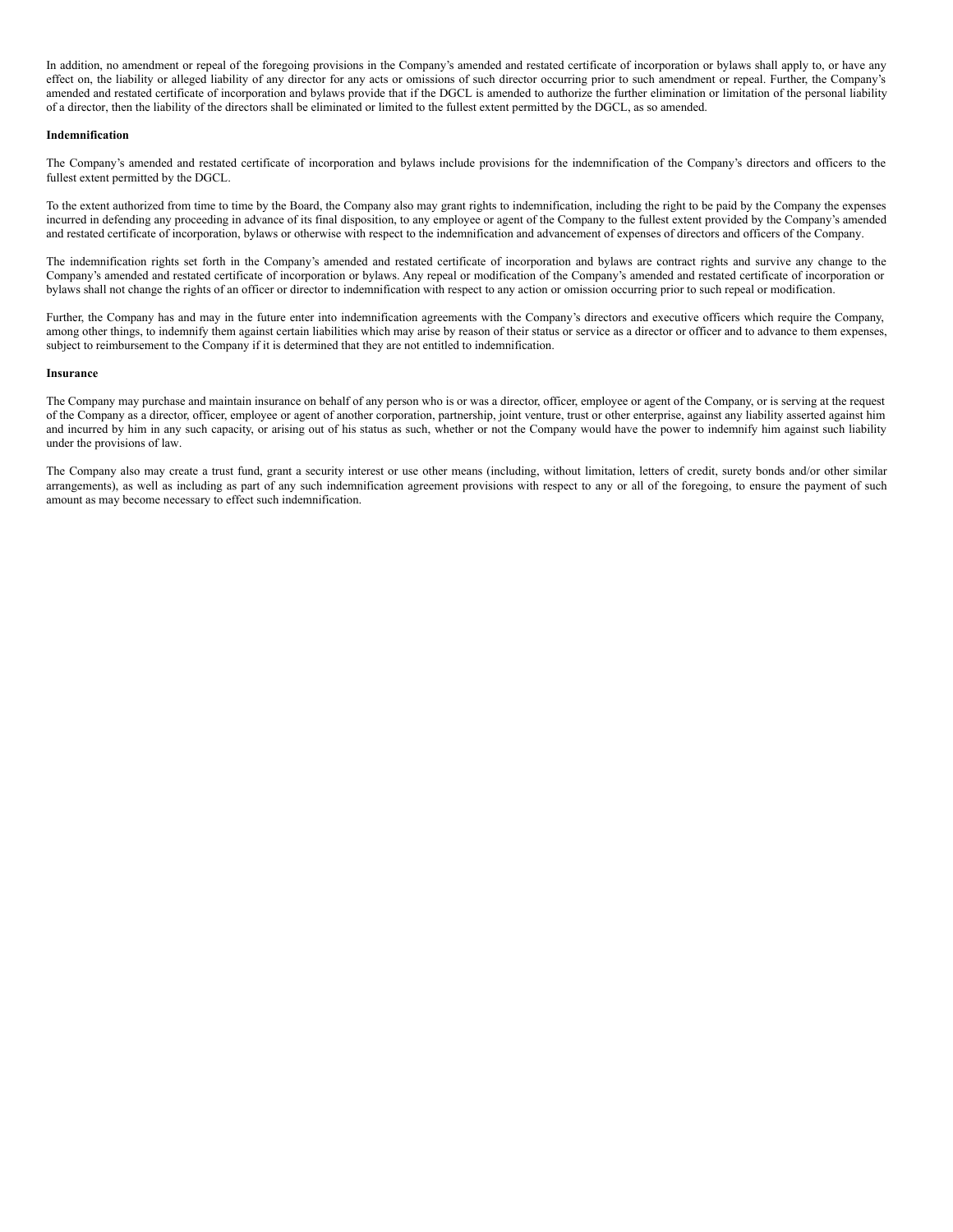# **SUBSIDIARIES OF THE REGISTRANT**

<span id="page-54-0"></span>

| SUBSIDIARY             | <b>STATE OR OTHER</b><br>JURISDICTION OF<br>INCORPORATION OR FORMATION |
|------------------------|------------------------------------------------------------------------|
| NoJo Baby & Kids, Inc. | Delaware                                                               |
|                        |                                                                        |
| Sassy Baby, Inc.       | Louisiana                                                              |
|                        |                                                                        |
| Carousel Designs, LLC  | Delaware                                                               |
|                        |                                                                        |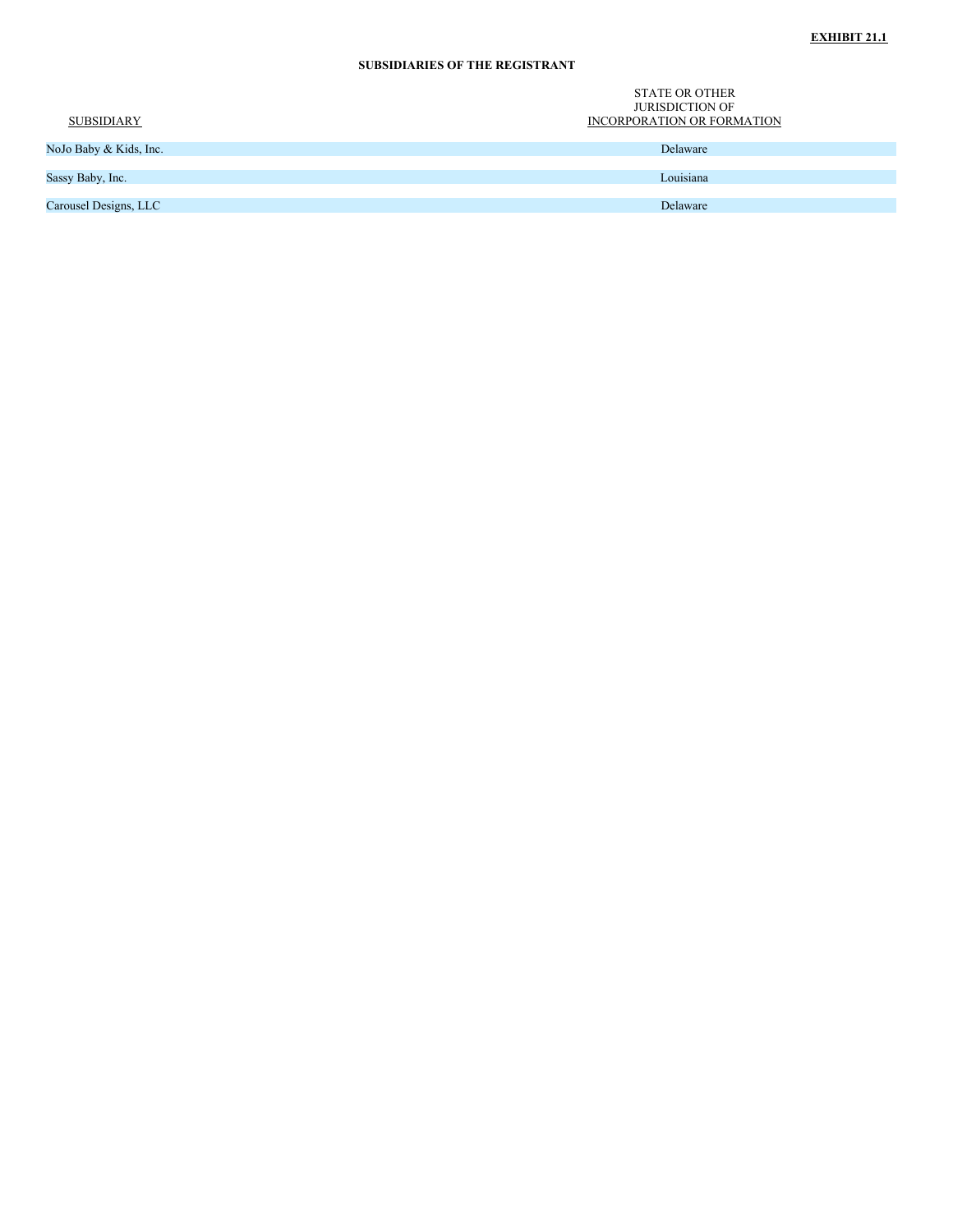### **Consent of Independent Registered Public Accounting Firm**

<span id="page-55-0"></span>The Board of Directors Crown Crafts, Inc.:

We consent to the incorporation by reference in the registration statements No. 333-136868, No. 333-183298, and No. 333-200037 on Form S-8 of Crown Crafts, Inc. of our report dated June 10, 2020, with respect to the consolidated balance sheets of Crown Crafts, Inc. as of March 29, 2020 and March 31, 2019, and the related consolidated statements of income, changes in shareholders' equity, and cash flows for each of the years in the two-year period ended March 29, 2020, and the related notes and financial statement schedule II, which report appears in the March 29, 2020 annual report on Form 10-K of Crown Crafts, Inc. Our report on the consolidated financial statements refers to a change in the method of accounting for leases.

/s/ KPMG LLP

Baton Rouge, Louisiana June 10, 2020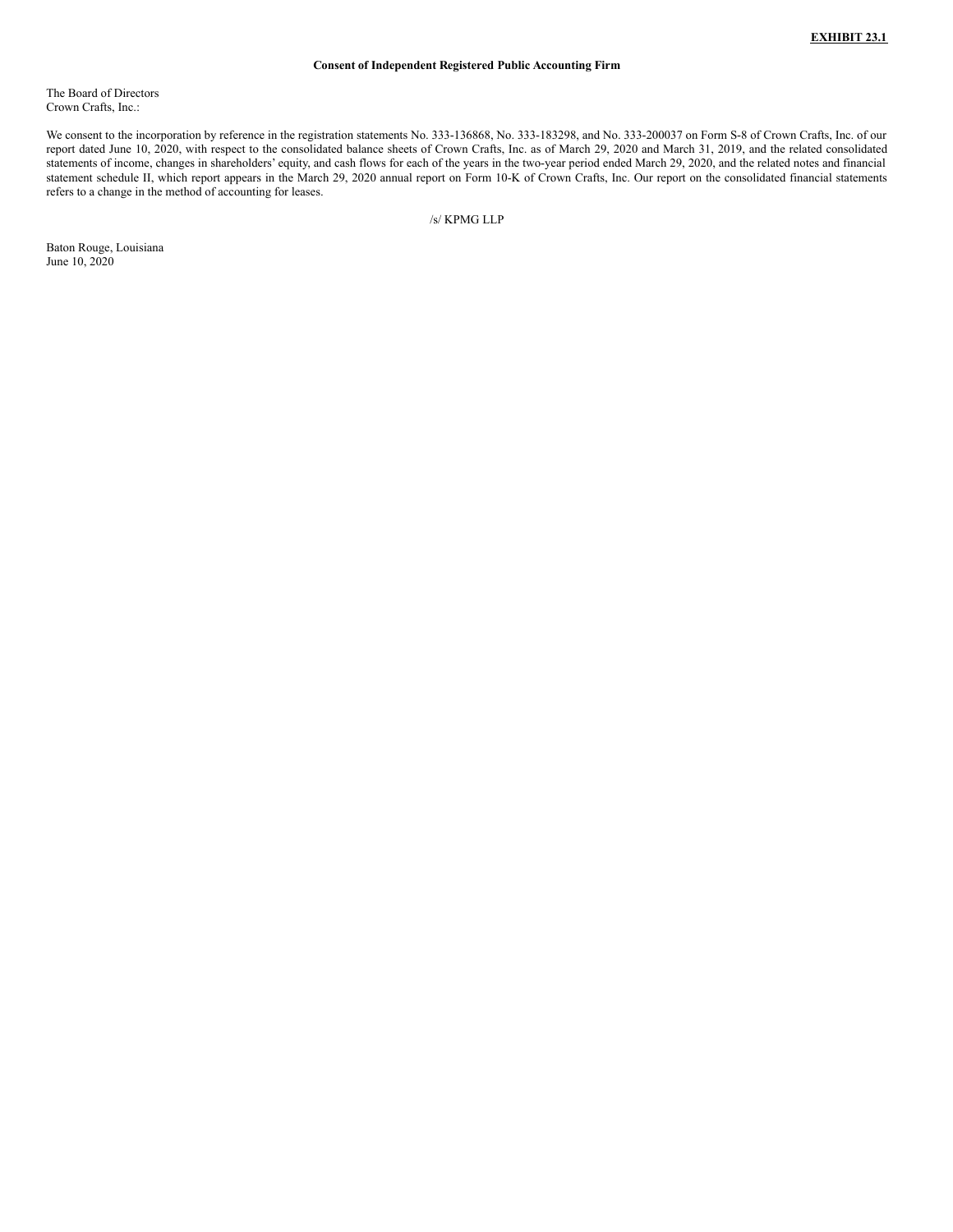<span id="page-56-0"></span>I, E. Randall Chestnut, certify that:

- 1. I have reviewed this Annual Report on Form 10-K of Crown Crafts, Inc. for the period ended March 29, 2020;
- 2. Based on my knowledge, this report does not contain any untrue statement of a material fact or omit to state a material fact necessary to make the statements made, in light of the circumstances under which such statements were made, not misleading with respect to the period covered by this report;
- 3. Based on my knowledge, the financial statements, and other financial information included in this report, fairly present in all material respects the financial condition, results of operations and cash flows of the registrant as of, and for, the periods presented in this report;
- 4. The registrant's other certifying officers and I are responsible for establishing and maintaining disclosure controls and procedures (as defined in Exchange Act Rules 13a-15(e) and 15d-15(e)) and internal control over financial reporting (as defined in Exchange Act Rules 13a-15(f) and 15d-15(f)) for the registrant and we have:
	- (a) Designed such disclosure controls and procedures, or caused such disclosure controls and procedures to be designed under our supervision, to ensure that material information relating to the registrant, including its consolidated subsidiaries, is made known to us by others within those entities, particularly during the period in which this report is being prepared;
	- (b) Designed such internal control over financial reporting, or caused such internal control over financial reporting to be designed under our supervision, to provide reasonable assurance regarding the reliability of financial reporting and the preparation of financial statements for external purposes in accordance with generally accepted accounting principles;
	- (c) Evaluated the effectiveness of the registrant's disclosure controls and procedures and presented in this report our conclusions about the effectiveness of the disclosure controls and procedures, as of the end of the period covered by this report based on such evaluation; and
	- (d) Disclosed in this report any change in the registrant's internal control over financial reporting that occurred during the registrant's most recent fiscal quarter (the registrant's fourth fiscal quarter in the case of an annual report) that has materially affected, or is reasonably likely to materially affect, the registrant's internal control over financial reporting; and
- 5. The registrant's other certifying officers and I have disclosed, based on our most recent evaluation of internal control over financial reporting, to the registrant's auditors and the audit committee of the registrant's board of directors (or persons performing the equivalent function):
	- (a) All significant deficiencies and material weaknesses in the design or operation of internal control over financial reporting which are reasonably likely to adversely affect the registrant's ability to record, process, summarize and report financial information; and
	- (b) Any fraud, whether or not material, that involves management or other employees who have a significant role in the registrant's internal control over financial reporting.

Date: <u>June 10, 2020</u> /s/ E. Randall Chestnut E. Randall Chestnut, Chairman of the Board, President and Chief Executive Officer, Crown Crafts, Inc.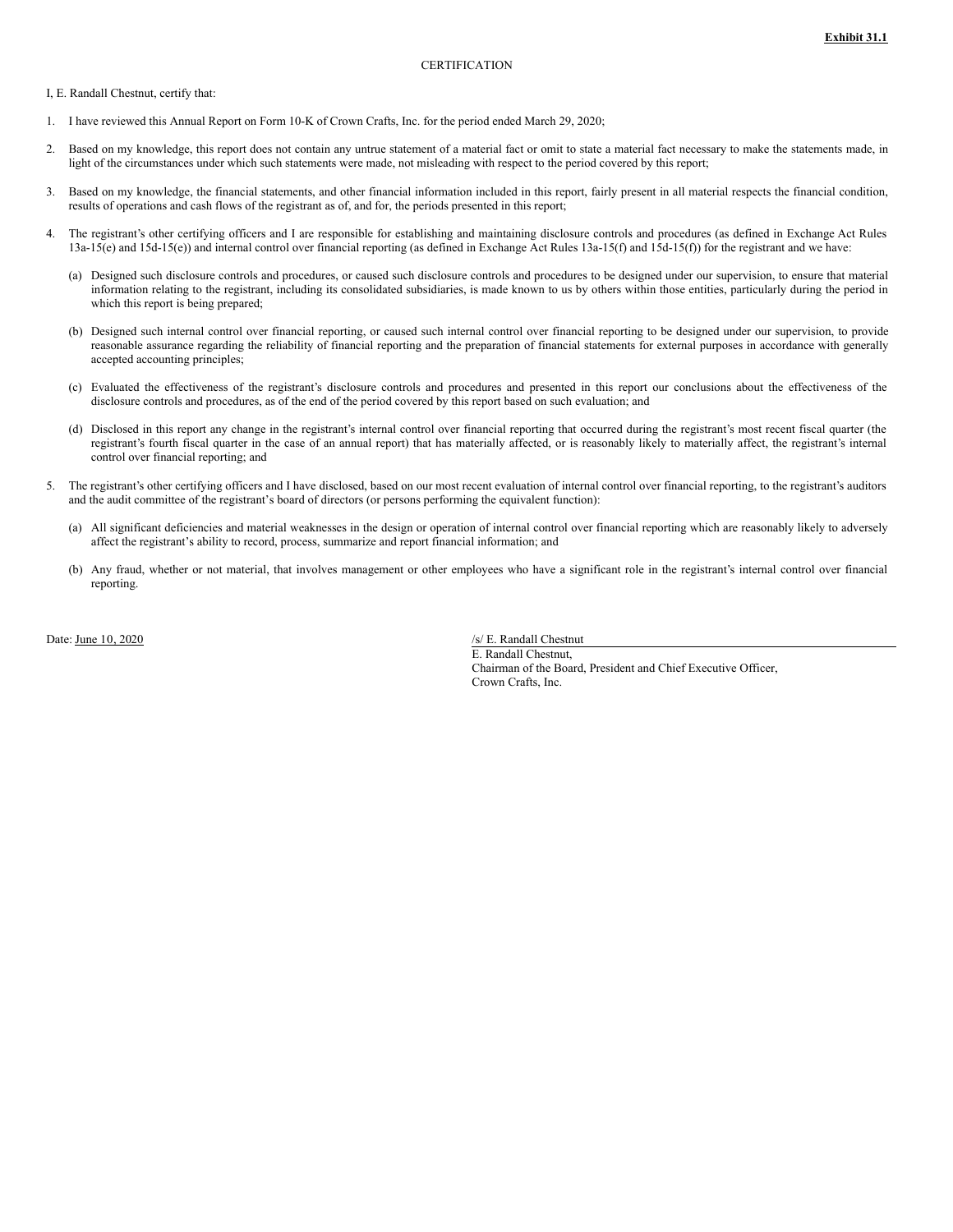<span id="page-57-0"></span>I, Olivia W. Elliott, certify that:

- 1. I have reviewed this Annual Report on Form 10-K of Crown Crafts, Inc. for the period ended March 29, 2020;
- 2. Based on my knowledge, this report does not contain any untrue statement of a material fact or omit to state a material fact necessary to make the statements made, in light of the circumstances under which such statements were made, not misleading with respect to the period covered by this report;
- 3. Based on my knowledge, the financial statements, and other financial information included in this report, fairly present in all material respects the financial condition, results of operations and cash flows of the registrant as of, and for, the periods presented in this report;
- 4. The registrant's other certifying officers and I are responsible for establishing and maintaining disclosure controls and procedures (as defined in Exchange Act Rules 13a-15(e) and 15d-15(e)) and internal control over financial reporting (as defined in Exchange Act Rules 13a-15(f) and 15d-15(f)) for the registrant and we have:
	- (a) Designed such disclosure controls and procedures, or caused such disclosure controls and procedures to be designed under our supervision, to ensure that material information relating to the registrant, including its consolidated subsidiaries, is made known to us by others within those entities, particularly during the period in which this report is being prepared;
	- (b) Designed such internal control over financial reporting, or caused such internal control over financial reporting to be designed under our supervision, to provide reasonable assurance regarding the reliability of financial reporting and the preparation of financial statements for external purposes in accordance with generally accepted accounting principles;
	- (c) Evaluated the effectiveness of the registrant's disclosure controls and procedures and presented in this report our conclusions about the effectiveness of the disclosure controls and procedures, as of the end of the period covered by this report based on such evaluation; and
	- (d) Disclosed in this report any change in the registrant's internal control over financial reporting that occurred during the registrant's most recent fiscal quarter (the registrant's fourth fiscal quarter in the case of an annual report) that has materially affected, or is reasonably likely to materially affect, the registrant's internal control over financial reporting; and
- 5. The registrant's other certifying officers and I have disclosed, based on our most recent evaluation of internal control over financial reporting, to the registrant's auditors and the audit committee of the registrant's board of directors (or persons performing the equivalent function):
	- (a) All significant deficiencies and material weaknesses in the design or operation of internal control over financial reporting which are reasonably likely to adversely affect the registrant's ability to record, process, summarize and report financial information; and
	- (b) Any fraud, whether or not material, that involves management or other employees who have a significant role in the registrant's internal control over financial reporting.

Date: <u>June 10, 2020</u> /s/ Olivia W. Elliott

Olivia W. Elliott, Vice President and Chief Financial Officer, Crown Crafts, Inc.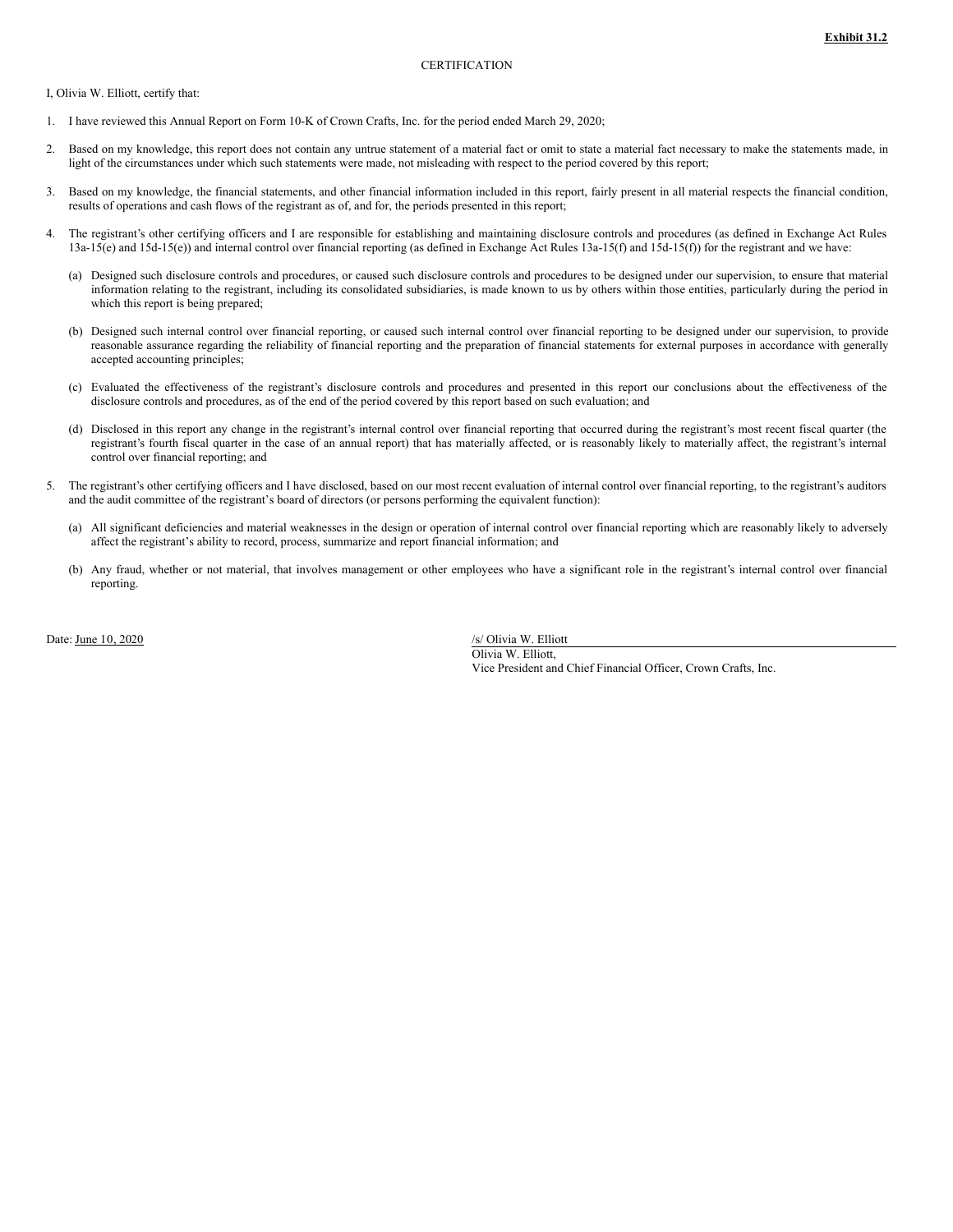## SECTION 1350 CERTIFICATION

<span id="page-58-0"></span>I, E. Randall Chestnut, the Chairman of the Board, President and Chief Executive Officer of Crown Crafts, Inc. (the "Company"), do hereby certify, in accordance with 18 U.S.C. § 1350, as adopted pursuant to Section 906 of the Sarbanes-Oxley Act of 2002, that, to my knowledge:

- 1. The Annual Report on Form 10-K of the Company for the period ending March 29, 2020 (the "Periodic Report") fully complies with the requirements of Section 13(a) or 15(d) of the Securities Exchange Act of 1934, as amended; and
- 2. The information contained in the Periodic Report fairly presents, in all material respects, the financial condition and results of operations of the Company.

Dated: June 10, 2020

/s/ E. Randall Chestnut

E. Randall Chestnut, Chairman of the Board, President and Chief Executive Officer, Crown Crafts, Inc.